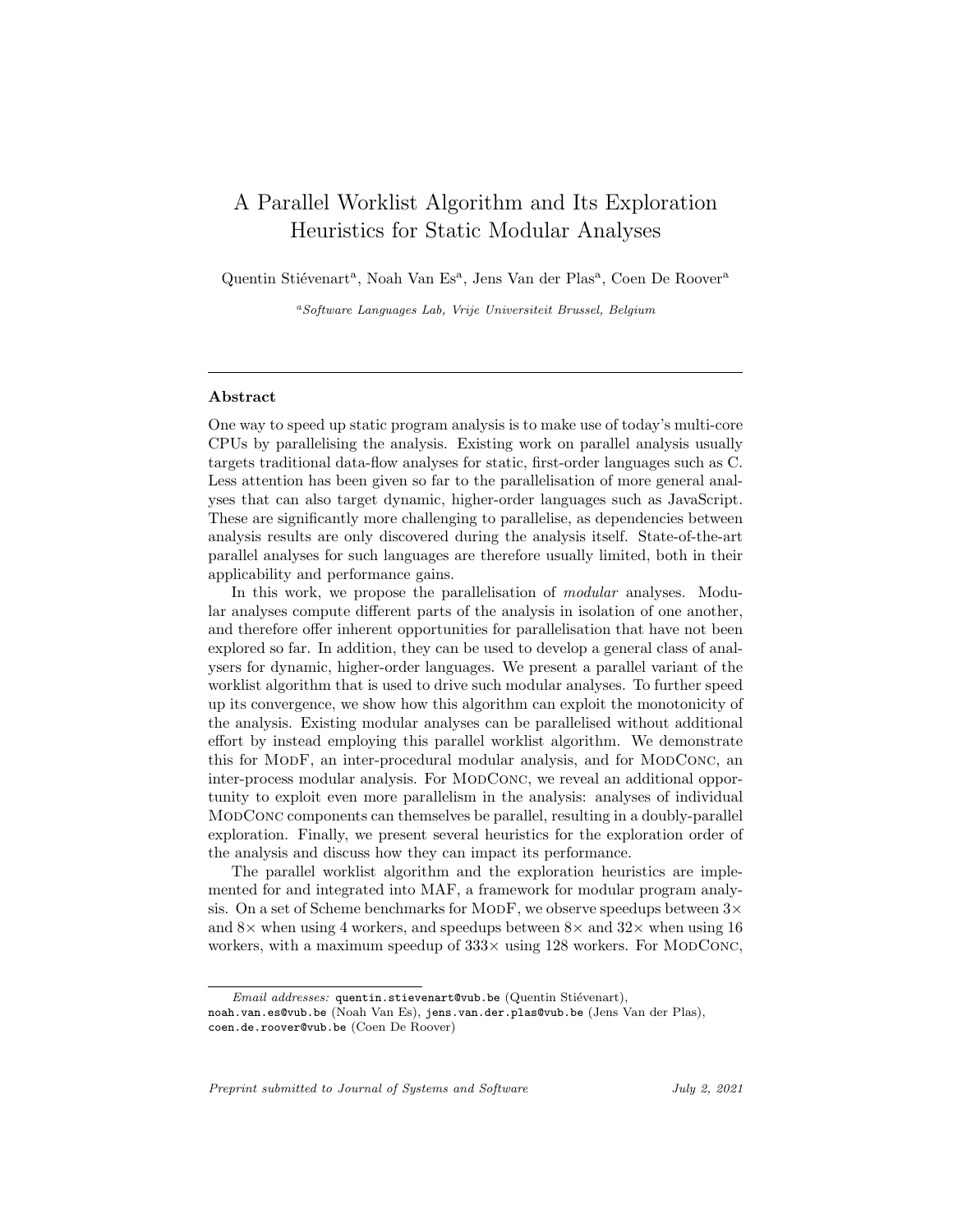we achieve a maximum speedup of  $37\times$  with 32 workers. We observe that on a ModF analysis, among 11 exploration heuristics, the heuristics prioritising either components with smaller environments or with less dependencies result in consistent speedups that can reach  $20 \times$  those of a random exploration strategy. We find a clear correlation between the mean number of dependencies in a program and the speedup obtained by this heuristic.

Keywords: Static Program Analysis, Modular Analysis, Parallelism, Concurrency, Dynamic Languages

## 1. Introduction

In order to be useful, static analyses require both good precision and performance. High precision can be achieved through various techniques, such as increasing context-sensitivity [\[1,](#page-36-0) [2,](#page-37-0) [3\]](#page-37-1) or using a more precise abstract do-<sup>5</sup> main [\[4,](#page-37-2) [5\]](#page-37-3). Unfortunately, such precision-increasing techniques often come at the cost of increasing the complexity of the analysis, therefore also impacting its performance. Consequently, a combination of high precision and high performance is harder to achieve, and the lack of performance is often mentioned as one of the prime reasons why developers eschew the usage of static analysers <sup>10</sup> altogether [\[6,](#page-37-4) [7,](#page-37-5) [8\]](#page-37-6).

An obvious approach to speed up the analysis is to exploit today's prevalence of multi-core CPU architectures and parallelise the analysis. There is ample existing work on developing such parallel analyses. However, most of the existing parallel analysers target rather static languages such as C [\[9,](#page-37-7) [10,](#page-38-0) [11,](#page-38-1) [12,](#page-38-2) [13\]](#page-38-3). An

- <sup>15</sup> advantage when parallelising the analysis for such languages is that the controlflow dependencies of the analysed program are almost entirely known beforehand (i.e., the *inter-procedural call graph* is available a priori). For instance, the SATURN analyser [\[10\]](#page-38-0) exploits these call dependencies by parallelising a *bottom*up analysis, in which a function is only analysed after all its callees have been <sup>20</sup> analysed. Such a *bottom-up analysis* is almost trivially parallelisable: the anal-
- ysis can start by analysing all functions at the bottom of the call dependency graph (those without any callees) in parallel, then analyse all subsequent functions whose callees have already been analysed in parallel, and so  $\text{on}^1$  $\text{on}^1$ . Using this approach, the authors report speedups up to almost  $30\times$  on an 80-core <sup>25</sup> machine.

In contrast, less attention has been given so far to the parallel analysis of highly dynamic, higher-order languages such as JavaScript or Scheme. Parallelising an analysis for these languages is more challenging, as the control-flow behaviour of the program and dependencies between analysis results are not <sup>30</sup> known beforehand, and only discovered during the analysis itself. Dewey et

<span id="page-1-0"></span><sup>1</sup>Note that in such a bottom-up analysis, functions that are (mutually) recursive form a strongly connected component (SCC) in the call graph, and need to be analysed together in a single fixed-point computation.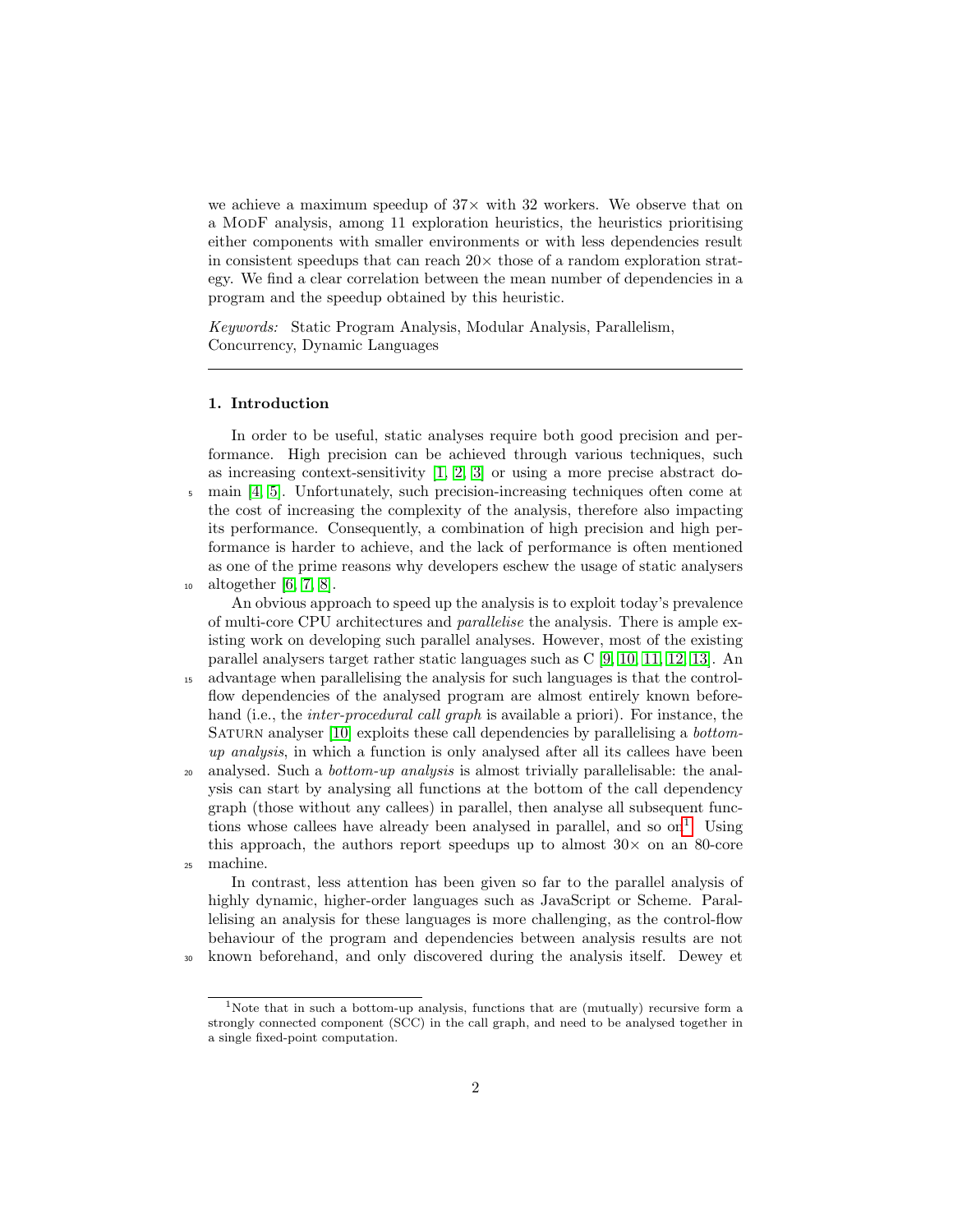al. [\[14\]](#page-38-4) parallelise JSAI, an abstract interpreter for JavaScript, by exploring multiple independent program states in the analysis in parallel. Compared to parallel analyses for static languages, the speedups are more modest here: on 12 cores, most benchmarks achieve a  $2 - 4 \times$  speedup. Furthermore, as the explo-<sup>35</sup> ration of program states is parallelised by context, their approach is only able to parallelise context-sensitive analyses, and its efficiency is very dependent upon the impact of context-sensitivity for the analysed program.

In this work, we present a novel approach to automatically parallelise a general class of analysers for highly dynamic, higher-order languages. Specifically, <sup>40</sup> we propose the parallelisation of *modular analyses*. In a modular analysis [\[15\]](#page-38-5), a program is split up into different components (such as the functions in the program), and those components are repeatedly analysed in isolation. The key insight is that the modularity of the analysis can be exploited to parallelise the analysis: as the analysis of a single component is done in isolation, multi-

- <sup>45</sup> ple components can safely be analysed in parallel. We consider a general and modern formulation of modular analyses for highly dynamic and higher-order languages, which has recently been used for both traditional inter-procedural analysis [\[16\]](#page-38-6) (referred to as MODF) and for the inter-process analysis of concur-rent programs [\[17\]](#page-38-7) (referred to as MODCONC). Although these analyses have
- <sup>50</sup> been touted for their applicability and scalability, so far no attention has been given to their inherent opportunities for parallelisation. Note that, compared to the bottom-up analysis of SATURN [\[10\]](#page-38-0), these analyses are not bottom-up, but rather top-down modular analyses, as the control-flow dependencies of the program are necessarily only discovered during the analysis itself due to the lan-
- <sup>55</sup> guage's dynamic nature. Parallelisation for such a top-down modular analysis proves to be less trivial. One reason is that due to the lack of a priori information on dependencies, it becomes harder to efficiently determine which components need to be analysed in parallel. Another reason is that such modular analyses are more general than the bottom-up analyses of SATURN: components
- <sup>60</sup> that are analysed in parallel could lead to new dependencies or changes to the global analysis state, requiring other components that may be impacted by these changes to be re-analysed. We formulate a new parallel worklist algorithm that can analyse multiple components in parallel, while ensuring a correct coordination of the analysis to obtain the exact same result as the traditional sequential
- <sup>65</sup> worklist algorithm. Since this worklist algorithm is completely agnostic of the particular instantiation of the modular analysis (e.g., MODF or MODCONC), one can apply it to any existing modular analysis for free.

The contributions of this paper are the following:

- We propose the parallelisation of modular analyses to easily and efficiently <sup>70</sup> analyse dynamic, higher-order languages in parallel. A parallel worklist algorithm is given to automatically render a modular analysis parallel. We further explore its combination with different heuristics that determine the exploration order of the underlying analysis.
- In order to demonstrate its general applicability, we apply our novel par-<sup>75</sup> allelisation strategy to two existing modular analyses, ModF and Mod-
-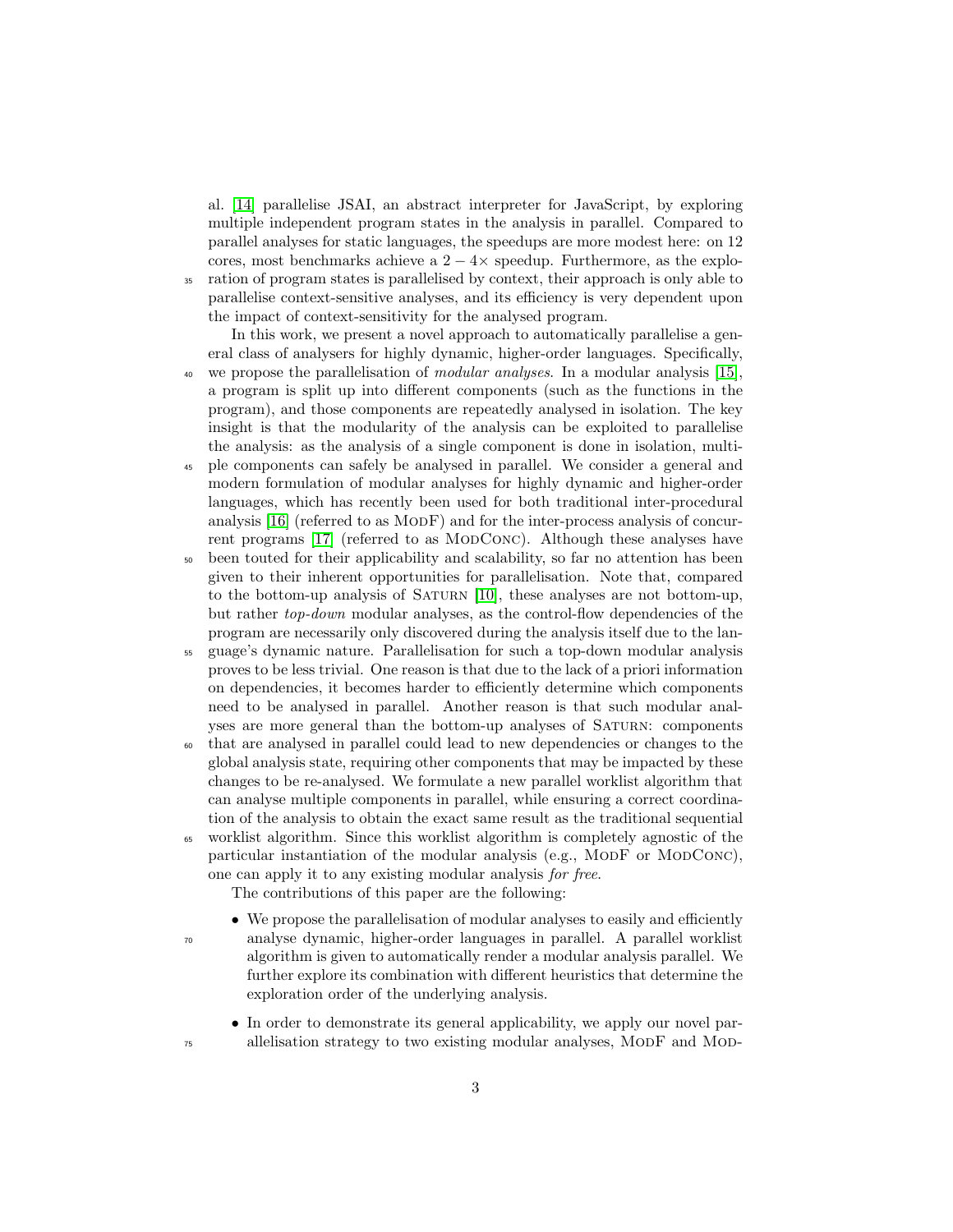CONC. In particular, we demonstrate how the MODCONC analysis can be made "doubly parallel" by analysing the MODCONC components using a parallel ModF analysis.

• We implement our parallel worklist algorithm in MAF, a framework to <sup>80</sup> develop modular analyses. In our evaluation on a set of Scheme benchmarks, most speedups range between  $8\times$  and  $32\times$  when using 16 workers for MODF. For MODCONC, we achieve speedups up to  $37\times$  with 32 workers.

This is an extended version of previous work [\[18\]](#page-39-0). This journal article extends <sup>85</sup> the conference publication in multiple ways.

- We have improved and optimised the baseline analysis, greatly reducing the base sequential analysis time. This is to ensure the comparison of the parallel worklist algorithm to the baseline sequential worklist algorithm is fair. As the baseline analysis has already been optimised, real-world <sup>90</sup> speedups are more difficult to achieve through parallelism. The additions made to our implementation pertain to language support, and improvements to running times are the results of various refactorings, with no specific root cause. These improvements have been applied both to the sequential and parallel versions of the analyses to ensure no bias is intro-<sup>95</sup> duced in our evaluation.
	- Because of the improvements to the baseline analysis (both in terms of performance as well as language support), our empirical evaluation could be expanded to additional benchmark programs. We have therefore extended the evaluation (Section [5\)](#page-22-0) as follows:
- <sup>100</sup> Our evaluation on ModF without context sensitivity is conducted on 28 programs instead of 7.
	- We have included an evaluation with 1-CFA context sensitivity, which was not present in the original paper.
- Our evaluation on ModF with 2-CFA context sensitivity is performed <sup>105</sup> on 15 programs instead of 7.
	- Our evaluation on ModConc is conducted on 16 programs instead of 8.
- We have reworked the evaluation and now include a new research question where we evaluate the impact of different heuristics for the exploration <sup>110</sup> order of an analysis on the speedup achieved through parallelisation. The original paper used a fixed exploration strategy that prioritises the analysis of components corresponding to deeper function calls; we now provide an evaluation of 11 different heuristics and changed the default heuristic to one that assigns random priorities to components.
-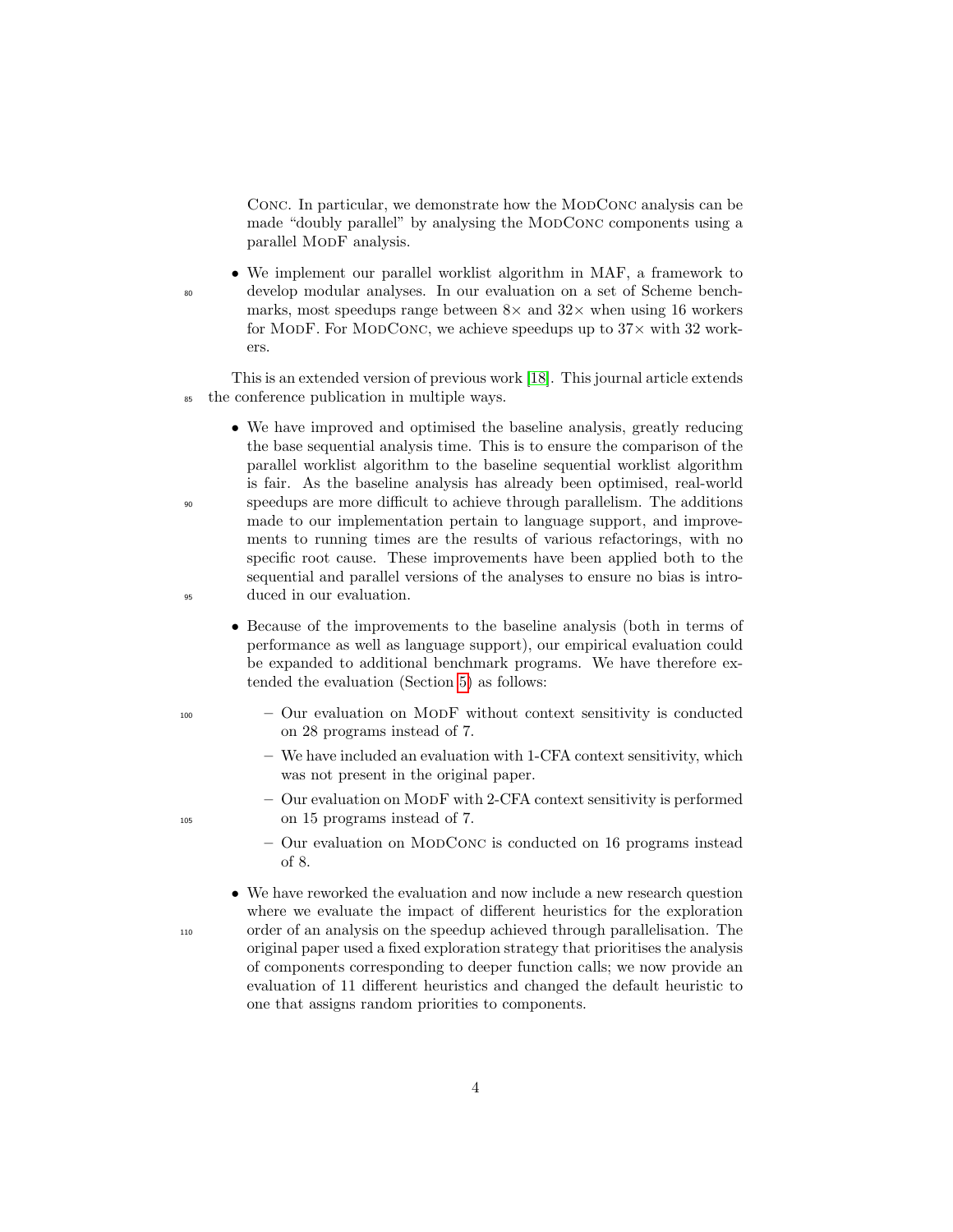<sup>115</sup> • We provide more details about our implementation in Section [4](#page-16-0) and pro-vide a replication package for reproducing our evaluation<sup>[2](#page-4-0)</sup>.

#### 2. Background: Modular Analysis

A modular static program analysis splits up a program into several components. Ideally, this enables a "divide-and-conquer" approach to program analy-<sup>120</sup> sis: all components of a given program are analysed in isolation of one another (using an intra-component analysis), and the analysis results of the different components are combined to obtain the analysis result for the entire program. The exact definition of a component can be chosen depending on the given program and the goal of the analysis, and typically represents an abstraction of <sup>125</sup> some run-time entities in the program (such as function calls or threads). For instance, in ModF, a component represents (an approximation of) a function call, and the intra-component analysis of a single component amounts to an intra-procedural analysis of that function call.

- However, the intra-component analyses of different components may depend <sup>130</sup> on one another. For instance, if components are function calls, and component  $f_1$  is the caller of component  $f_2$ , then the return value of  $f_2$  needs to be known for the intra-component analysis of  $f_1$ . In turn, the argument values that are supplied by  $f_1$  are necessary for the intra-component analysis of  $f_2$ . We say that component  $f_1$  has a *dependency* on the return value of  $f_2$ , while component  $f_2$
- 135 has a dependency on the argument values supplied by  $f_1$ . To deal with such mutual dependencies, we can employ a standard worklist algorithm [\[15,](#page-38-5) [19\]](#page-39-1) to compute a (least) fixed point. This fixed-point computation is referred to as the inter-component analysis. It repeatedly analyses components (using the intracomponent analysis) with respect to the current analysis state. This is necessary
- $_{140}$  because the intra-component analysis of some component  $c_1$  may update some part of the analysis state that another component  $c_2$  has a dependency on. When that happens, we say that a dependency of  $c_2$  is *triggered*, and subsequently  $c_2$ is re-analysed using the updated analysis state. The intra-component analysis must be monotone to ensure that the analysis state eventually converges. The
- <sup>145</sup> fixed-point iteration is repeated until all components have been analysed and the analysis state has converged (so that no dependencies are triggered after analysing some component). Note that for dynamic, higher-order languages, such as JavaScript and Scheme, both components and dependencies are not known beforehand and only discovered during the analysis itself.
- <sup>150</sup> A sequential algorithm for this inter-component analysis is given in Algorithm [1.](#page-5-0) In this algorithm, we leave the definition of components and the corresponding intra-component analysis open as configurable parameters. Different choices for these parameters lead to different instantiations of modular analyses, such as MODF (Section [2.1\)](#page-7-0) and MODCONC (Section [2.2\)](#page-8-0). The inter-component <sup>155</sup> algorithm discussed here, however, is the same for any of these modular analyses.

<span id="page-4-0"></span> $^2$ <https://github.com/softwarelanguageslab/maf/tree/parallel-evaluation>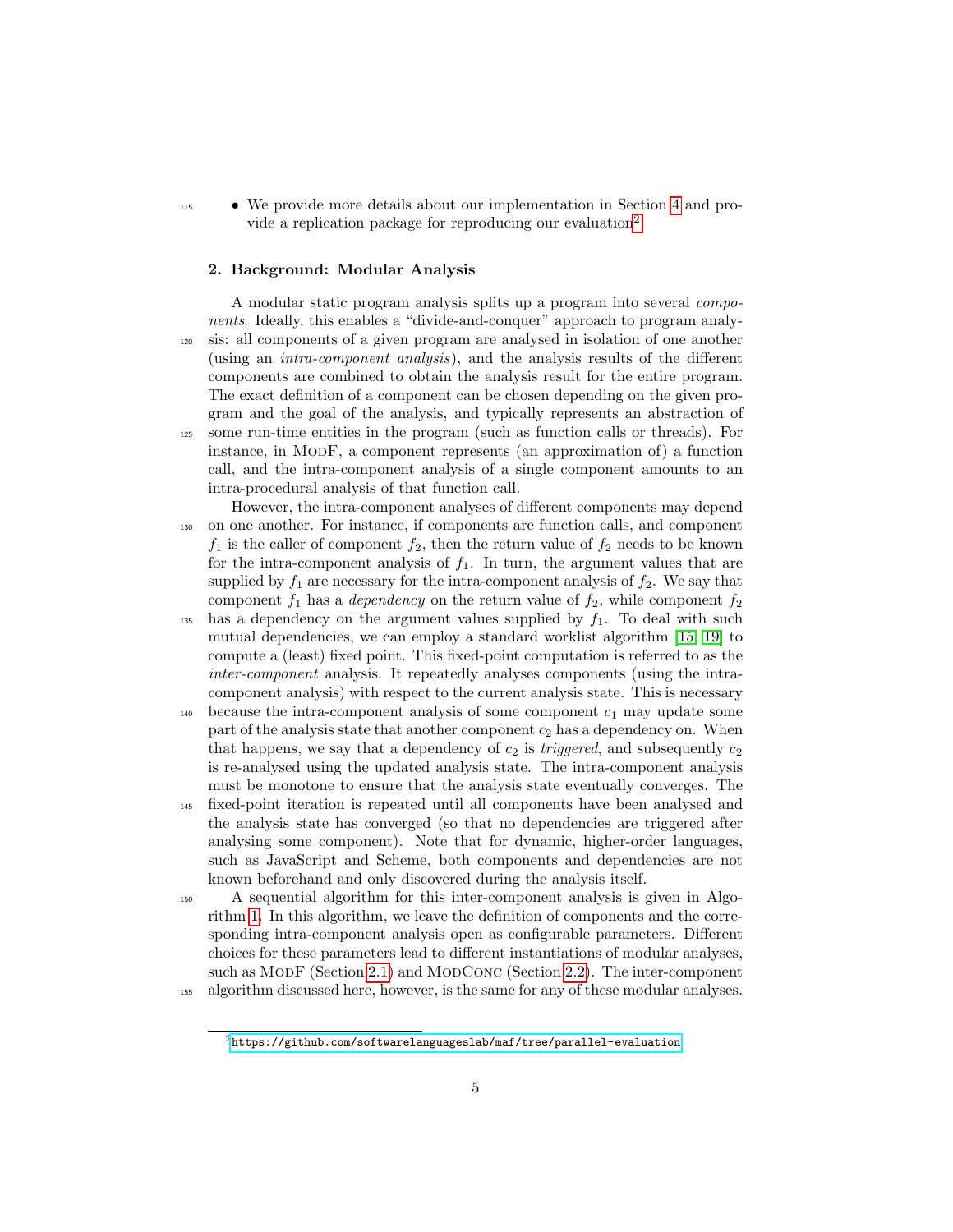Algorithm 1: Sequential worklist algorithm computing the fixed-point for the inter-component analysis.

<span id="page-5-5"></span><span id="page-5-4"></span><span id="page-5-3"></span><span id="page-5-2"></span><span id="page-5-1"></span>**Data:** An initial component  $c_0$  and initial store  $\sigma_0$ Result: A sound, over-approximated analysis result for the behaviour of the corresponding program 1  $W = \{c_0\}$ ,  $V = \{c_0\}$ ,  $\sigma = \sigma_0$ ,  $D = \lambda$ addr.  $\varnothing$ 2 while  $W \neq \emptyset$  do **3** pick any  $c \in W$ 4 |  $W := W \setminus \{c\}$ 5  $(\sigma', C, R, T) = \text{ANALYSE}(c, \sigma)$ 6  $\sigma := \sigma'$  $\tau \mid W := W \cup (C \setminus V)$  $\begin{array}{ccc} 8 & V := V \cup C \end{array}$ 9 foreach  $a \in R$  do  $D := D[a \mapsto D(a) \cup \{c\}]$ 10 for each  $a \in T$  do  $W := W \cup D(a)$ 

<span id="page-5-9"></span><span id="page-5-8"></span><span id="page-5-7"></span><span id="page-5-6"></span><span id="page-5-0"></span>We assume that some initial component  $c_0$  represents the entry point of the program. For instance, if components represent function calls, then  $c_0$  would represent the initial call to the main function of the program. The worklist algorithm maintains the following iteration variables (line [1\)](#page-5-1):

 $\bullet$  A worklist W of components that still need to be analysed. Initially, this worklist only contains  $c_0$ .

- A visited set  $V$ , which is used to keep track of all components that have already been discovered during the analysis, and initially also contains only  $c_0$ .
- **•** The global analysis state. For simplicity, we model this using a store  $\sigma$ , although in general the global analysis state can also encompass more than just a store. The store  $\sigma$  models an approximation of the run-time heap of the program. It maps abstract addresses (addresses that approximate real heap addresses) to abstract values (values that approximate real heap 170 values). We assume that an initial store  $\sigma_0$  (with initial bindings) is given.
- A dependency map D. Dependencies encode some part of the global analysis state that an intra-component analysis can depend on. In this case, the global analysis state is just a store, and so dependencies are addresses of that store. The dependency map  $D$  tracks for each dependency (i.e., <sup>175</sup> address) a the set of all components that depend on the value in the store at address a. This way, we immediately know which components need to be re-analysed if a dependency is triggered (which happens when the value at that address in the store is changed).

The algorithm uses a sequential worklist iteration: as long as the worklist is <sup>180</sup> not empty (line [2\)](#page-5-2), it arbitrarily picks (line [3\)](#page-5-3) and removes (line [4\)](#page-5-4) a component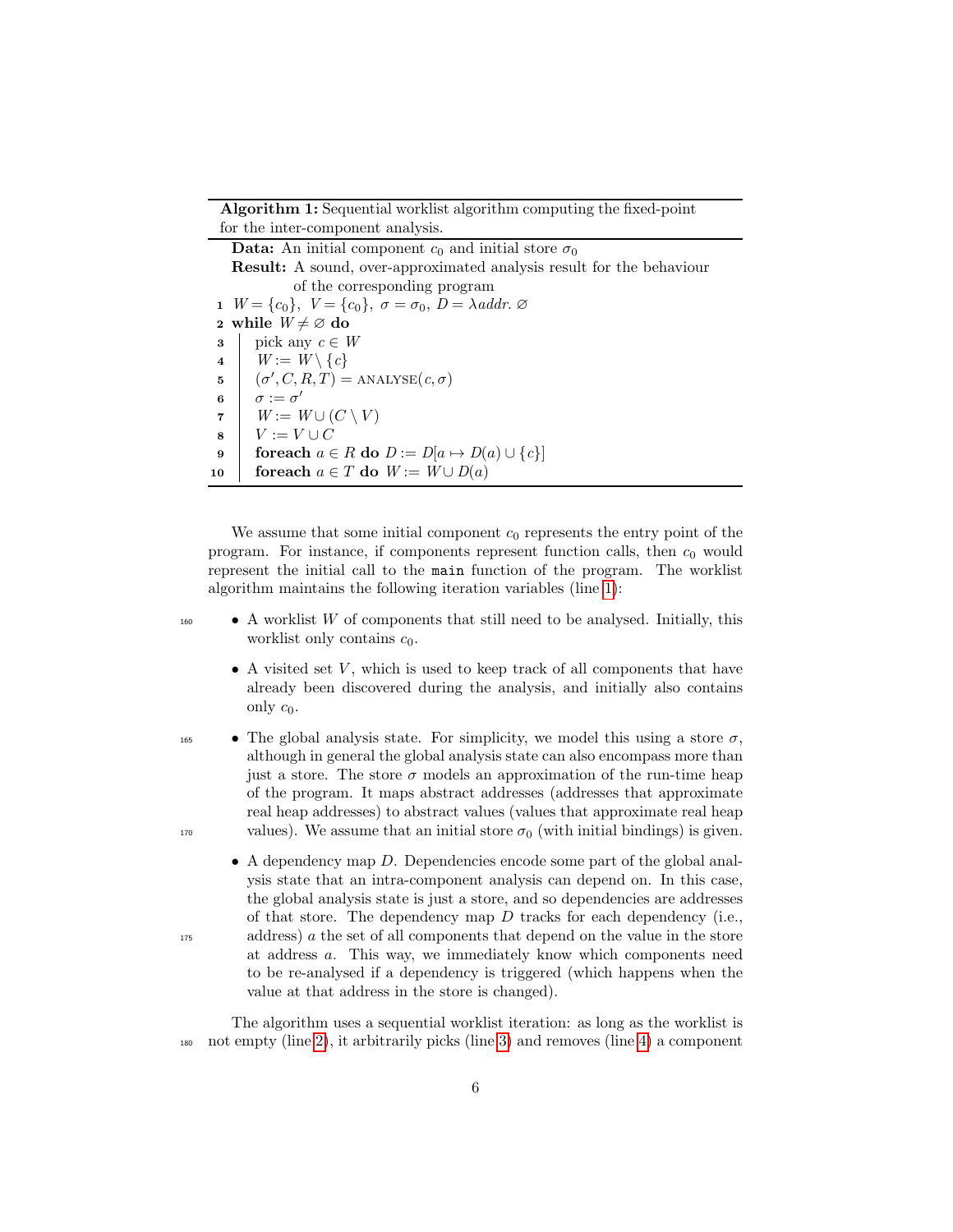c from the worklist. This component is then analysed using the function anal-YSE, which performs the intra-component analysis of component  $c$  (line [5\)](#page-5-5). As previously mentioned, this function is considered a parameter of the analysis, returning a tuple  $(\sigma', C, R, T)$ :

- 
- $\bullet$   $\sigma'$  is the updated store after the intra-component analysis (note that the current store  $\sigma$  is also passed to ANALYSE). After executing the intracomponent analysis, we continue the iteration with this updated store (line [6\)](#page-5-6).
- $\bullet$  C is the set of components that have been discovered during the intra-<sup>190</sup> component analysis. For instance, if components represent function calls, then this is the set of all components representing the function calls that were made by the analysed function call component. We add all unseen components to the worklist  $W$  (line [7\)](#page-5-7), and register these components in the visited set  $V$  (line [8\)](#page-5-8).
- $\bullet$  R is the set of dependencies that the analysis of this component relied on. This corresponds to the set of addresses in  $\sigma$  that were read by the intracomponent analysis. For every address a, we add the analysed component c to the set of components reliant on that dependency<sup>[3](#page-6-0)</sup>.
- $\bullet$  T is the set of dependencies that the analysis of this component triggered. <sup>200</sup> This corresponds to the set of addresses in  $\sigma$  that were written to by the intra-component analysis. For every address a, we must re-analyse all potentially impacted components, and hence add all components reliant on  $a$  (i.e.,  $D(a)$ ) to the worklist (line [10\)](#page-5-9).
- In order for the analysis to terminate, we must assume that only a finite <sup>205</sup> number of components can be discovered for a given program. Usually, this is ensured by approximating the actual run-time entities (e.g., function calls) by components holding both the corresponding lexical program elements (e.g., function definitions), which are necessarily finite, plus some contextual information (e.g., the call site of the function call) taken from a finite set. This context <sup>210</sup> is used to have multiple components for the same lexical program element, and is often referred to as the context-sensitivity of the analysis. Context-sensitivity can be used to tune the precision of the analysis: using more contextual information allows for more components in the analysis so that each component may be analysed with higher precision, whereas less contextual information means <sup>215</sup> that more run-time entities need to be approximated by the same component.

Similarly, the store  $\sigma$  can only use a finite number of addresses. Abstract values should be taken from a partially ordered set  $(L, \square)$  with a commutative and associative join operator  $\sqcup$  that is monotone, such that  $\forall a, b \in L : a \sqsubset$  $a \sqcup b$ . This is for example the case when  $(L, \subseteq, \sqcup)$  forms a join semi-lattice.  $220$  The choice of L depends on the target analysis: an abstract value in L can

<span id="page-6-0"></span><sup>&</sup>lt;sup>3</sup>We write " $f[x \mapsto y]$ " as a shorthand for " $\lambda v$ . if  $v = x$  then y else  $f(v)$ ".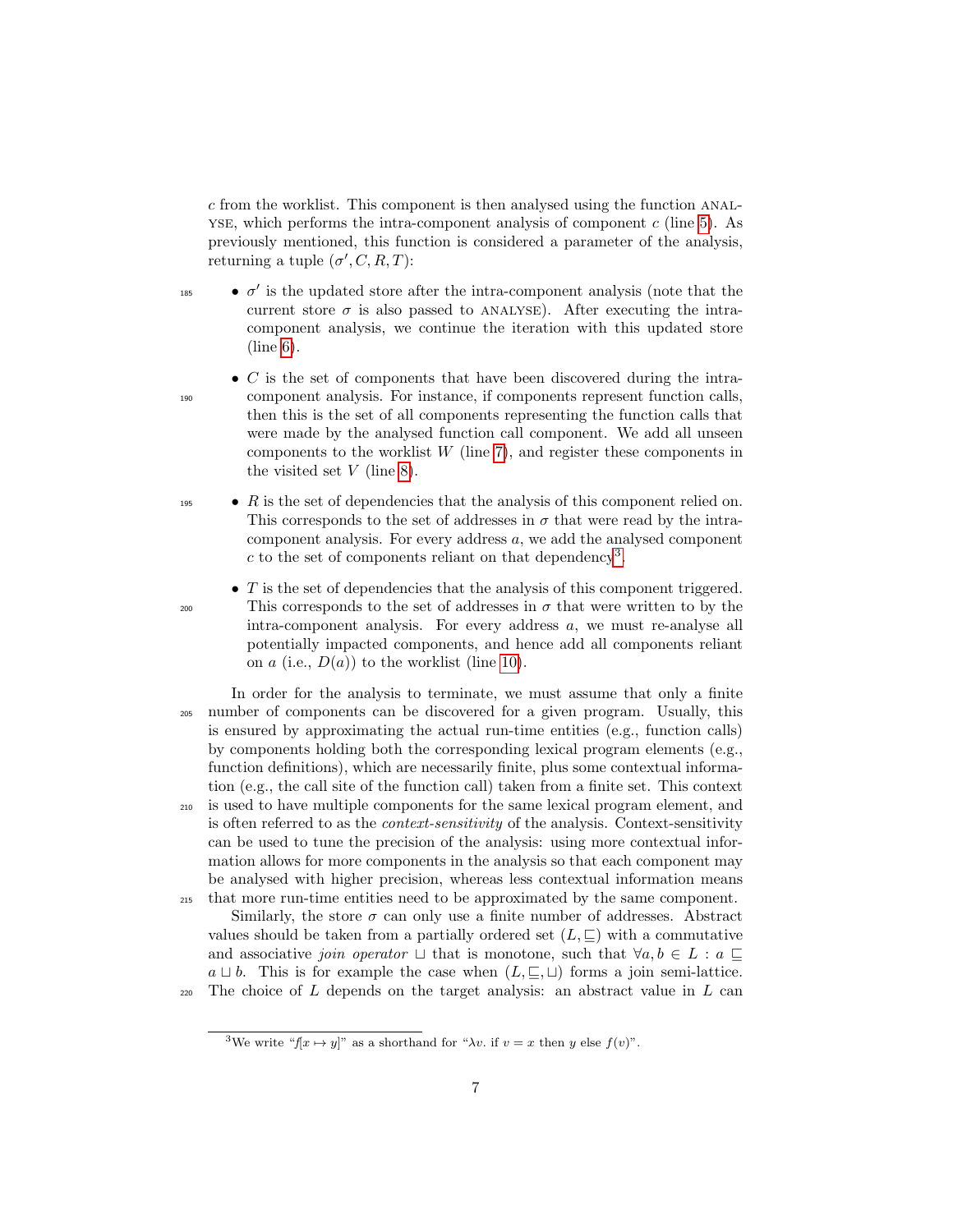approximate a set of real values, or encode other program properties (e.g., for a reaching definition analysis) using any abstract lattice domain. The set L should satisfy the ascending chain condition (ACC): every sequence of abstract values  $l_0 \subseteq l_1 \subseteq l_2 \subseteq ...$  should eventually converge: there should exist some 225 *n* so that  $l_n = l_i$  for any  $i \geq n$ . Values at a certain address in the store are never overwritten, but only joined with newer values at that address using the join operator, so that the ACC guarantees that eventually all values in the store will converge<sup>[4](#page-7-1)</sup>, and no more dependencies will be triggered. Furthermore, the intra-component analysis should be monotone: the result of  $ANALYSE(c, \sigma_2)$ 230 should subsume the result of ANALYSE $(c, \sigma_1)$  if  $\sigma_1 \subseteq \sigma_2^5$  $\sigma_1 \subseteq \sigma_2^5$ . It can be shown that these properties, combined with a finite number of components, ensure that the analysis will always terminate with the same result, regardless of the order in which components are picked from the worklist. Nevertheless, the order in which components are analysed can influence in what sequence the abstract 235 values in  $\sigma$  will converge and how many iterations are required in the algorithm. In practice, it can therefore have a significant impact on analysis performance.

### <span id="page-7-0"></span>2.1. MODF: Inter-Procedural Modular Analysis

One instantiation of this modular analysis framework is MODF [\[16\]](#page-38-6). In ModF, a component represents a function call (technically, an approximation <sup>240</sup> of several function calls). The intra-component analysis for a component in MODF then boils down to an intra-procedural analysis of the function  $call(s)$ represented by that component. The resulting inter-component analysis for ModF, obtained by using this intra-procedural analysis for the analyse function in Algorithm [1,](#page-5-0) can therefore be seen as an inter-procedural analysis.

<sup>245</sup> We do not formally define the ANALYSE function for MODF here, as it is not relevant to the remainder of this paper. Rather, we illustrate at a high-level how MODF works by example.

Consider the snippet of Scheme code shown in Figure [1.](#page-8-1) For this example, we employ a context-insensitive analysis: this means that all calls to the same

<sup>250</sup> function are represented by the same component. Since we only have 3 functions in this program, that means our analysis will only discover 3 components. Assuming that the main function is the entry point of our program, the analysis will start with  $c_0 = \text{main}$ .

During the intra-procedural analysis of this component (using the function <sup>255</sup> analyse), the call to even? does not immediately lead to an analysis of that function. Rather, even? is added to the set of discovered components  $C$  returned by ANALYSE, and the argument to even? is store allocated at an address  $a_{\rm even?-0}$ . As this is the only function call in main, the resulting set C for ANALyse is {even?}. In the analysis of main, the return value of the call to even? <sup>260</sup> is immediately looked up in the store  $\sigma$  at an address  $a_{\text{even}}$  dedicated to the

<span id="page-7-1"></span><sup>4</sup>Our approach can trivially be extended to also support infinite ascending chains with acceleration techniques such as widening to ensure convergence.

<span id="page-7-2"></span><sup>&</sup>lt;sup>5</sup>We write " $\sigma_1 \sqsubseteq \sigma_2$ " if and only if " $\forall a : \sigma_1(a) \sqsubseteq \sigma_2(a)$ ".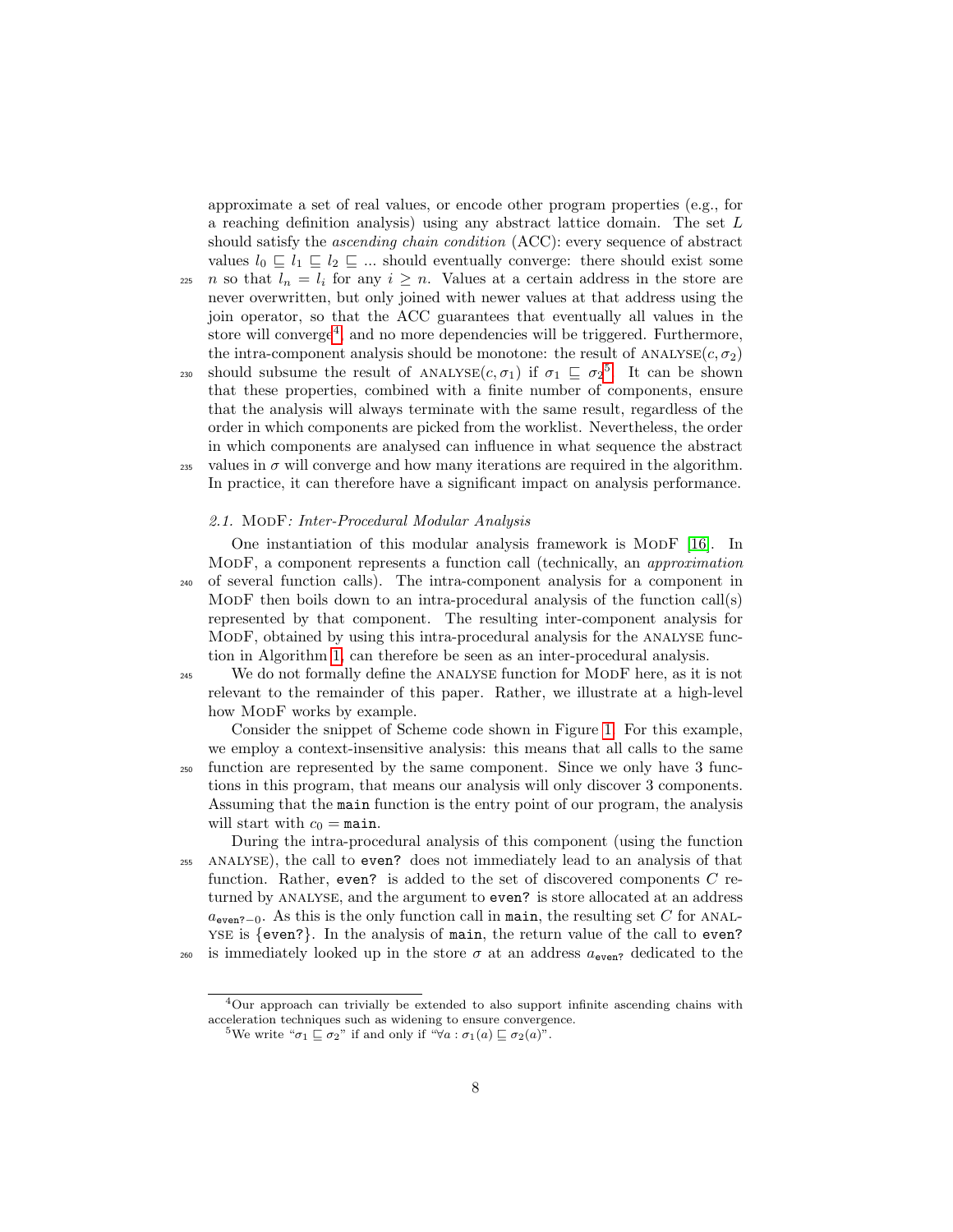

<span id="page-8-1"></span>Figure 1: A MoDF analysis example (left: the Scheme program under analysis; right: the call graph computed by a context-insensitive MODF analysis).

return value of the even? component. This value is initially  $\perp$  because even? has not yet been analysed. Due to this store lookup, a new dependency is registered for this dedicated address. Hence, the set  $R$  returned by the analysis of main is  $\{a_{\text{even}}\}$ . Finally, at the end of the analysis of main, the current result is stored at location  $a_{\text{main}}$ . The set T returned by the analysis of main therefore is  ${a_{\text{main}, a_{\text{even}2}-0}}$ , which are the two addresses that have been written to in the analysis of main.

The inter-component analysis then adds even? to the worklist  $W$ , and proceeds by analysing the next (and only) component in the worklist: even?.  $270$  Due to its dependency on address  $a_{\text{even}}$ , the main component will be re-analysed if (after analysing even?) the return value of the even? component stored at  $a_{\rm even}$  is updated.

The analysis of even? will lead to the discovery of the odd? component. While the analysis of the **odd?** component discovers a different call to the **even?** <sup>275</sup> function, due to the context-insensitivity that call is also approximated by the already discovered even? component. The resulting call graph that can be constructed from this analysis is shown on the right-hand side of Figure [1.](#page-8-1)

#### <span id="page-8-0"></span>2.2. MODCONC: Inter-Process Modular Analysis

Another instantiation of the modular analysis framework is  $MODCONC$  [\[17\]](#page-38-7), <sup>280</sup> which can be used to analyse concurrent programs that spawn multiple processes. In MODCONC, a component represents a thread (technically, an approximation of several threads). The intra-component analysis in MODCONC then boils down to an intra-process analysis of the thread(s) represented by a component. The resulting inter-component analysis for MODCONC, obtained by using this intra-process analysis for the ANALYSE function in Algorithm [1,](#page-5-0)

can therefore be seen as an inter-process analysis.

We again use an example to explain how MODCONC works (Figure [2\)](#page-9-0). Without additional context for components, the analysis uses one component per fork expression in the program, plus one component for the (implicit) main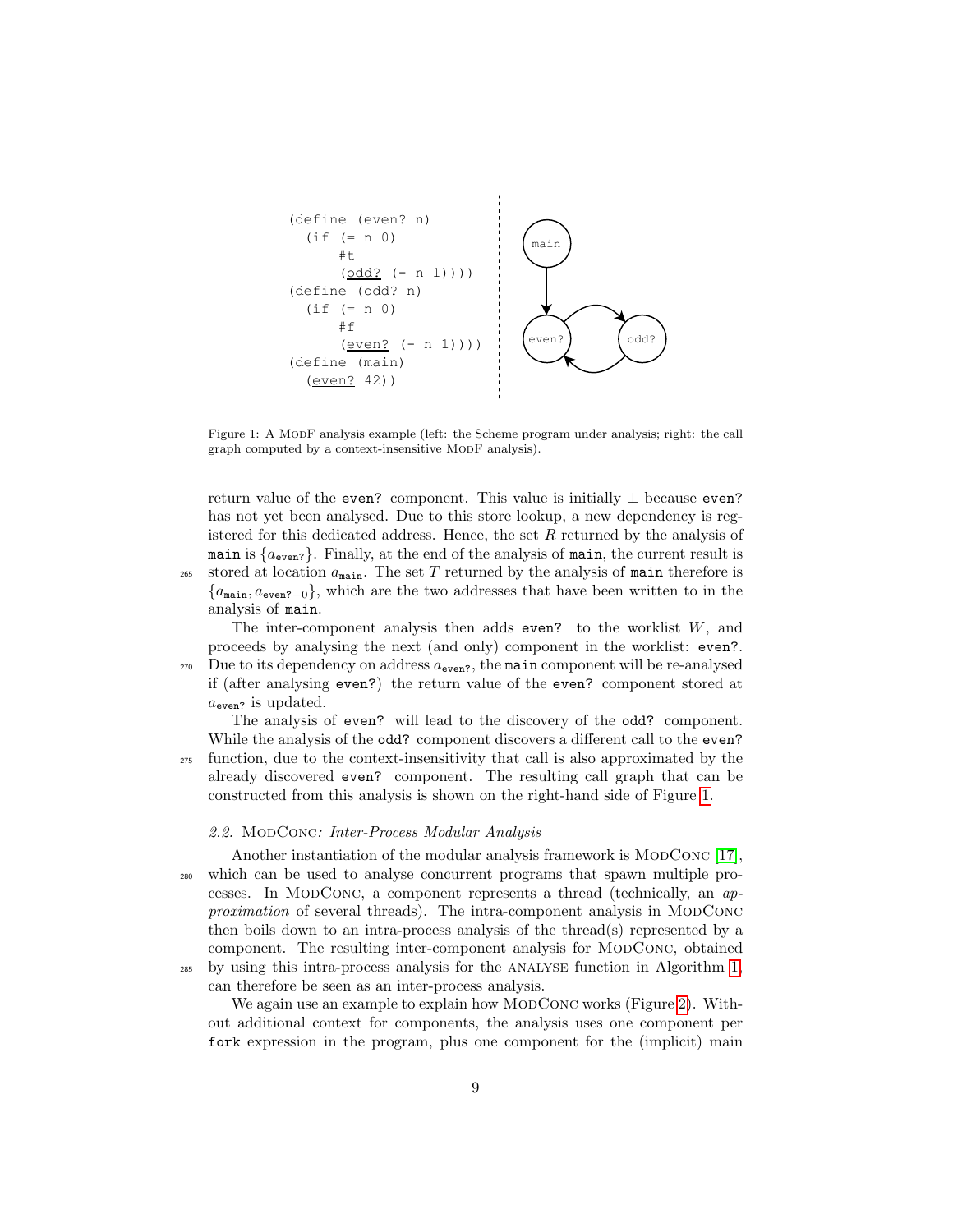

<span id="page-9-0"></span>Figure 2: A MODCONC analysis example (left: the Scheme program under analysis; right: a graph computed by a context-insensitive ModConc analysis, showing how threads fork other threads in the program).

- 290 thread; the latter is the initial component  $c_0$ . Again, when a new thread is forked in the fib function, this thread is not immediately analysed; rather, a new component is created that is analysed later using another intra-component analysis for that thread. Hence, the set  $C$  returned by ANALYSE for the analysis of the main thread is  $\{(\text{fib }(-n 1))\}, \text{ i.e., the expression that is evaluated}$
- <sup>295</sup> in the created thread. This new thread will spawn new threads that are all approximated by the same component, hence the self-loop in Figure [2.](#page-9-0) Dependencies in MODCONC are the same as in MODF: they are addresses. In the case of ModConc, a thread that completes writes its resulting value in the store at a specific address, and the join operation correspondin to that thread
- $300$  reads that value. Hence, the analysis of component (fib  $(-n 1)$ ) results in  $T = \{a_{(\text{fib }(-n-1))}\}\$ as it writes its result to the corresponding address, and  $R \supset \{a_{(\text{fib }(-n-1))}\}\$ as it depends on its own return value (as well as other addresses corresponding to variables, not discussed here).

While the intra-component analysis (i.e., the function ANALYSE) for MODF <sup>305</sup> could easily be carried out using a simple intra-procedural analysis, it is less trivial to design the intra-process analysis required by MODCONC. In general, the behaviour of a single thread is as challenging to analyse as the behaviour of any other single-threaded program, and therefore an intra-process analysis requires a full inter-procedural analysis. We can repurpose MODF to carry out <sup>310</sup> this inter-procedural analysis, meaning that the intra-component analysis in MODCONC can be defined using a MODF analysis.

As a final note, observe that MODF offers a full inter-procedural analysis,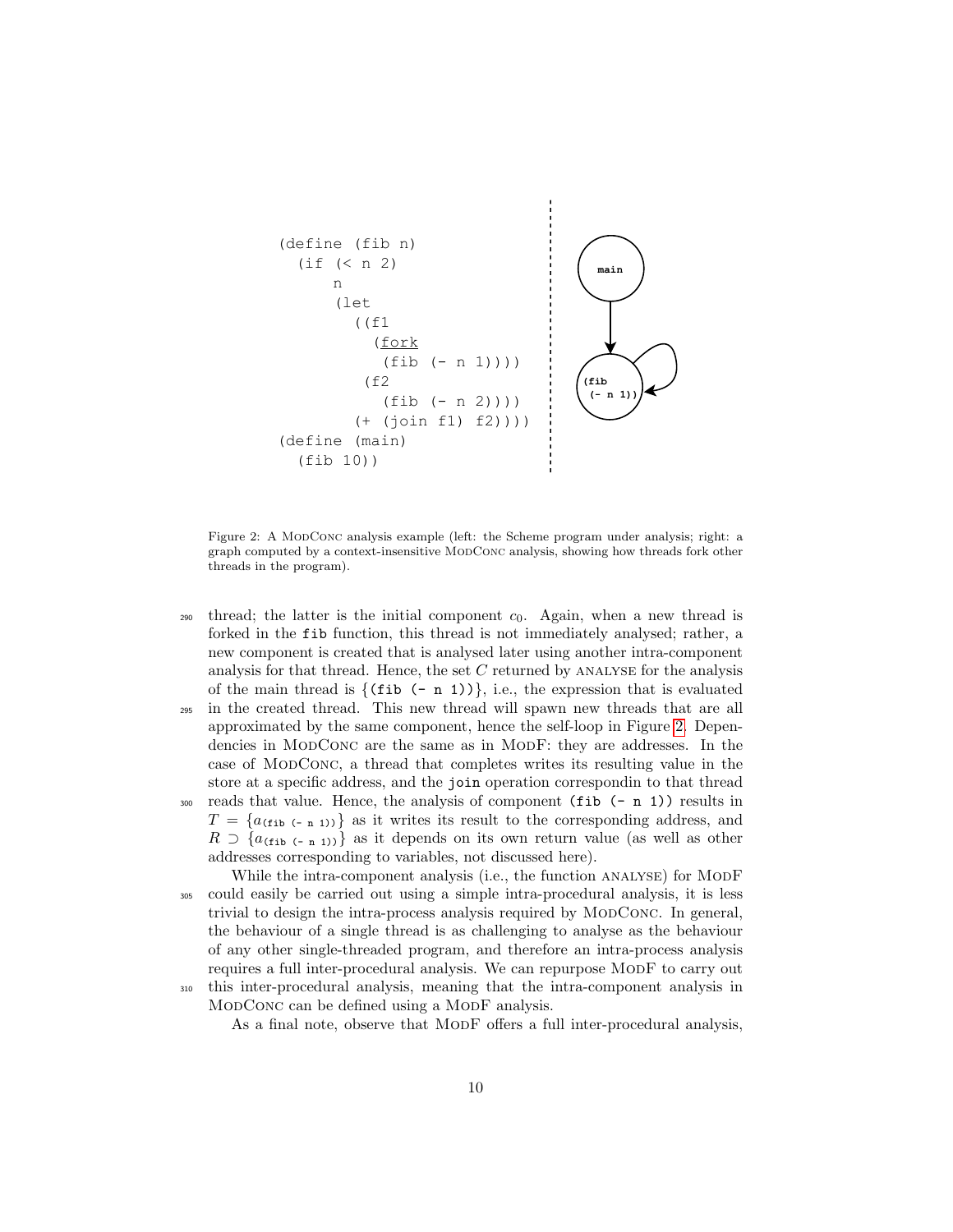given the definition of an intra-procedural analysis. Similarly, MODCONC offers a full inter-process analysis, given the definition of an intra-process analysis. In <sup>315</sup> general, for any definition of "component", Algorithm [1](#page-5-0) can be used to design an inter-component analysis, given a definition of an intra-component analysis. This is one of the main strengths of the modular analysis framework, as the former is usually several times harder to design than the latter.

#### 3. Parallel Modular Analysis

<sup>320</sup> Algorithm [1](#page-5-0) shows how the inter-component analysis can be computed using a sequential worklist algorithm. In this section, we propose a novel parallel worklist algorithm to compute the inter-component analysis, obtaining the exact same result as the sequential worklist algorithm. The core idea is simple: multiple components in the worklist  $W$  can be analysed in parallel. A key benefit <sup>325</sup> of the modular analysis design is that it automatically provides coarse-grained tasks (i.e., entire intra-component analyses) that can be run in parallel because they are executed in isolation of one another.

We first present our core parallel worklist algorithm in Section [3.1.](#page-10-0) Then, we propose some optimisations that can be applied to this algorithm to further <sup>330</sup> increase its parallel efficiency (Section [3.2\)](#page-13-0). Finally, we discuss its application to MODF and MODCONC (Section [3.3\)](#page-14-0).

# <span id="page-10-0"></span>3.1. Parallel Inter-Component Analysis

Our parallel inter-component analysis algorithm uses several worker threads to analyse multiple components in parallel. To avoid synchronisation costs in 335 updating the global analysis state (i.e.,  $\sigma$  in Algorithm [1\)](#page-5-0), each component is analysed using its own local copy of that analysis state. A single thread is responsible for processing the incoming results of the intra-component analyses and subsequently updating the global analysis state. Therefore, our parallel worklist algorithm follows the "coordinator-worker" paradigm, which can eas-

<sup>340</sup> ily be implemented using several concurrency mechanisms (e.g., using actors). Processing results using a single coordinator thread introduces a sequential bottleneck, but trivially avoids issues with race conditions. We expect throughput to be mostly dominated by the cost of the intra-component analyses, which can be processed in parallel using multiple workers.

**Insights.** There are two key insights that we leverage for the parallel worklist algorithm.

First, when multiple intra-component analyses are executed concurrently, it may occur that one updates some part of the analysis state that the other depends on. Since state is kept local to each worker during the intra-component

<sup>350</sup> analysis, such updates happening in one intra-component analysis are not visible in another. Therefore, after each intra-component analysis, it should be checked that no part of the analysis state that was read during that intra-component analysis has been updated in the meantime; if so, the component should be analysed again. We do not require any additional bookkeeping for this, as we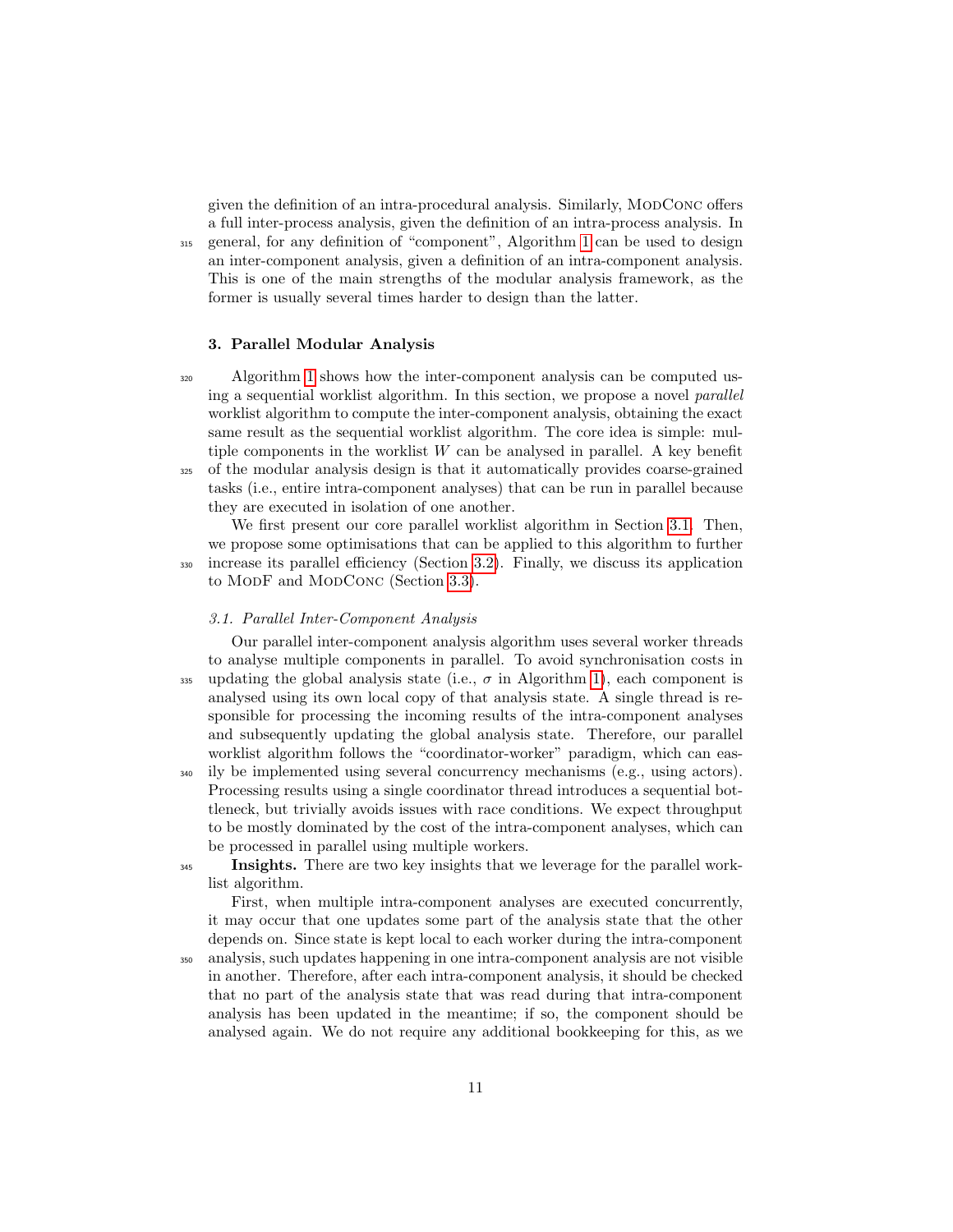<sup>355</sup> can exploit the dependencies that the intra-component analysis relied on (i.e., the set  $R$  returned by the ANALYSE function) to check if another intra-component analysis might have interfered in its computation.

Second, we can exploit the monotonicity of the analysis when updating the analysis state. If an intra-component analysis updates some part of the analysis <sup>360</sup> state, we can always apply these changes to the global analysis state. Even if the local analysis state used during the intra-component analysis is no longer up-to-date (i.e., not using the latest  $\sigma$ ), it would be subsumed by the newer state (because  $\sigma$  only "grows"), and the monotonicity of the intra-component analysis guarantees that all observed updates would still be valid. Moreover, <sup>365</sup> because of the associative and commutative properties of the join operator, we can apply those updates on a more up-to-date version of the analysis state. Again, we do not require any additional bookkeeping for this, as we can exploit the dependencies that the intra-component analysis modified (i.e., the set T returned by the ANALYSE function) to track all updates to the analysis state <sup>370</sup> after an intra-component analysis.

Algorithm. Algorithm [2](#page-12-0) shows a parallel variant of the inter-component analysis.

Similar to the sequential algorithm, it keeps track of a visited set  $V$ , a store  $\sigma$  and a dependency map D (line [1\)](#page-12-1). However, there is no longer a worklist <sup>375</sup> W: components that need to be analysed are directly sent off to a worker. This happens using the function SCHEDULE (lines  $2-6$ ): a new task is forked (which we assume is eventually assigned to a worker thread) that will analyse the given component (using the analyse function) and send back the result when finished. A set  $S$  of components keeps tracks of which components have <sup>380</sup> been scheduled using this function, ensuring that a single component is never scheduled multiple times at once.

To kickstart the analysis, we schedule the initial component  $c_0$  (line [7\)](#page-12-4). The coordinator thread then enters a loop (lines [8-](#page-12-5)[26\)](#page-12-6) which stops once all the scheduled components have been analysed (i.e., when  $S$  is empty). In each <sup>385</sup> iteration, it updates the analysis state after receiving an incoming result of an intra-component analysis of some component  $c$  (line [9\)](#page-12-7).

Analogous to the sequential algorithm, it first schedules every discovered component that has not yet been visited  $(lines 10-14)$  $(lines 10-14)$  $(lines 10-14)$ , then registers the dependencies of the component that was analysed (line [15\)](#page-12-10),

<sup>390</sup> Updating the analysis state becomes more complicated for the parallel algorithm: we cannot just replace  $\sigma$  with  $\sigma'$  (as in the sequential algorithm), since it is possible that  $\sigma$  has been updated during the intra-component analysis of component c (in which case  $\sigma_{local} \neq \sigma$ ). Therefore, we need to apply each update that happened during the intra-component analysis (as indicated by  $T$ ) to

395 the current analysis state  $\sigma$ . We first check (line [17\)](#page-12-11) for every updated address a, if the updated value  $\sigma'(a)$  is already subsumed by the current value for that address  $\sigma(a)$ . If so, this means that another intra-component analysis already

<span id="page-11-0"></span><sup>&</sup>lt;sup>6</sup>Note that  $c' \notin V$  implies  $c' \notin S$  here.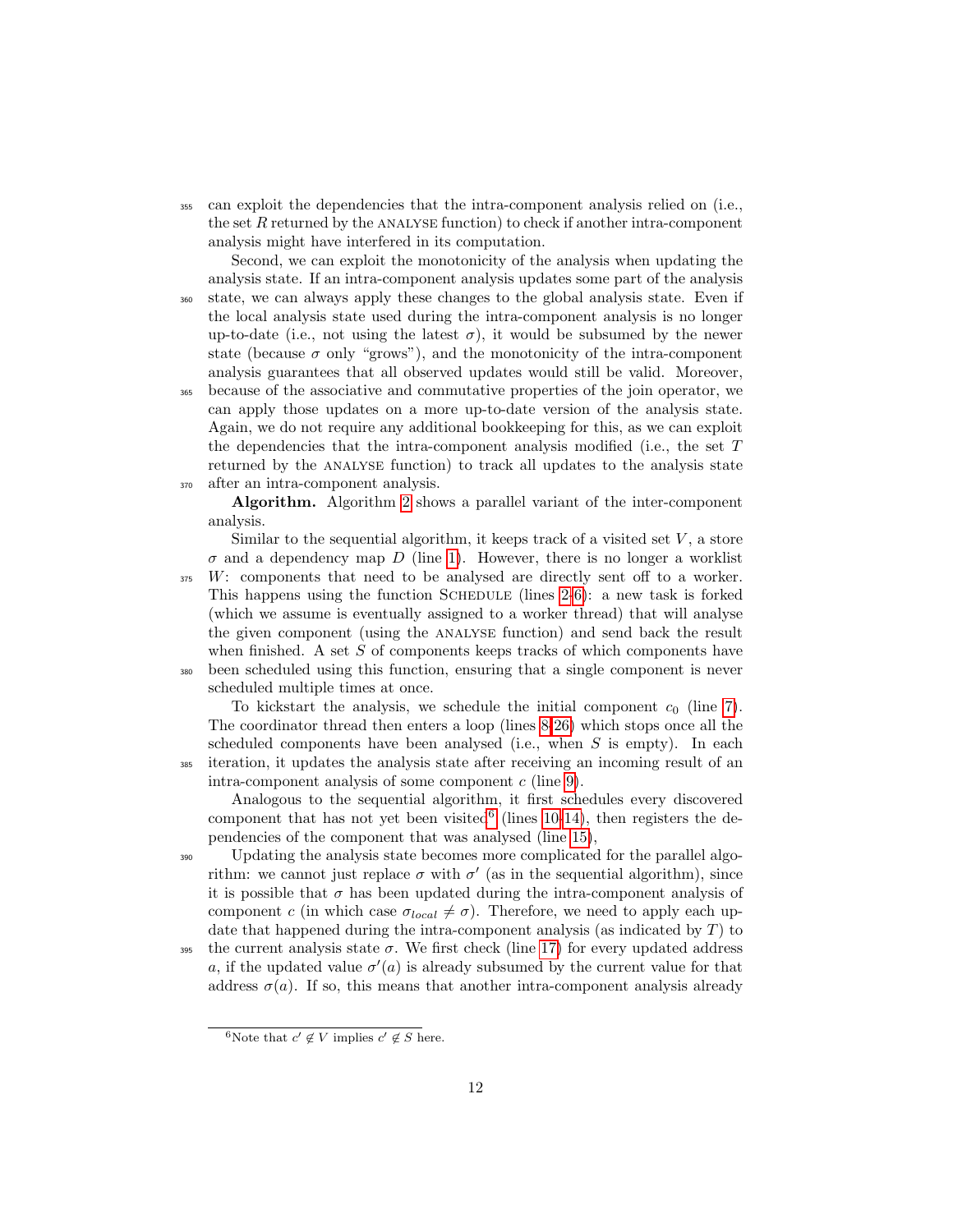Algorithm 2: Parallel worklist algorithm computing the fixed-point for the inter-component analysis.

<span id="page-12-18"></span><span id="page-12-17"></span><span id="page-12-9"></span><span id="page-12-8"></span><span id="page-12-7"></span><span id="page-12-5"></span><span id="page-12-4"></span><span id="page-12-3"></span><span id="page-12-2"></span><span id="page-12-1"></span>**Data:** An initial component  $c_0$  and initial store  $\sigma_0$ Result: A sound, over-approximated analysis result for the behaviour of the corresponding program 1  $S = \{c_0\}$ ,  $V = \{c_0\}$ ,  $\sigma = \sigma_0$ ,  $D = \lambda$ addr.  $\varnothing$ 2 function SCHEDULE $(c)$ : 3 fork 4 |  $\sigma_{local} = \sigma$ 5 |  $result = \text{ANALYSE}(c, \sigma_{local})$ 6 send  $(c, \sigma_{local}, result)$  to coordinator 7 SCHEDULE $(c_0)$ 8 while  $S \neq \emptyset$  do 9 | wait for next result  $(c, \sigma_{local}, (\sigma', C, R, T))$  $\texttt{10} \quad | \quad \textbf{foreach} \; c' \in C \, \textbf{do}$ 11 | if  $c' \notin V$  then 12  $| \cdot | \cdot V := V \cup \{c'\}$ 13  $\vert \vert$   $S := S \cup \{c'\}$ 14 | SCHEDULE $(c')$ 15 foreach  $a \in R$  do  $D := D[a \mapsto D(a) \cup \{c\}]$ 16 foreach  $a \in T$  do 17 **if**  $\sigma'(a) \not\sqsubseteq \sigma(a)$  then 18  $\Box$   $\sigma := \sigma[a \mapsto \sigma(a) \sqcup \sigma'(a)]$ 19 | coreach  $c' \in D(a)$  do  $\textsf{20} \quad | \quad | \quad | \quad \textsf{if} \; c' \not\in S \; \textsf{then}$  $\begin{array}{|c|c|c|c|c|}\hline \textbf{21} & & & \end{array} \begin{array}{|c|c|c|c|c|}\hline \rule{0pt}{12pt} & & \end{array} \begin{array}{|c|c|c|c|c|c|c|c|c|}\hline \rule{0pt}{12pt} & & \end{array} S := S \cup \{c'\}$ 22 | | | |  $\operatorname{SCHEDULE}(c')$ 23 if  $\exists a \in R : \sigma_{local}(a) \neq \sigma(a)$  then 24 |  $\operatorname{SCHEDULE}(c)$ 25 else 26 |  $S := S \setminus \{c\}$ 

<span id="page-12-16"></span><span id="page-12-15"></span><span id="page-12-14"></span><span id="page-12-13"></span><span id="page-12-12"></span><span id="page-12-11"></span><span id="page-12-10"></span><span id="page-12-6"></span><span id="page-12-0"></span>updated  $\sigma(a)$  in a way that the current update is already incorporated in the analysis state. Otherwise, we join the current value  $\sigma(a)$  with the updated value <sup>400</sup>  $\sigma'(a)$  (line [18\)](#page-12-12). Again, we cannot just replace  $\sigma(a)$  with  $\sigma'(a)$ , since  $\sigma(a)$  may have been updated, in which case both  $\sigma(a) \not\sqsubseteq \sigma'(a)$  and  $\sigma'(a) \not\sqsubseteq \sigma(a)$ . The monotonicity of the analysis combined with the commutative and associative properties of the join operator allow us to join both values. By performing updates to the analysis state in this way, the parallel analysis can speed up its <sup>405</sup> convergence. Then, as in the sequential algorithm, we also schedule all components that may have been affected by the triggered dependency a (lines [19-](#page-12-13)[22\)](#page-12-14).

Finally, we must check if component c needs to be re-analysed because some part of the analysis state it depends on (as indicated by  $R$ ) was updated. Concretely, we check if any dependency a that was used during the intra-component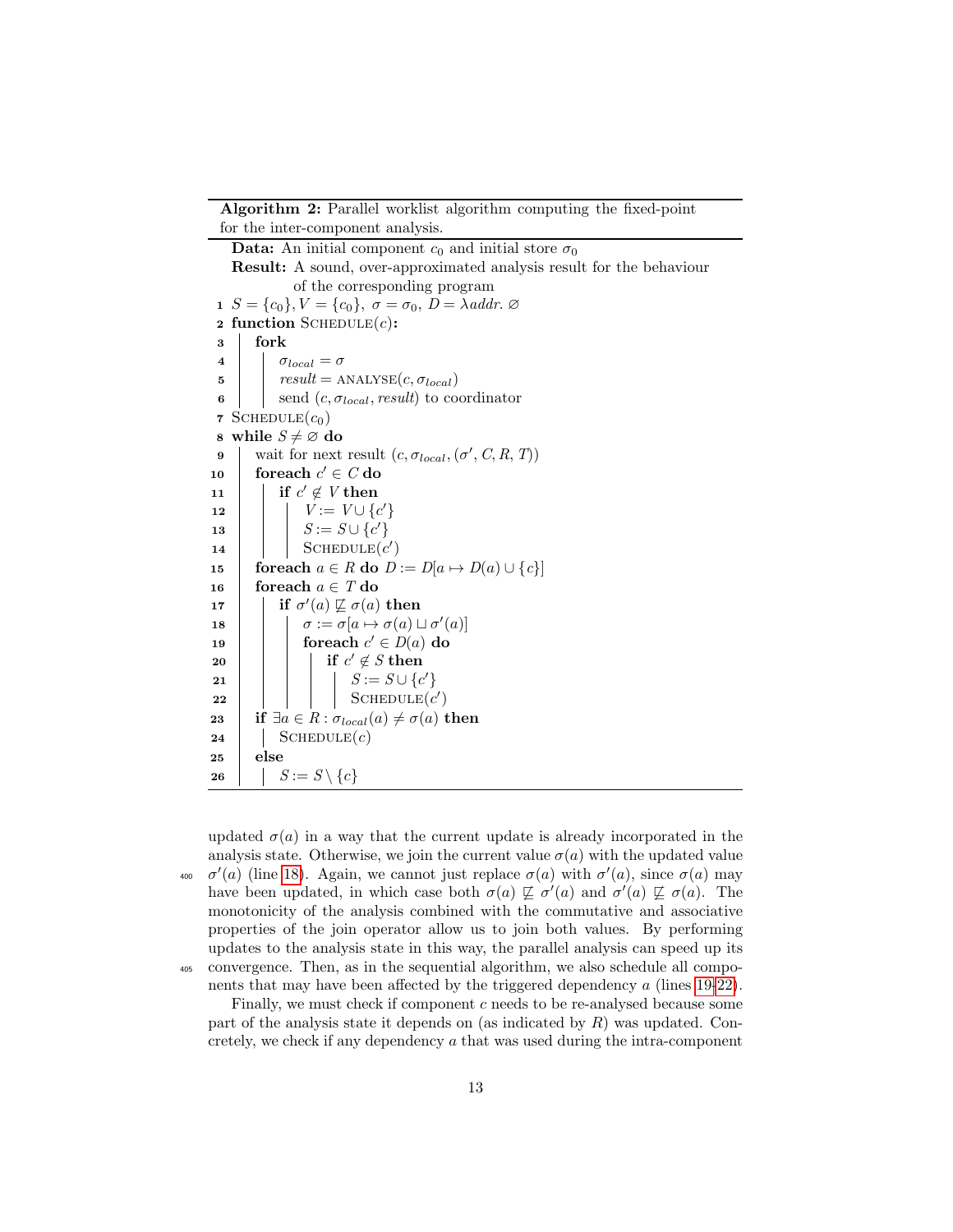- <sup>410</sup> analysis has been updated in the meantime (line [23\)](#page-12-15). If so, we must re-analyse component  $c$  to take into account this updated analysis state (line [24\)](#page-12-16). If not, the analysis result of  $c$  has been processed, meaning that we can remove it from S (line [26\)](#page-12-6).
- Thread safety. We now turn to the thread safety of this algorithm. A <sup>415</sup> possible data race can occur at the level of the store: it could be the case that the store used for its analysis ( $\sigma_{local}$ , line [4\)](#page-12-17) is out of sync with the current version of the store  $(\sigma)$ . If it is the case, then the analysis of the component may have produced results based on an outdated store. The addresses of  $\sigma_{local}$ that the worker depends upon are registered as dependencies in the analysis.
- <sup>420</sup> Once the worker has finished, we check for each registered dependency if the value at the address it depends on in the store has changed since the worker fetched its version of the store (line 23 of Algorithm 2), comparing the store used by the intra-component analysis ( $\sigma_{local}$ ) with the current store ( $\sigma$ ). Should any addition to the store possibly impact the outcome in the analysis of a <sup>425</sup> component, the component will therefore have been rescheduled for analysis. Hence, such data races are harmless.

It should be noted that in an actual implementation (such as in Section [4\)](#page-16-0), it is necessary to make  $\sigma$  a volatile variable. Only the coordinator thread modifies  $\sigma$ , while worker threads can only read  $\sigma$ . It is not necessary for a 430 worker to have the latest version of  $\sigma$ ; the  $\sigma_{local}$  variable is introduced to ensure only a single version of  $\sigma$  is read.

Discussion. The parallelism that can be exploited by this algorithm will depend on the number of components that are scheduled at the same time (i.e., based on the size of the set  $S$ ). The analysis behaviour is non-deterministic <sup>435</sup> in the order in which scheduled components are analysed, the order in which concurrent intra-component analyses finish, and the order in which their results are processed. This significantly influences in what order and in how many iterations the analysis state will converge; however, it has no impact on the final analysis result, which is always the same as that of Algorithm [1.](#page-5-0)

## <sup>440</sup> 3.2. Optimising for Parallel Efficiency

<span id="page-13-0"></span>There are several optimisations that can be applied to Algorithm [2](#page-12-0) to further enhance its parallel efficiency.

Prioritising components. Although the order in which scheduled components are analysed and subsequently processed does not influence the final 445 analysis result, it can affect performance. If two components  $c_1$  and  $c_2$  are scheduled, and  $c_1$  relies on some analysis state that  $c_2$  updates, then analysing both  $c_1$  and  $c_2$  in parallel would result in having to re-analyse  $c_1$ . We can avoid such issues by prioritising which scheduled components need to be analysed first. Xie et al. [\[10\]](#page-38-0) analyse callees in parallel before their callers are analysed, and

<sup>450</sup> other existing work [\[20\]](#page-39-2) on parallel analysis has also confirmed the importance of prioritised scheduling to improve parallel efficiency. Multiple exploration heuristic to prioritise certain components can be expressed, and this is a question that we address at the end of this section.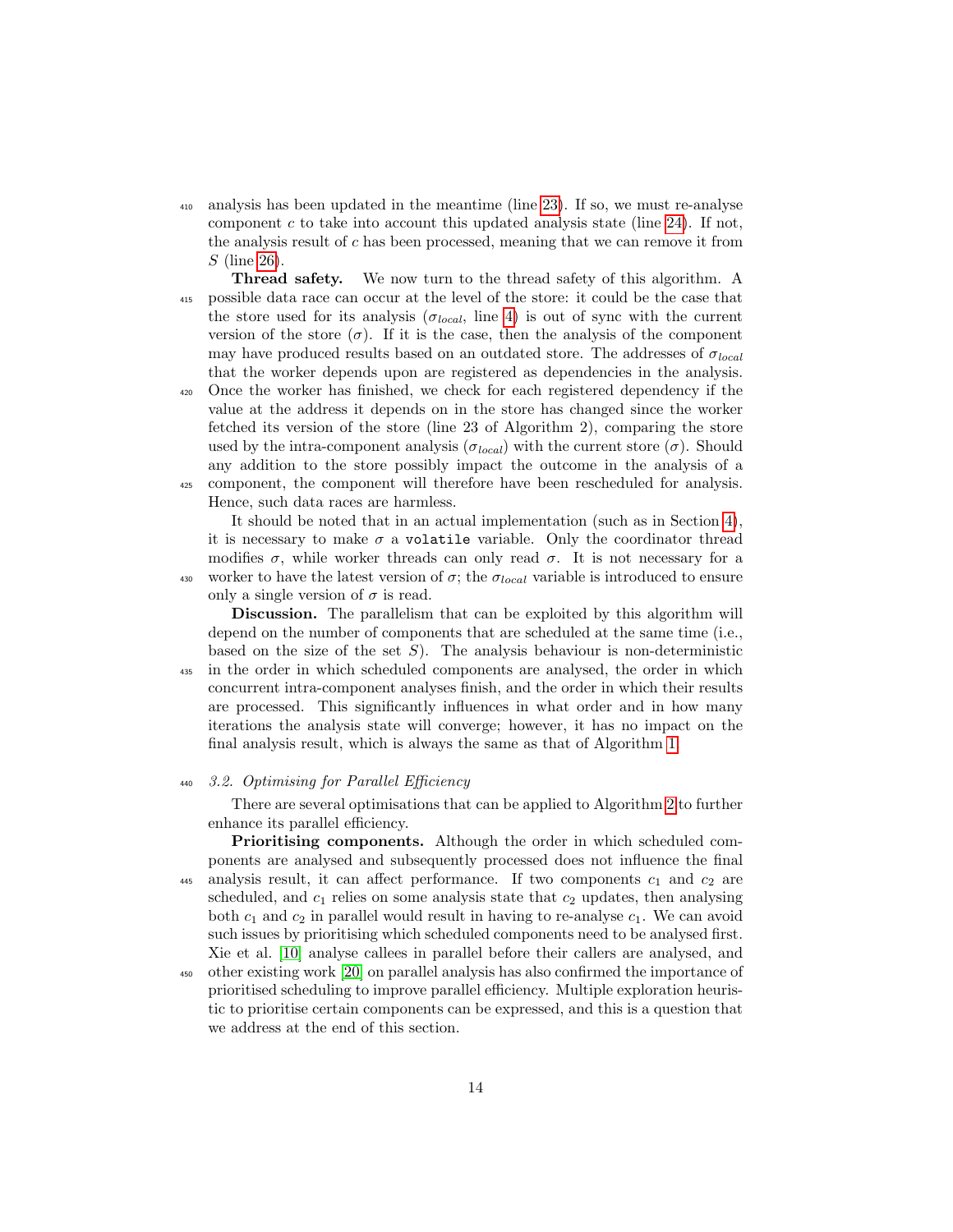Timestamped dependencies. In practice, checking if no dependencies <sup>455</sup> were changed by comparing abstract values in the store (i.e., using the equality checks on line [23\)](#page-12-15) could be somewhat expensive, at least in this context where we want to avoid a sequential bottleneck by reducing the workload of the coordinator. A simple workaround is to assign a timestamp to each dependency (initially zero for every dependency). Whenever the analysis state is <sup>460</sup> updated (line [18\)](#page-12-12), we increase the timestamp of the corresponding dependency. As such, we can eliminate the expensive equality checks on abstract values, instead replacing them with much cheaper equality checks on the timestamps of the dependencies. Using such timestamps for cheaper comparisons goes back to earlier work on optimising the performance of static analysers [\[1,](#page-36-0) [21\]](#page-39-3).

<sup>465</sup> Filtering intra-component analysis results. Note that the cost of processing the results is directly linked to the size of the  $C, R$  and  $T$  sets returned by the analyse function. We can reduce the workload on the single-threaded coordinator further, by first filtering these sets in the worker after computing the intra-component analysis. Specifically, the worker can remove all compo-

- $470$  nents in C which are already included in the visited set V, since these are discarded anyway on line [11.](#page-12-18) Similarly, it can filter the sets  $R$  and  $T$  to only include dependencies that are not yet registered for the analysed component or where the corresponding updates are not yet subsumed by the current analysis state, respectively. Note that it would not be safe to remove the corresponding
- <sup>475</sup> if-checks in Algorithm [2:](#page-12-0) the analysis state may have been updated after the filtering of the results, but before they are processed. On the other hand, the filtering itself is always safe due to the increasing nature of the analysis (e.g., the set  $V$  only grows).

#### <span id="page-14-0"></span>3.3. Application to MODF and MODCONC

<sup>480</sup> Since the parallelisation targets the inter-component analysis, no additional effort is required to parallelise existing modular analyses such as ModF and ModConc: one only needs to replace the sequential with the parallel worklist algorithm. For ModF, this results in an inter-procedural analysis in which multiple function calls are analysed in parallel. For MODCONC, this results in <sup>485</sup> an inter-process analysis in which multiple processes are analysed in parallel.

However, for ModConc, the modular analysis design allows us to exploit even more parallelism, since the intra-component analysis of a MODCONC analysis can be implemented using a ModF analysis. By using a parallel ModF analysis, both the inter- and intra-component analysis of ModConc can triv-<sup>490</sup> ially be rendered parallel.

<span id="page-14-1"></span>3.4. Exploration Heuristics

We mentioned that the order in which components are scheduled may impact performance, although it has no impact on the final analysis results. We now turn to the possible exploration heuristics that can be defined for both MODF <sup>495</sup> and ModConc. We therefore propose a number of heuristics for prioritizing components. These heuristics are either inspired by related work [\[10,](#page-38-0) [22\]](#page-39-4), or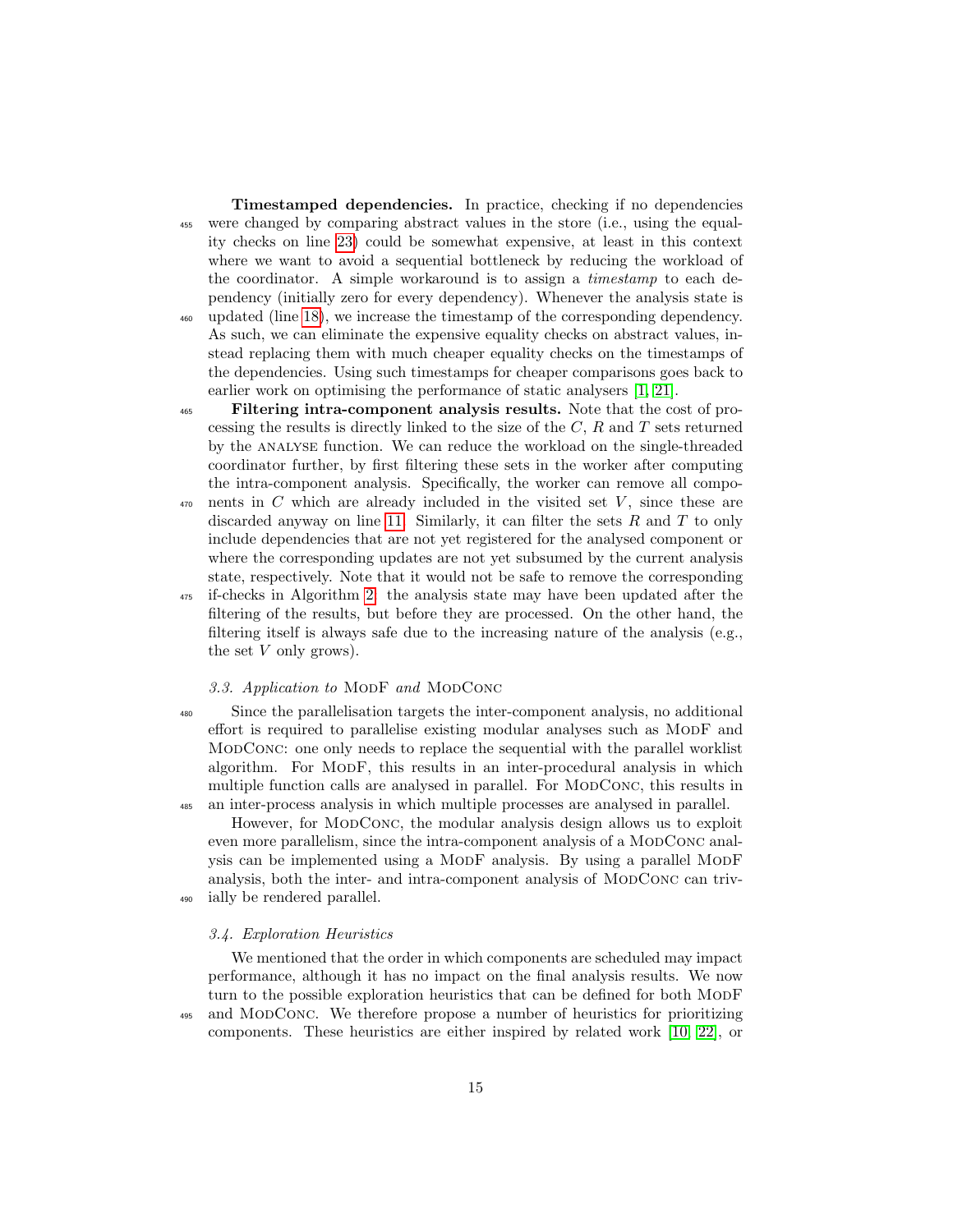they aim at prioritizing components based on the characteristics of their dependencies. We evaluate the impact of each of these heuristics on the running time of a ModF analysis in Section [5.4.](#page-31-0)

- <sup>500</sup> Rand. This heuristic assigns a random priority to each component.
- CD. This heuristic implements an idea originally proposed by Xie et al. [\[10\]](#page-38-0): it assigns a higher priority to callees than to callers in the case of ModF. To that end, it tracks which component calls which other components, and the priority of a component is its call depth. This heuristic is <sup>505</sup> also applicable to ModConc, by assigning a higher priority to "creator" threads than created threads.
- V-. This heuristic assigns a higher priority to components that have been visited the least so far. The idea is that components that have been visited the least will contribute the most to the analysis state, and this <sup>510</sup> might result in a faster convergence.
	- V+. This heuristic assigns a higher priority to components that have been visited the most. It is therefore dual to the previous one, and might result in a slower convergence.
- Ex+. This heuristic assigns a higher priority to components that con-<sup>515</sup> tain expressions that are deeper in the AST. Lyde and Might [\[22\]](#page-39-4) have shown that this has a positive impact on the convergence speed of contextsensitive state-based analyses.
- Ex-. This heuristic is the opposite of the previous one: it assigns a higher priority to components that contain expressions that are higher in the <sup>520</sup> AST.
	- D+. This heuristic assigns a higher priority to components that have the most dependencies. Components with more dependencies will be retriggered more often.
- D-. This heuristic assigns a higher priority to components that have <sup>525</sup> fewer dependencies, and is the opposite of the previous one. Components with fewer dependencies may be triggered less often, and scheduling them before other components may result in fewer reanalyses.
- DR. This heuristic assigns a priority as  $T/(T+R)$  where R is the number of dependencies of the component, and  $T$  is the number of times the <sup>530</sup> component triggers dependencies. This prioritises components that have a higher ratio of triggering dependencies, with the aim of discovering components that will need to be reanalysed more quickly.
- E+ This heuristic assigns a priority based on the size of the environment of a component, as a proxy for the size of the actual component. The ad-<sup>535</sup> vantage of measuring component size through environments is that a component may span across many lines of code, yet only have few reachable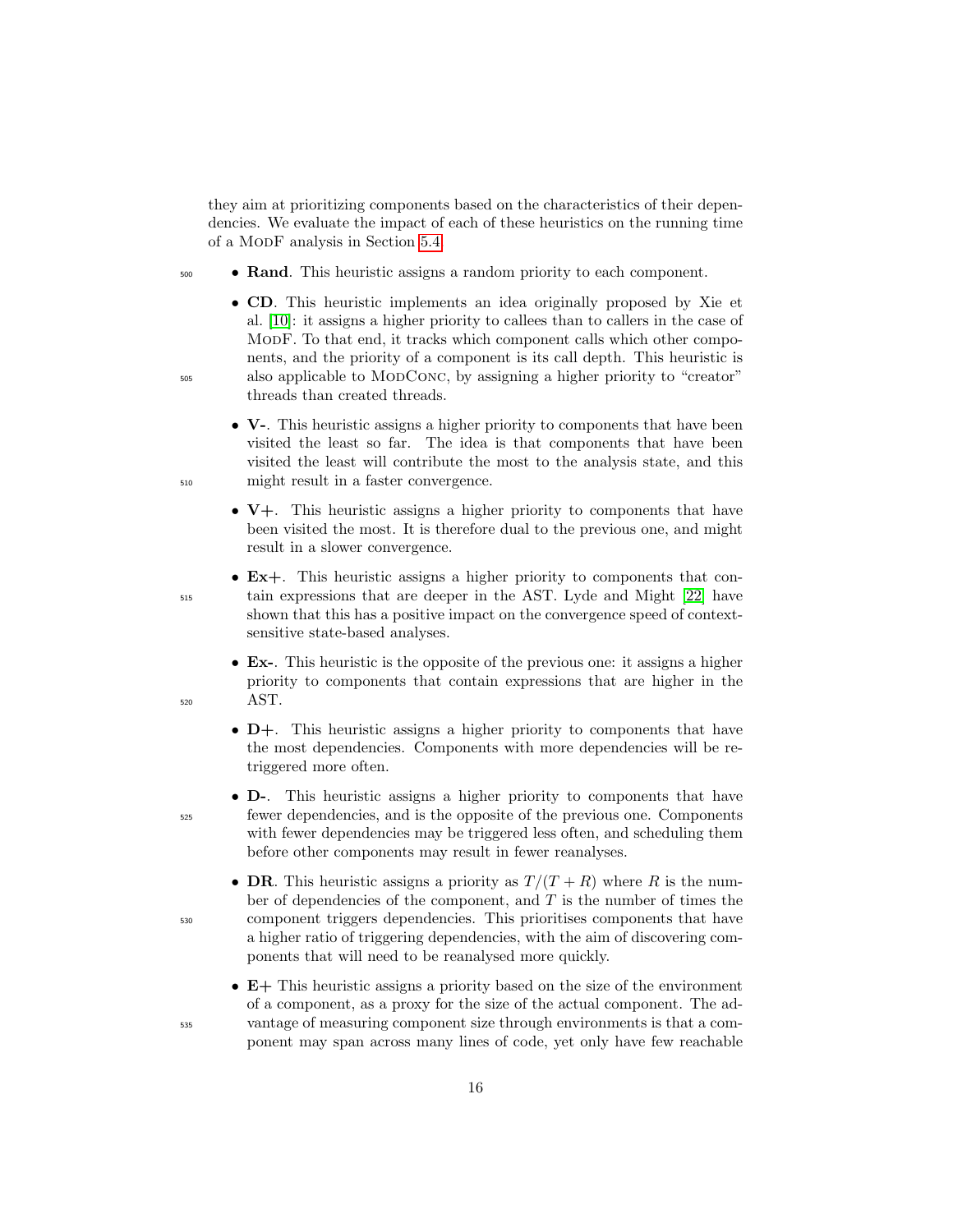addresses. Hence, the impact of such a component on the state space will remain small. The idea is that larger components may have a larger impact on the global analysis state, therefore triggering dependencies which <sup>540</sup> lead to the analysis state converging more quickly.

• E- This heuristic is the opposite of the previous one: components with a smaller environment are prioritised. The rationale is that components that have a smaller environment may stabilise faster than components with larger environments.

#### <span id="page-16-0"></span><sup>545</sup> 4. Implementation

We have implemented the parallel worklist algorithm presented in this paper for the MAF static analysis framework [\[23\]](#page-39-5) and made it available online  $7$  In this section, we detail our Scala implementation of the algorithm in order to illustrate the technicalities of implementing such an algorithm in a real-world <sup>550</sup> analysis framework. This section can be skipped for the reader not interested in reproducing such an implementation.

MAF is a framework for implementing modular analyses for dynamic, higherorder languages. The framework provides a set of reusable building blocks to define a modular analysis as a composition of Scala traits. We defined the <sup>555</sup> following trait for the parallel worklist algorithm:

```
trait ParallelWorklistAlgorithm[Expr <: Expression]
  extends ModAnalysis[Expr]
     with GlobalStore[Expr]
     with PriorityQueueWorklistAlgorithm[Expr] {
    ...
}
```
This trait extends ModAnalysis, which is the root class for all modular analyses in MAF. In addition, it extends the following two traits:

- GlobalStore, which expresses the requirement that a parallel analysis uses a global store. The parallel worklist algorithm can easily be generalised to <sup>560</sup> support other kinds of global analysis state in addition to a global store. We only require such global state to form a join semi-lattice and to grow monotonically during the analysis, through the joining of results computed by intra-component analyses.
- PriorityQueueWorklistAlgorithm, which represents worklist algorithms <sup>565</sup> that prioritise the analysis of certain components (i.e., using a priority queue) based on their priority. The definition of a component's priority is left open as a parameter, allowing us to plug in different heuristics for the exploration order of components.

<span id="page-16-1"></span> $^{7}$ <https://github.com/softwarelanguageslab/maf/tree/parallel-evaluation>.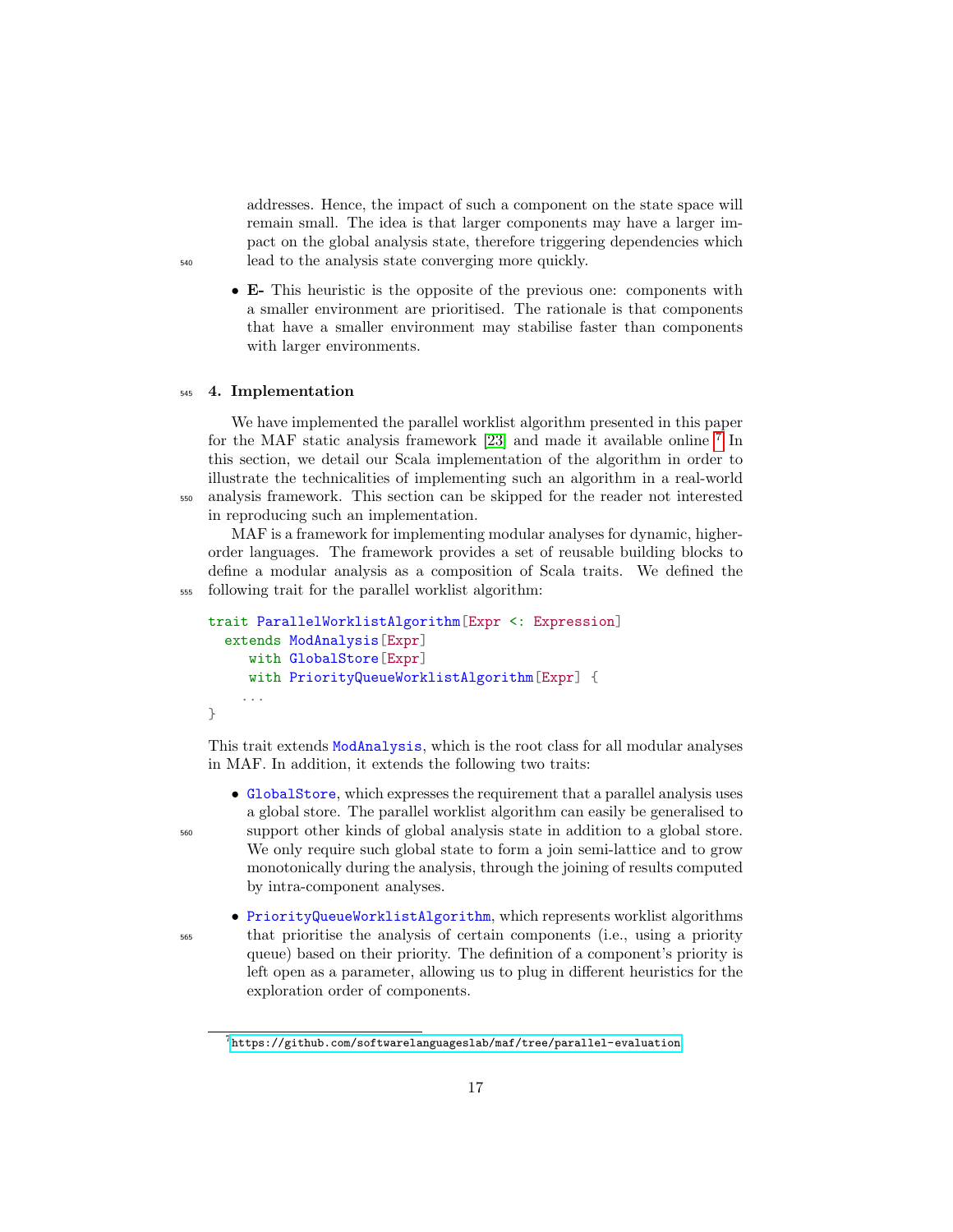We now cover the implementation of this trait before showing how it can be <sup>570</sup> used to render a modular analysis parallel.

## <span id="page-17-0"></span>4.1. Intra-Component Analysis

The intra-component analysis performs the analysis of a single component. Afterwards, the computed result is used to update the global analysis state, which is composed of the global store, a timestamp for every dependency (as <sup>575</sup> described in Section [3.2\)](#page-13-0), a map of dependencies to the set of components that depend on it, and the set of visited components:

```
1 type GlobalState = (Map[Addr, Value], \t// \tarrow store2 Map[Dependency, Int], // <- depVersion
3 Map[Dependency, Set[Component]], // <- deps
4 Set[Component] // <- visited
5 )
6 @volatile var latest: GlobalState = _
7
8 // keep track for every dependency of its "version number"
9 var depVersion = Map[Dependency, Int]() .withDefaultValue(0)
```
The *latest* global state is stored in a volatile variable **latest**. This is necessary because all workers should retrieve the global state when the intra-component analysis is performed, rather than when the component is scheduled for analysis, <sup>580</sup> and because accesses to the global state need to be made in one atomic read operation to avoid race conditions when accessed from different threads.

The intra-component analysis then simply overrides helper functions from the intra-component analysis defined within the GlobalStore trait. Upon a write to an address in the global store (line [6](#page-17-0) in the code below), the time-<sup>585</sup> stamp of the dependency is increased if the value written changed something in the store. Upon the registration of a dependency (line [13\)](#page-17-0), the dependency is marked for inspection, and if it is the first time that the dependency is registered, it is added to the dependencies of the current component. Upon the creation of a new component (line [19\)](#page-17-0), the new component is added to the set of compo-<sup>590</sup> nents created, in case it has not yet been visited. Finally, the intra-component analysis is only considered finished (line [24\)](#page-17-0) when, after analysing the component, all dependencies marked for inspection (i.e., those that were read during the intra-analysis) have the same timestamp locally (in intra.depVersion) as in the global analysis state (in inter.depVersion). Otherwise, the computed <sup>595</sup> result is not up-to-date with respect to the latest global analysis state, and the component will need to be analysed again using the latest global analysis state.

```
1 def intraAnalysis(component: Component): ParallelIntra with GlobalStoreIntra
2 trait ParallelIntra extends IntraAnalysis with GlobalStoreIntra { intra =>
3 val (latestStore, depVersion, deps, visited) = latest
```

```
4 store = latestStore
```

```
5 var toCheck = Set [Dependency] ()
```

```
6 override def doWrite(dep: Dependency): Boolean =
```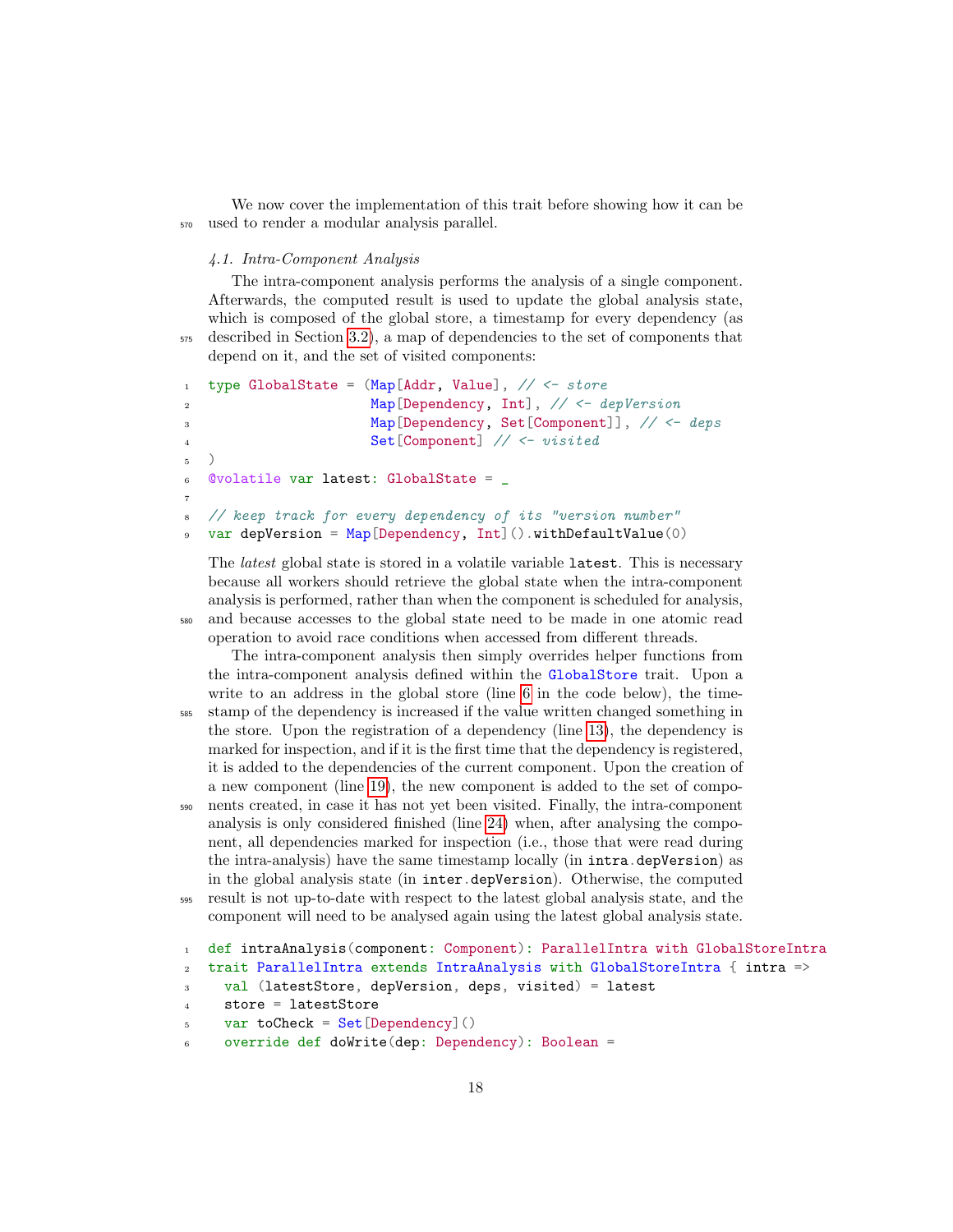```
7 if (super.doWrite(dep)) {
         \text{inter.depVersion} += \text{dep} \rightarrow (\text{inter.depVersion}(\text{dep}) + 1)9 true
_{10} } else {
11 false
12 }
13 override def register(dep: Dependency): Unit = {
14 toCheck += dep
15 if (!deps(dep)(component)) {
16 R += dep
17 }
18 }
19 override def spawn(cmp: Component): Unit =
_{20} if (!visited(cmp)) {
21 C += cmp
22 }
23 def isDone = toCheck.forall(dep =>
24 inter.depVersion(dep) == intra.depVersion(dep))
25 }
```
## <span id="page-18-0"></span>4.2. Worker Thread

The code below concerns the worker threads. The number of workers used by the analysis, which determines how much parallelism can be exploited, is  $\frac{600}{1}$  defined in the workers variable (line [1\)](#page-18-0). The variable current Timeout (line [2\)](#page-18-0) is the global timeout of the analysis: in case it is exceeded, all workers have to terminate. The use of the (global) worklist in worker threads is protected by a monitor (line [4\)](#page-18-0). A worker is a regular thread (line [14\)](#page-18-0), which continuously takes the next component from the worklist, analyses it and then sends back the result (using pushResult). The helper function spawnWorker (line [29\)](#page-18-0) simply

creates a new worker and starts it.

```
1 def workers: Int = Runtime.getRuntime.availableProcessors()
2 var currentTimeout: Timeout. T =3
4 object WorkListMonitor
5 def popWorklist(): Component = WorkListMonitor.synchronized {
6 while (worklist.isEmpty)
       WorkListMonitor.wait()
8 worklist.dequeue()
9 }
10 def pushWorklist(cmp: Component) = WorkListMonitor.synchronized {
11 worklist += cmp
12 WorkListMonitor.notify()
13 }
14 class Worker(i: Int) extends Thread(s"worker-thread-$i") {
15 override def run(): Unit = try while (true) {
```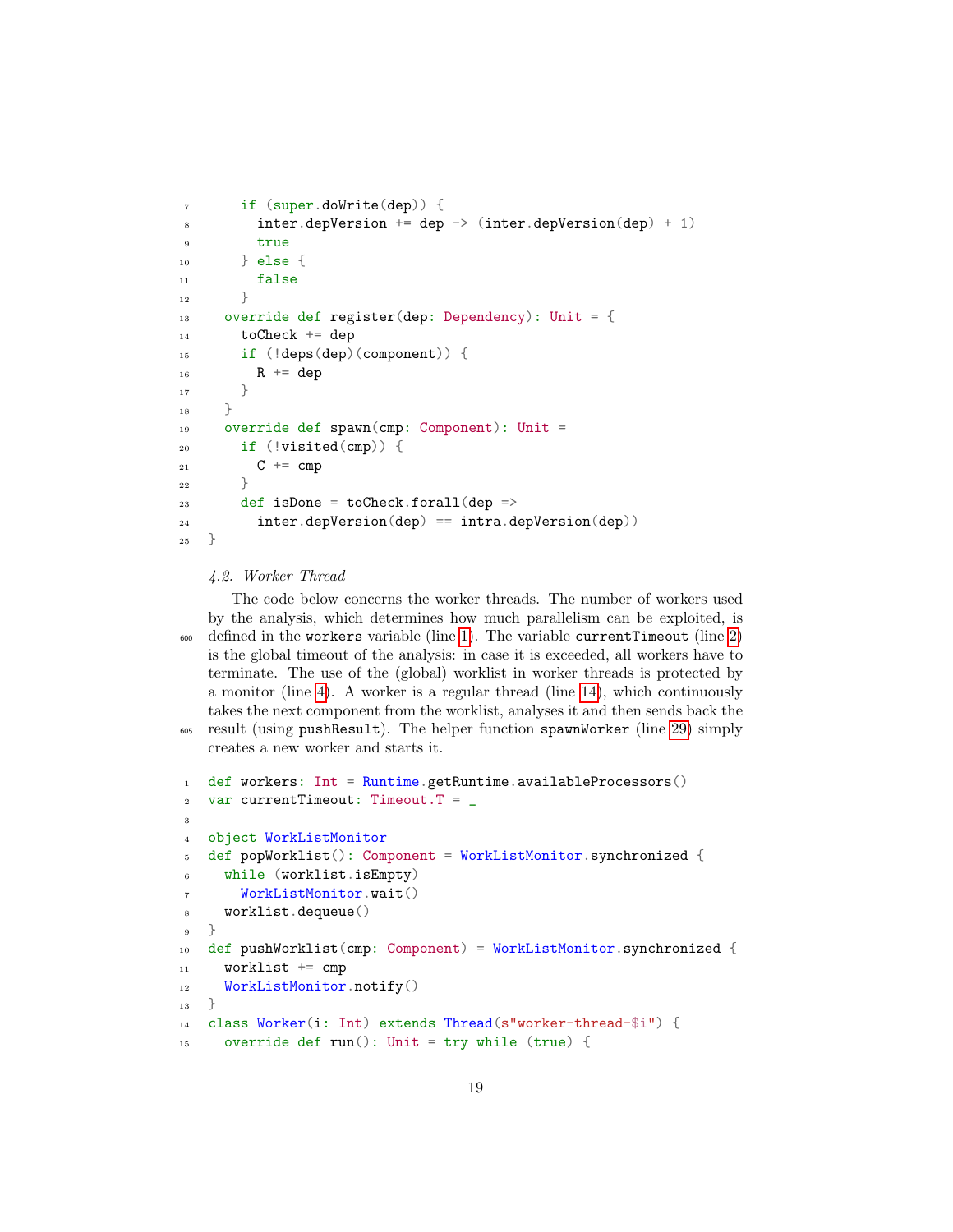```
16 val cmp = popWorklist()
17 val intra = intraAnalysis(cmp)
18 intra.analyzeWithTimeout(currentTimeout)
19 if (currentTimeout.reached) {
20 pushResult(TimedOut(cmp))
21 } else {
22 pushResult(Completed(intra))
23 }
24 } catch {
25 case _: InterruptedException => ()
26 }
27 }
28
29 def spawnWorker(i: Int) = {
30 val worker = new Worker(i)
31 worker.start()
32 worker
33 }
```
# <span id="page-19-0"></span>4.3. Analysis Results

The Result trait (line [1\)](#page-19-0) represents the result of an intra-component analysis, which can either have completed successfully or have timed out. A successful analysis result contains the corresponding ParallelIntra object. Results are stored in a priority queue (line [8\)](#page-19-0), which is protected by a monitor (line [7\)](#page-19-0) as it will be used by multiple workers concurrently through the pushResult function. The popResult function will be used by the coordinator to extract analysis results.

```
1 sealed trait Result { def cmp: Component }
2 case class Completed(intra: ParallelIntra) extends Result {
3 def cmp = intra.component
   4 }
5 case class TimedOut(cmp: Component) extends Result
6
7 object ResultsMonitor
8 val results: PriorityQueue[Result] = PriorityQueue.empty
\overline{9}10 def popResult(): Result = ResultsMonitor.synchronized {
11 while (results.isEmpty) ResultsMonitor.wait()
12 results.dequeue()
_13 }
14 def pushResult(res: Result) = ResultsMonitor.synchronized {
15 results += res
16 ResultsMonitor.notify()
17 }
```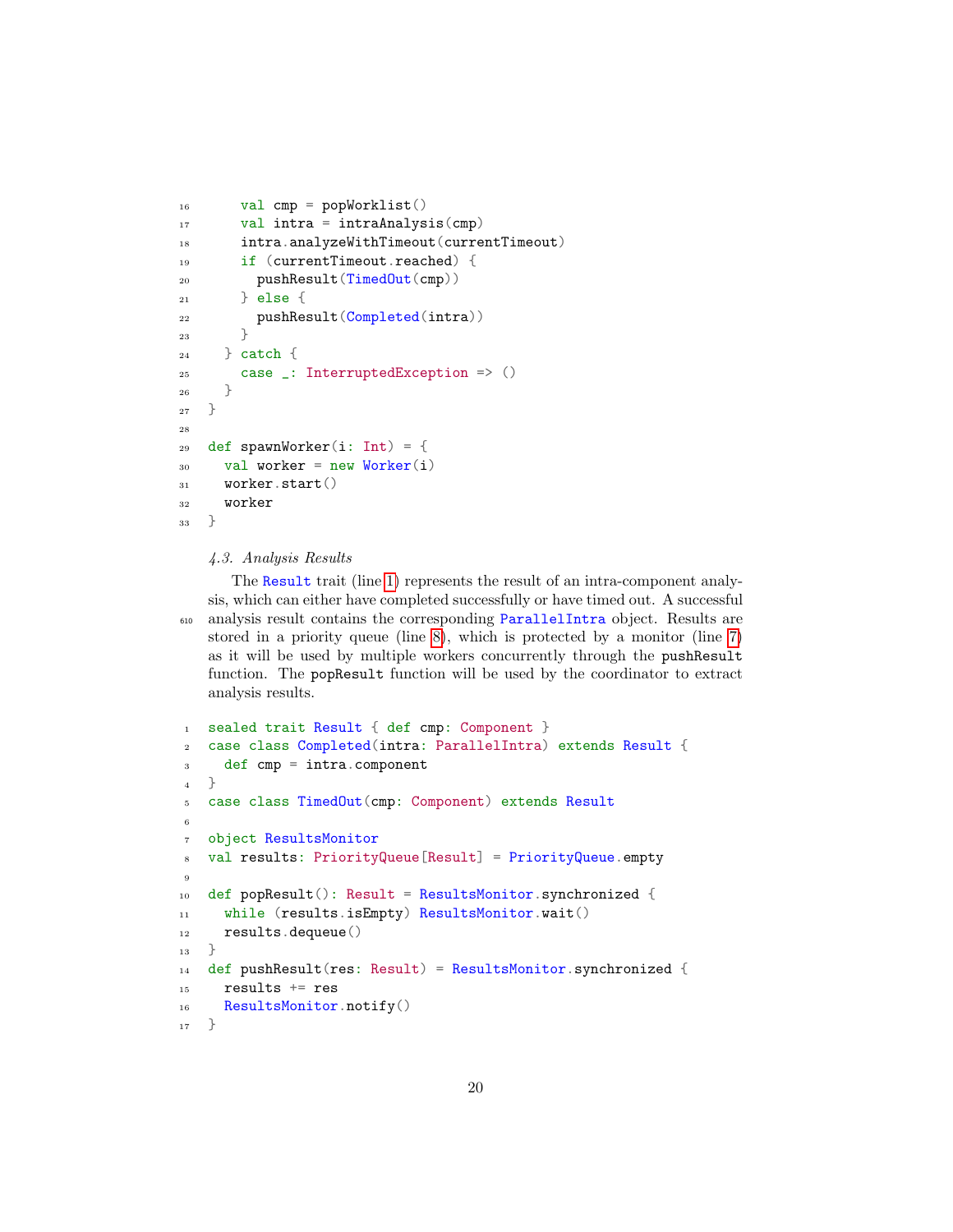<sup>615</sup> 4.4. Analysis Coordination

<span id="page-20-0"></span>The coordination of the worker threads relies on three elements: a list of worker threads that have been spawned (line [1\)](#page-20-0), the set of components that need to be analysed (line [2\)](#page-20-0), and the set of components that are currently queued in the worklist (line [3\)](#page-20-0).

```
1 var workerThreads: List[Worker] = Nil
2 var todo: Set [Component] = Set(initialComponent)
  var queued: Set[Component] = Set.empty
```
<sup>620</sup> The addToWorkList function inherited by the ModAnalysis class is implemented (line [1\)](#page-20-0) to only push a component on the worklist if it has not already been queued.

```
1 override def addToWorkList(cmp: Component): Unit =
2 if (!queued.contains(cmp)) {
3 queued += cmp
4 pushWorklist(cmp)
5 }
```
Two helper functions are defined to deal with the result of intra-component analyses. The processTimeout method is called when an intra-component anal-<sup>625</sup> ysis reaches its timeout: in this case, the component is removed from the set of queued components and will not be scheduled for analysis at that moment, but it is added back to the todo set to track that it has not been successfully analysed yet. The processTerminated method is called upon successful termination of an intra-component analysis. It first calls the commit method of <sup>630</sup> the intra-component analysis (line [6\)](#page-20-0), which will schedule newly created components and trigger dependencies to reschedule components that may depend on dependencies modified by the current intra-component analysis. Then, the global analysis state is updated (line [7\)](#page-20-0). If the intra-component analysis does

<sup>635</sup> global state, the corresponding component is removed from the queued components (line [9\)](#page-20-0), otherwise it is pushed on the worklist (line [11\)](#page-20-0) as it needs to be analysed again to account for a newer version of the global analysis state.

not need to be rescheduled due to its state being out of sync with the latest

```
1 private def processTimeout(cmp: Component): Unit = {
2 todo += cmp
3 queued - cmp
   \uparrow5 private def processTerminated(intra: ParallelIntra): Unit = {
     intra.commit()
     latest = (store, depVersion, deps, visited)
8 if (intra.isDone) {
9 queued = intra.component
10 } else {
11 pushWorklist(intra.component)
```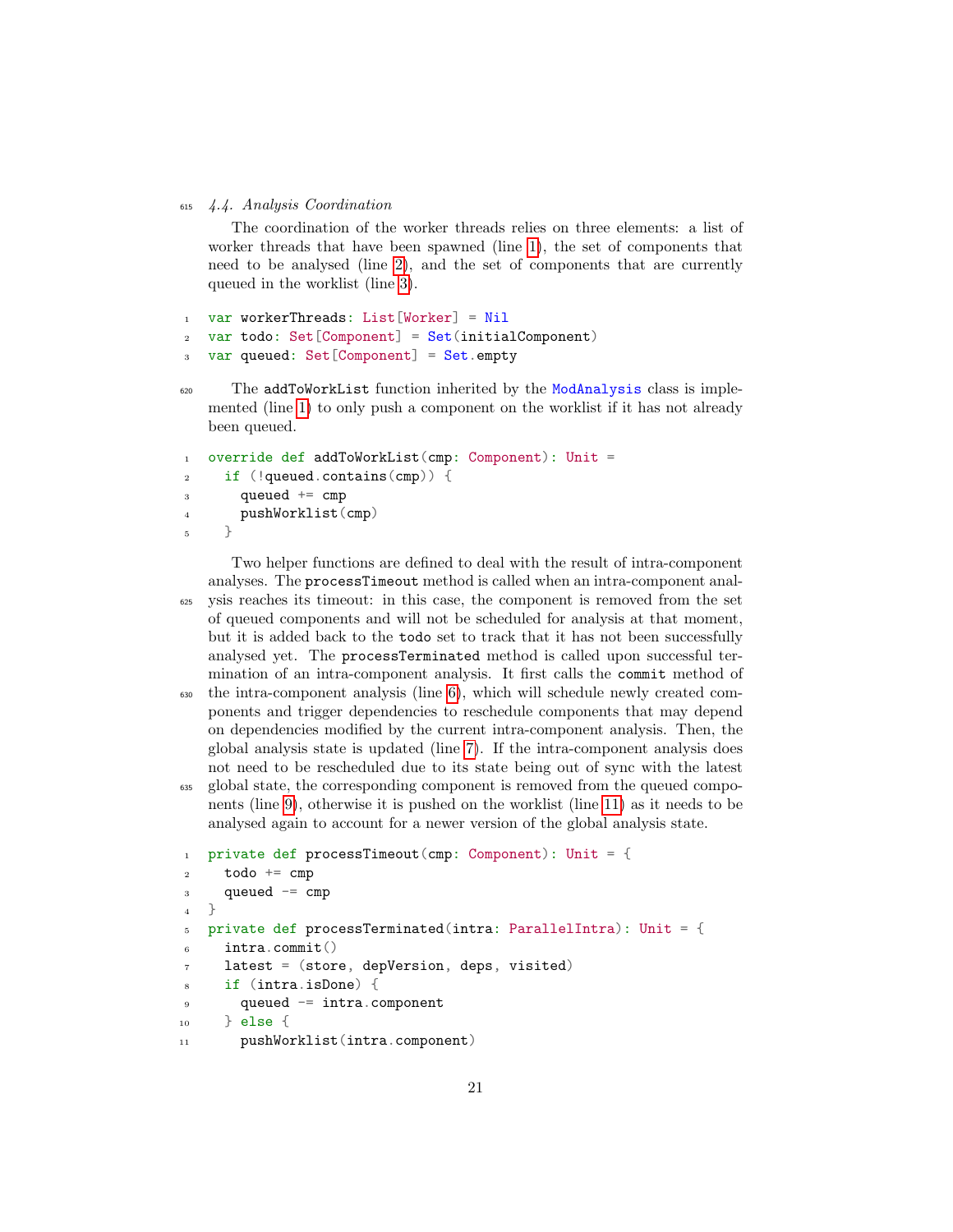$_12$  }  $_13$  }

The main method of an analysis is the analyzeWithTimeout method. It first initialises the timeout and the global state (lines [4](#page-20-0) and [5\)](#page-20-0), spawns all worker <sup>640</sup> threads (line [7\)](#page-20-0) and populates the worklist (line [9\)](#page-20-0). As long as there are components queued for analysis (line [12\)](#page-20-0), the next result is extracted (line [13\)](#page-20-0), which possibly waits for the termination of an intra-component analysis, and calls the appropriate helper method depending on whether the analysis succeeded or timed out. Finally, once there are no more components to analyse, all worker <sup>645</sup> threads are terminated (line [18\)](#page-20-0).

```
1 override def analyzeWithTimeout(timeout: Timeout.T): Unit =
2 if (!finished()) {
3 // initialize timeout and initial analysis state
       currentTimeout = timeout5 latest = (store, depVersion, deps, visited)
6 // spawn the workers
      workerThreads = List.tabulate(this.workers)(spawnWorker)// fill the worklist with initial items
      9 todo.foreach(addToWorkList)
10 todo = Set.empty
11 // main workflow: continuously commit analysis results
12 while (queued.nonEmpty)
13 popResult() match {
14 case Completed(intra) => processTerminated(intra)
15 case TimedOut(cmp) => processTimeout(cmp)
16 }
17 // wait for all workers to finish
18 workerThreads.foreach \{ t \Rightarrow19 t.interrupt()
20 t.join()
21 }
22 }
```
#### 4.5. Prioritisation Heuristics

discovered, registered, and triggered.

As explained previously, the order in which the components are scheduled for analysis may have an impact on the convergence speed of the analysis. In order to evaluate this impact in the case of the parallel worklist algorithm, we have <sup>650</sup> implemented all heuristics described in Section [3.4.](#page-14-1) Each heuristic is defined by implementing an ordering on components (Ordering[Component]), which will be used by the PriorityQueueWorklistAlgorithm.

Note that with the exception of the  $Ex+$  and  $Ex-$  heuristics, the priorities of components cannot be computed before the analysis is run. Therefore, <sup>655</sup> these heuristics update the priorities as more components and dependencies are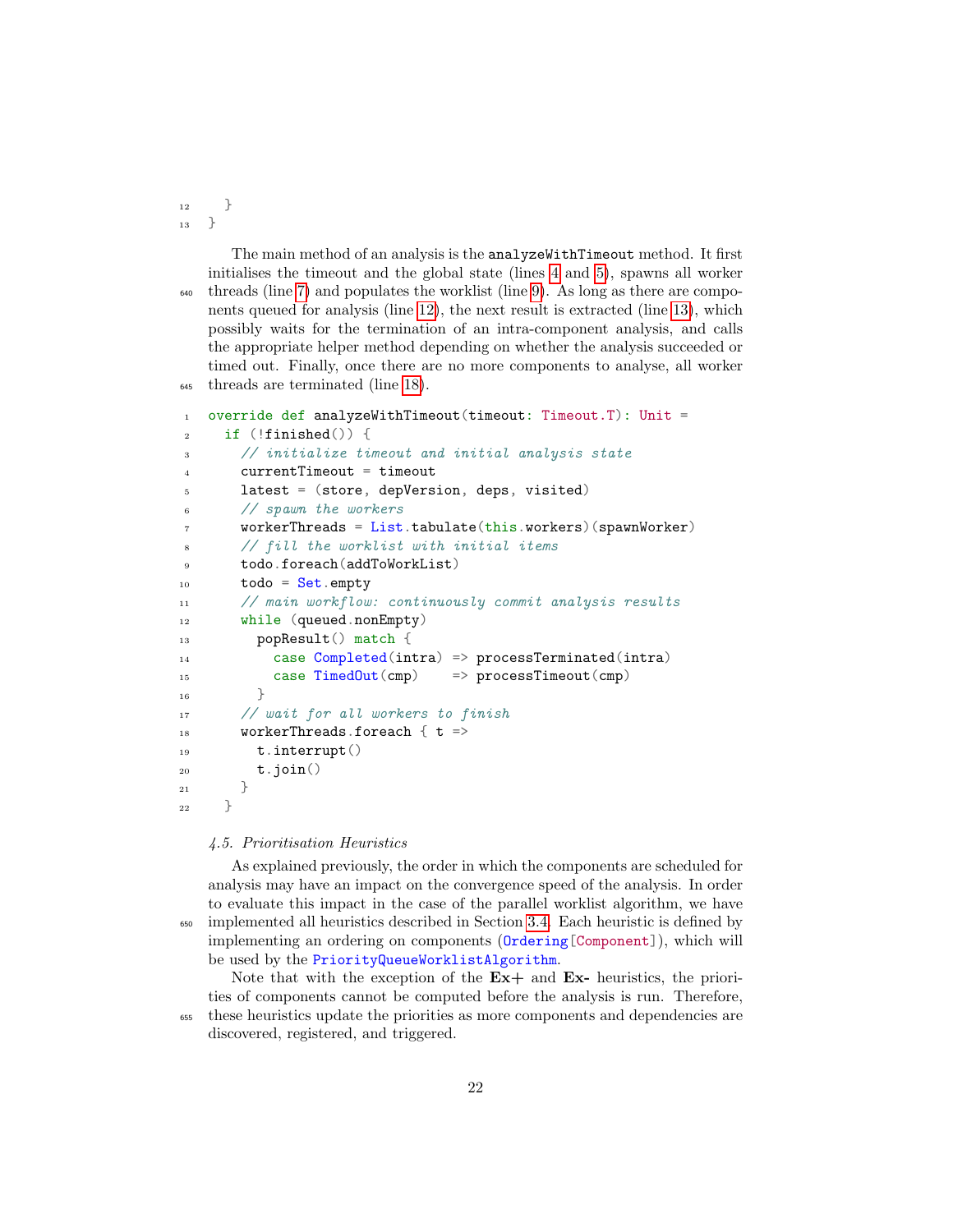#### 4.6. Rendering an Analysis Parallel

Any ModAnalysis in MAF can be rendered parallel with this worklist algorithm. As an example, we illustrate how one can render a  $k$ -CFA analysis par-<sup>660</sup> allel. The following code shows how a sequential analysis is instantiated, based on the traits already provided by MAF, such as the main trait for an analysis of Scheme programs (SimpleSchemeModFAnalysis), the context sensitivity (SchemeModFKCallSiteSensitivity), the abstract domain (SchemeConstantPropagationDomain), and the worklist algorithm (RandomWorklistAlgorithm).

```
1 def kCFAAnalysis(prg: SchemeExp, kcfa: Int) =
2 new ModAnalysis(prg)
3 with SimpleSchemeModFAnalysis
4 with RandomWorklistAlgorithm[SchemeExp]
      5 with SchemeModFKCallSiteSensitivity
6 with SchemeConstantPropagationDomain {
      val k = kcfa8 }
```
<sup>665</sup> To instantiate a parallel version of this analysis, only a few lines have to be adapted, as shown in the next snippet. Rather than the sequential worklist algorithm, we rely on the parallel one (ParallelWorklistAlgorithm), which is instantiated with a random priority heuristic (RandomPriorityWorklistAlgorithm). The number of workers is defined, and the intraAnalysis method has to be re-

```
670 defined to mix in the intra-component analysis provided by the parallel worklist
    algorithm.
```

```
1 def parallelKCFAAnalysis(prg: SchemeExp, n: Int, kcfa: Int) =
2 new ModAnalysis(prg)
       with SimpleSchemeModFAnalysis
4 with RandomPriorityWorklistAlgorithm[SchemeExp]
5 with ParallelWorklistAlgorithm[SchemeExp]
6 with SchemeModFKCallSiteSensitivity
7 with SchemeConstantPropagationDomain {
\mathbf{s} val \mathbf{k} = \mathbf{kcfa}9 override def workers = n
10 override def intraAnalysis(cmp: Component) =
11 new IntraAnalysis(cmp) with BigStepModFIntra with ParallelIntra
_{12} }
```
#### <span id="page-22-0"></span>5. Evaluation

Our parallel worklist algorithm, including the optimisations discussed in Section [3.2,](#page-13-0) has been integrated into the MAF framework [\[23\]](#page-39-5) as described in <sup>675</sup> the previous section, where it is made available as a Scala trait that can directly be used with any existing modular analysis. We set up our experiments using this implementation and answer the three following research questions as part of our evaluation.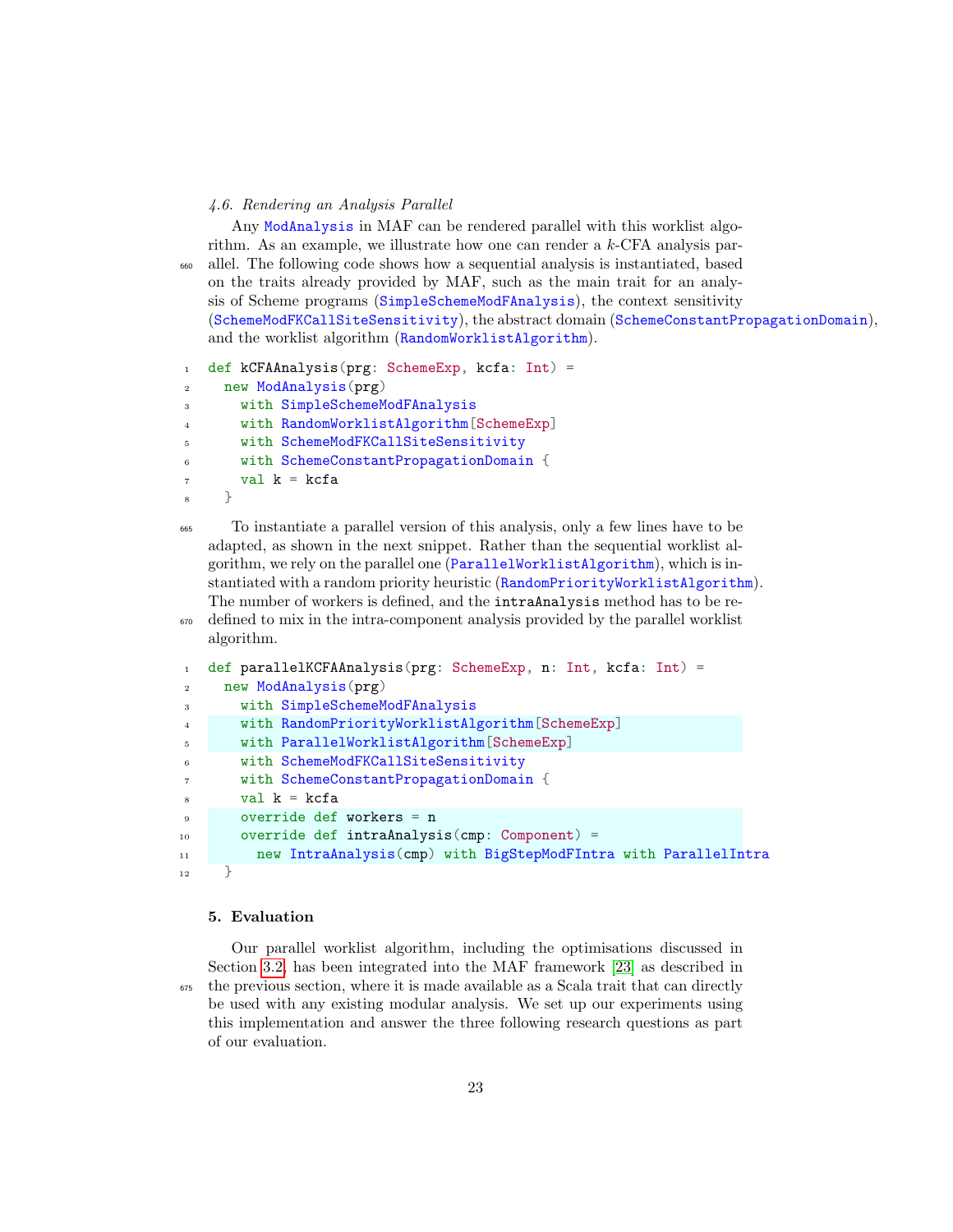- **RQ1**: Does the proposed approach result in speedups when applied to the <sup>680</sup> ModF modular analysis, and this for all context-insensitive and contextsensitive configurations of the analysis?
	- RQ2: Does the proposed approach result in speedups when applied to a different modular analysis such as MODCONC?
- RQ3: What is the impact of the various exploration heuristics discussed <sup>685</sup> in the previous section on the speedups?

We cover each of these research questions in the remainder of this section, after describing our evaluation setup. We have also verified the correctness of the parallel implementation by running the built-in soundness tests of MAF and by verifying that the analysis results are the same as those of the sequen-<sup>690</sup> tial implementation for all benchmarks. Our implementation, the setup for our experiments, and our benchmark programs are available in a replication pack- $\mathrm{age}^8$  $\mathrm{age}^8$ .

#### 5.1. Setup

Execution environment. All experiments were conducted on a server <sup>695</sup> using a AMD Ryzen Threadripper 3990X processor with 64 cores at 2.9GHz, enabling running 128 threads simultaneously in total. The server uses Java 14.0.2 (OpenJDK) and Scala 2.13.3, and we configured the JVM with a fixed heap size of 64GB. Each experiment was preceded by up to 10 warm-up runs, with a total warm-up timeout of 1 minute. The reported results are the mean <sup>700</sup> over 20 measurements, and we report on the standard deviation as well.

Benchmarks. We use a total of 40 Scheme benchmarks from the built-in benchmark suite of MAF, 24 for MODF (cf. Table [1\)](#page-24-0) and 16 for MODCONC (cf. Table [2\)](#page-25-0). The ModConc benchmarks are written in an extended version of R5RS Scheme that includes special forms and primitives to support concurrency.

- <sup>705</sup> In contrast to some of the existing work on parallel analysis [\[14\]](#page-38-4), our approach is not dependent on the choice of context-sensitivity: for ModF, we perform an evaluation on a context-insensitive configuration of the analysis as well two context-sensitive ones, using 1-CFA and 2-CFA [\[1\]](#page-36-0). For MODCONC, we run all analyses with high context-sensitivity (5-CFA), since otherwise they terminated
- <sup>710</sup> too quickly to produce relevant results. For our evaluation, the abstract values come from a constant propagation domain [\[4\]](#page-37-2), allowing the analysis to derive the type and, if possible, the constant value of every expression in the program. Values such as functions and pointers are themselves approximated by a setbased lattice.
- $_{715}$  Sequential implementation. As advocated by Dewey et al. [\[14\]](#page-38-4), we report speedups relative to the sequential implementation (which is not always the case for speedups reported in other related work [\[24,](#page-39-6) [25,](#page-39-7) [9,](#page-37-7) [26\]](#page-39-8)). This is done for three reasons. First, our parallel algorithm has no sequential baseline: its

<span id="page-23-0"></span> ${}^{8}$  <https://github.com/softwarelanguageslab/maf/tree/parallel-evaluation>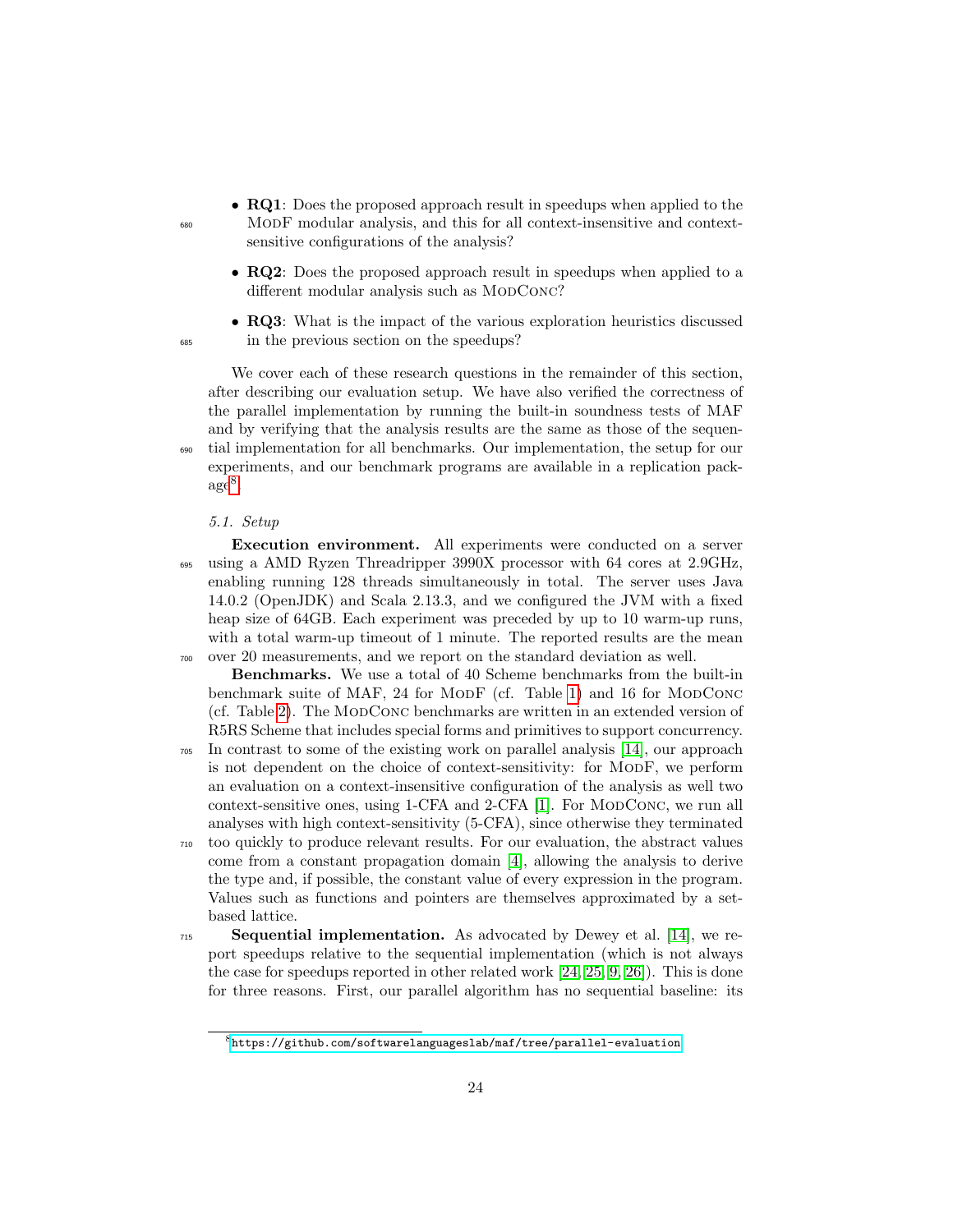| <b>Benchmark</b>  | <b>LOC</b> | $0$ -CFA        | $1-CFA$                        | $2$ -CFA           |
|-------------------|------------|-----------------|--------------------------------|--------------------|
| $_{\rm scp}$      | 2504       | $1m28s \pm 47s$ | $10s \pm 2s$                   | $13s \pm 2s$       |
| scheme            | 767        | $1m21s \pm 26s$ | $\infty$                       | $\infty$           |
| eceval            | 774        | $1m1s \pm 55s$  | $1 \text{mOs} \pm 18 \text{s}$ | $4m26s \pm 1m54s$  |
| sboyer            | 632        | $31s \pm 1m0s$  | $18s \pm 43s$                  | $24s \pm 7s$       |
| peval             | 497        | $35s \pm 19s$   | $\infty$                       | $\infty$           |
| multiple-dwelling | 402        | $17s \pm 11s$   | $\infty$                       | $\infty$           |
| decompose         | 412        | $16s \pm 10s$   | $\infty$                       | $\infty$           |
| dynamic           | 1520       | $12s \pm 4s$    | $\infty$                       | $\infty$           |
| prime-sum-pair    | 394        | $8s \pm 4s$     | $\infty$                       | $\infty$           |
| ambeval           | 379        | $8s \pm 4s$     | $\infty$                       | $\infty$           |
| meta-circ         | 374        | $6s \pm 2s$     | $2m1s \pm 35s$                 | $\infty$           |
| boyer             | 577        | $4s \pm 2s$     | $9s \pm 4s$                    | $\infty$           |
| nboyer            | 625        | $3s \pm 4s$     | $6s \pm 11s$                   | $29s \pm 1m15s$    |
| SICP-compiler     | 402        | $3s \pm 1s$     | $1s \pm 0s$                    | $6s \pm 3s$        |
| compiler          | 466        | $3s \pm 1s$     | $1s \pm 0s$                    | $3s \pm 0s$        |
| ad                | 604        | $1s \pm 0s$     | $0 \pm 0$ s                    | $1s \pm 0s$        |
| leval             | 334        | $1s \pm 0s$     | $3s \pm 1s$                    | $23s \pm 8s$       |
| aeval             | 300        | $1s \pm 0s$     | $2s \pm 1s$                    | $1m47s \pm 29s$    |
| earley            | 469        | $0s \pm 0s$     | $5s \pm 1s$                    | $\infty$           |
| graphs            | 483        | $0s \pm 0s$     | $0s \pm 0s$                    | $12m31s \pm 1m26s$ |
| nbody             | 1250       | $0s \pm 0s$     | $2s \pm 0s$                    | $11s \pm 3s$       |
| matrix            | 617        | $0s \pm 0s$     | $0s \pm 0s$                    | $1m2s \pm 21s$     |
| browse            | 161        | $0s \pm 0s$     | $2s \pm 1s$                    | $\infty$           |
| regsim            | 396        | $0s \pm 0s$     | $0s \pm 0s$                    | $0s \pm 0s$        |

<span id="page-24-0"></span>Table 1: An overview of the MODF benchmarks. LOC indicates lines of code (as calculated by cloc). The 0-CFA, 1-CFA, 2-CFA columns indicate the time it takes for the sequential MODF implementation to analyse a benchmark with the given context sensitivity.  $\infty$  indicates that the analysis timed out after 60 minutes.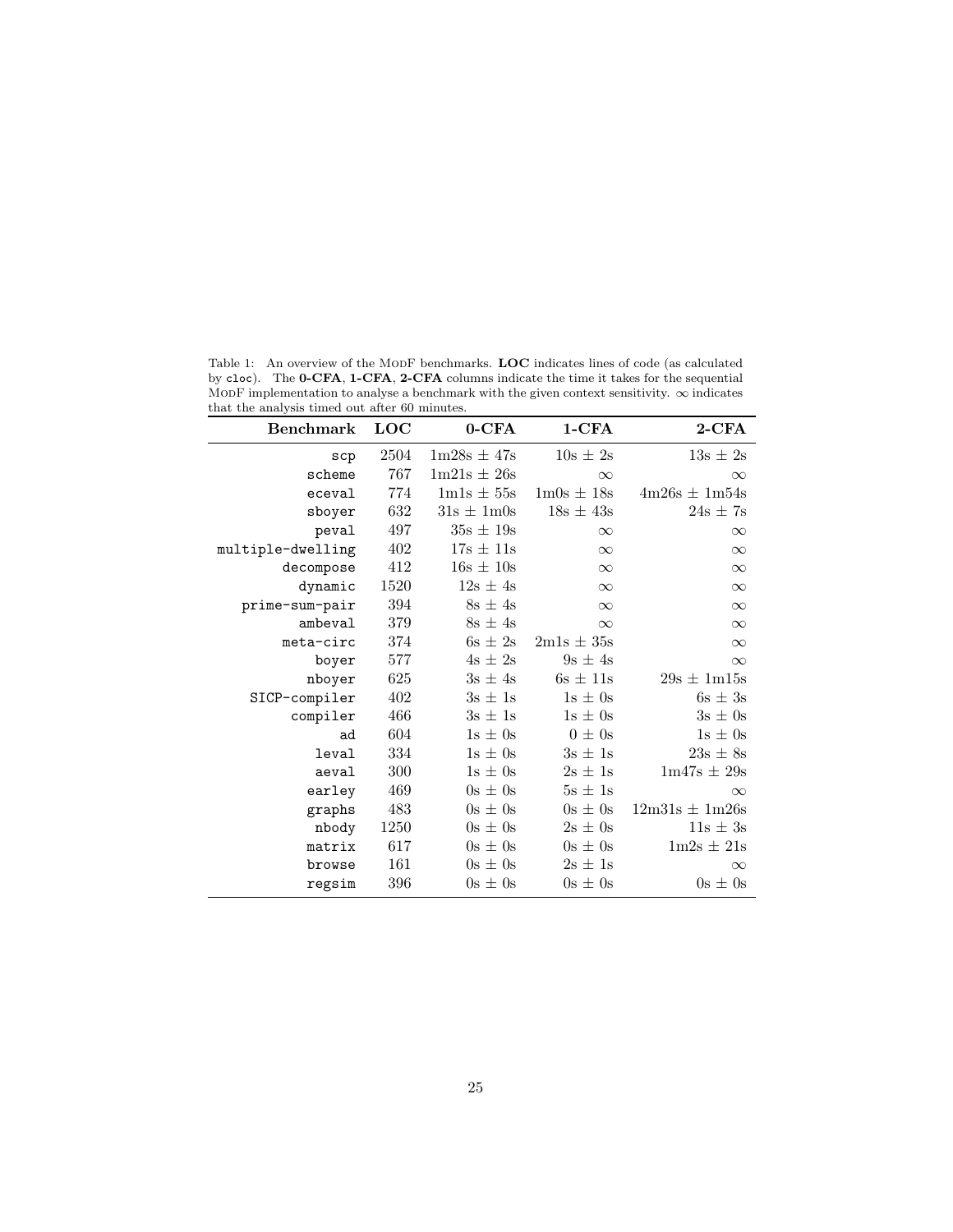| Benchmark  | LOC | Sequential (5-CFA)                      |
|------------|-----|-----------------------------------------|
| minimax    | 96  | $5m40s \pm 6s$                          |
| matmul     | 111 | $2m58s \pm 4s$                          |
| actors     | 105 | $1 \text{m} 28 \text{s} \pm 1 \text{s}$ |
| stm        | 130 | $57s \pm 1s$                            |
| abp        | 72  | $23s \pm 0s$                            |
| msort      | 38  | $13s + 2s$                              |
| randomness | 26  | $7s \pm 0s$                             |
| crypt      | 163 | $5s \pm 0s$                             |
| sieve      | 51  | $3s + 0s$                               |
| sudoku     | 84  | $3s \pm 0s$                             |
| life       | 124 | $2s \pm 0s$                             |
| nbody      | 136 | $1s \pm 0s$                             |
| pps        | 69  | $1s \pm 0s$                             |
| phild      | 46  | $1s \pm 0s$                             |
| pp         | 33  | $0s \pm 0s$                             |
| atoms      | 45  | $0s \pm 0s$                             |

<span id="page-25-0"></span>Table 2: An overview of the MODCONC benchmarks. LOC indicates lines of code (as calculated by cloc). The last column indicates the running time using the sequential 5-CFA MODCONC implementation.

instantiation with a single worker uses two threads (one for the worker, one for <sup>720</sup> the coordinator), hence this would skew the results from an initial speedup that would not be reported in the results. Second, the work of Dewey et al. [\[14\]](#page-38-4) being the most closely related to ours, this enables comparing results. Finally, reporting speedups in such a way corresponds to the usual notion of speedups and leads to a more natural interpretation of the results: achieving a  $n \times$  speedup means <sup>725</sup> that replacing the sequential implementation of an analyser by the parallel one results in the analysis being  $n \times$  faster.

For a fair comparison, unless specified otherwise, both the sequential and the parallel implementations use a heuristic that randomly picks components from the worklist. The total running time of the sequential MODF and MODCONC <sup>730</sup> implementations are included in Table [1](#page-24-0) and Table [2,](#page-25-0) respectively. Using a random ordering for the exploration of components, together with the fact that we average our results over 20 runs of the analysis and report on the standard deviation, enables comparing the analyses' performance independently of the exploration order picked by one actual run of the analysis.

<sup>735</sup> Although one could expect that increasing context sensitivity will lead to an increased analysis time because the theoretical complexity of the analysis is worsened, in practice we sometimes observe the opposite. For example, sboyer and scp see their analysis time reduced with a higher context sensitivity. This is an observation shared by other static analyses of both static and dynamic lan-

<sup>740</sup> guages [\[27,](#page-39-9) [28\]](#page-40-0). In our case, we can track down this improvement to the use of sets of abstract addresses to encode data structures such as lists. Where an im-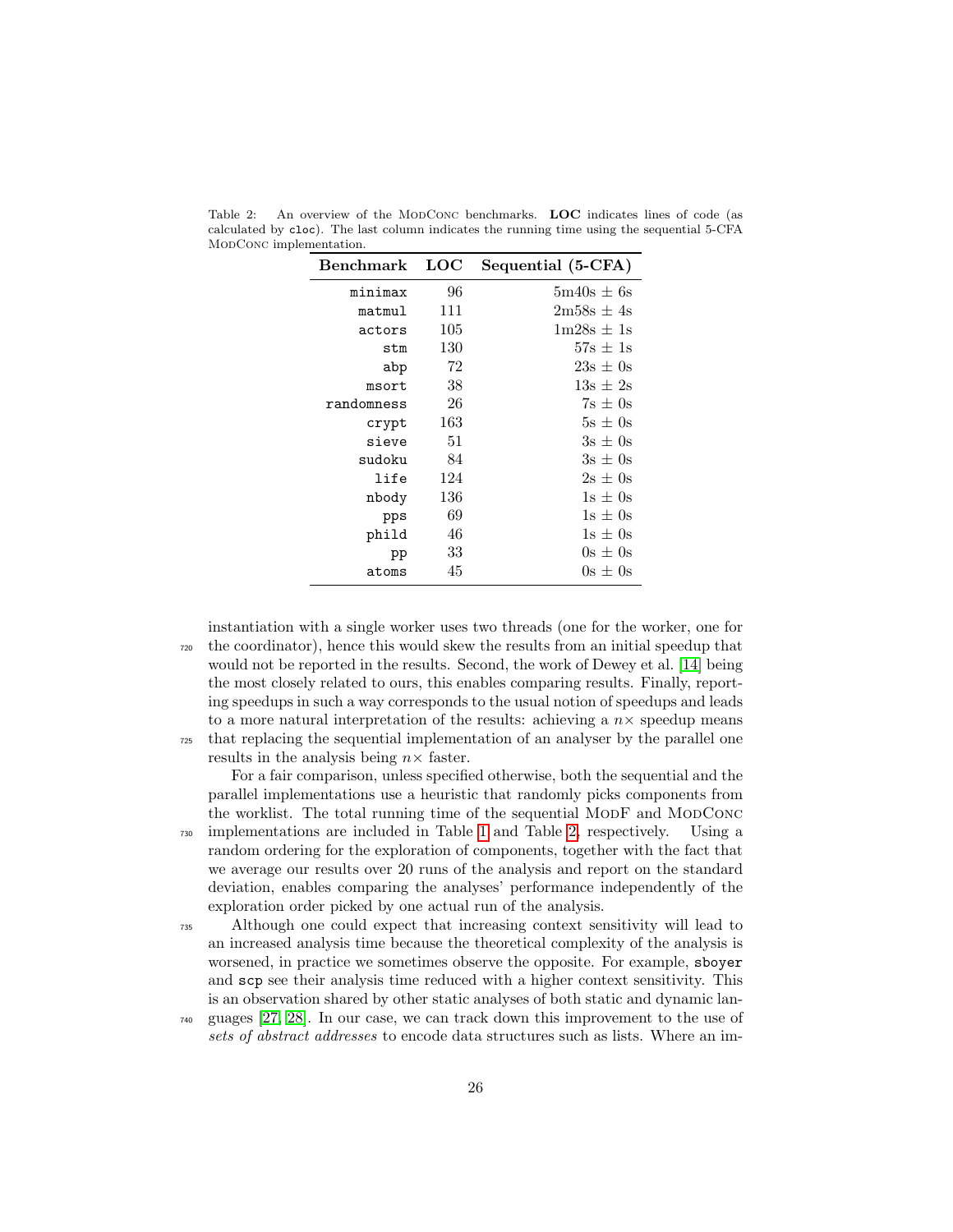

<span id="page-26-0"></span>Figure 3: Speedups for the context-insensitive MODF analysis.

precise analysis will collate many abstract addresses into a set of abstract values, a more precise analysis will — thanks to its increased precision — not contain many of the superfluous abstract addresses in this set, therefore resulting in a <sup>745</sup> reduced analysis time. In addition, when the data-flow information computed by the analysis impacts the control-flow behaviour, increased precision reduces the number of (spurious) behaviours that have to be analysed further.

## 5.2. RQ1: Speedups on Context-Insensitive and Context-Sensitive MODF Analyses

<sup>750</sup> The speedups for a context-insensitive ModF analysis are given in Figure [3,](#page-26-0) and for context-sensitive ModF analyses, respectively 1-CFA and 2-CFA, in Figures [4](#page-27-0) and [5.](#page-27-1) These graphs only report speedups for benchmarks where the base analysis terminates within 60 minutes and takes more than one second. Each data point contains a vertical line indicating the standard deviation for <sup>755</sup> that measurement.

In each case, we observe rather consistent speedups up to 16 workers: using 4 workers, most benchmarks achieve a speedup between  $3\times$  and  $8\times$ ; using 16 workers, most benchmarks achieve a speedup between  $8\times$  and  $32\times$ . When using more than 16 workers, performance gains are mostly dependent on the <sup>760</sup> benchmark under analysis.

In general, longer-running benchmarks such as scheme (0-CFA), meta-circ (1-CFA), eceval (2-CFA), and graphs (2-CFA) can benefit more from the additional parallelism, achieving high speedups for 64 workers  $(80 \times, 60 \times, 53 \times,$ and  $277\times$  respectively). Other benchmarks improve only slightly (or not at all)

<sup>765</sup> when increasing the number of workers further. In particular, the compiler benchmark (2-CFA) appears to slow down when too many workers are added. One reason for this slowdown could be that the sequential implementation only takes 3 seconds to analyse this program; using 8 workers reduces this to 0.4 seconds, and it may not be possible to improve performance further through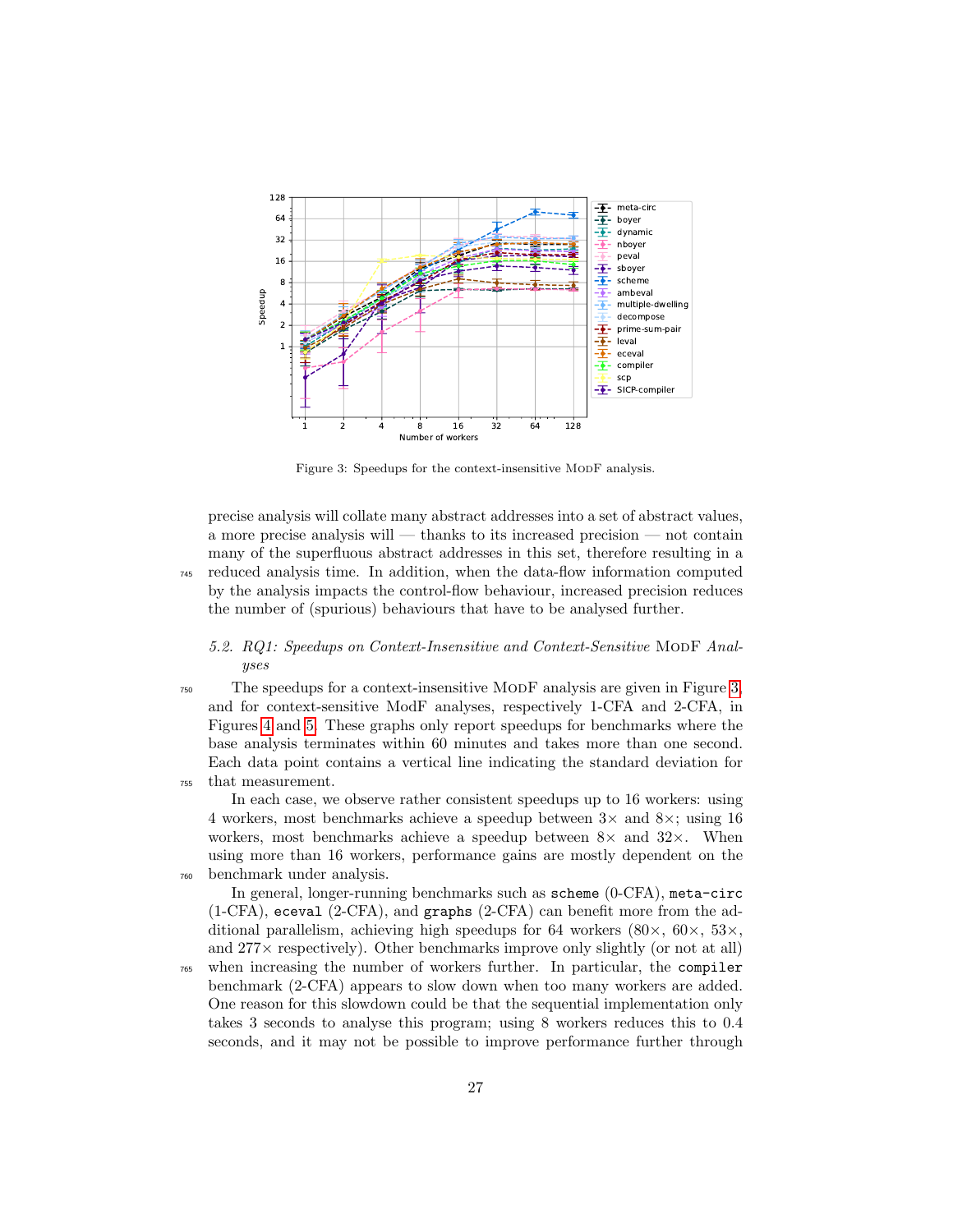

<span id="page-27-0"></span>Figure 4: Speedups for the context-sensitive 1-CFA MODF analysis.



<span id="page-27-1"></span>Figure 5: Speedups for the context-sensitive 2-CFA MoDF analysis.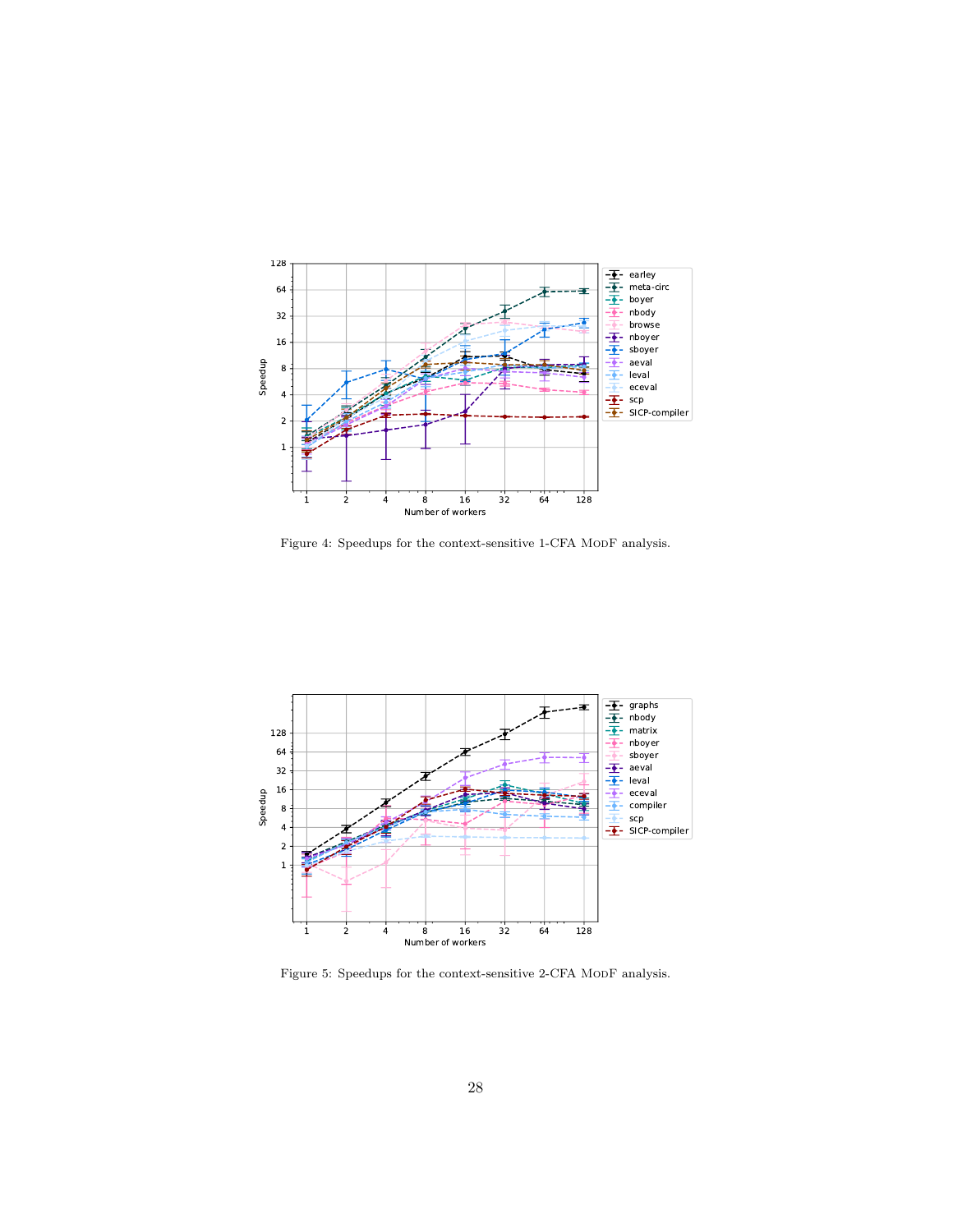- <sup>770</sup> parallelism. Adding more workers at that point could lead to more overhead or a less favourable exploration strategy. In general, we expect speedups to become more limited for a larger number of workers: there is only a single coordinator to process all incoming results, introducing a sequential bottleneck that puts a limit on the maximum performance we can achieve, regardless of <sup>775</sup> how many workers are used. However, most benchmarks seem to consistently
- benefit from increasing the number of workers up to 64, although with a reduced improvement as the number of workers grows.

The standard deviation of the speedups is particularly high for sboyer and nboyer. This is also something we observe in the performance of the sequential <sup>780</sup> version of our algorithm, and indicates that the running time for these benchmarks are highly dependent on the exploration order of the analysis. However, we clearly observe for these benchmarks a speedup that increases with a standard deviation that decreases in all configurations of the analysis.

- Interestingly, we observe some speedups that are better than ideal (greater  $\tau_{\text{785}}$  than  $N \times$  with N threads), which are sometimes called "superlinear" speedups in related work. First, it should be noted that the parallel implementation with 1 worker is not identical to the sequential implementation. The former uses 2 threads in total for the analysis: 1 worker thread to perform the intracomponent analyses, and 1 thread for the coordinator to process the intra-<sup>790</sup> component analysis results. The latter only uses a single thread that does both sequentially. For this reason, we often already notice performance improvements up to  $2\times$  when using just a single worker. Reporting speedups relative to the sequential implementation is advocated by Dewey et al. [\[14\]](#page-38-4), in order to adhere with the usual definition of speedup.
- <sup>795</sup> Another major factor contributing to such better than ideal speedups is the order in which components are explored. Both the sequential and parallel implementations use the same heuristic to pick the next scheduled component to analyse. However, as already mentioned in Section [3.1,](#page-10-0) the exploration order is non-deterministic for the parallel implementations: the rate at which workers <sup>800</sup> execute the intra-component analyses determines which components are sched-
- uled, analysed and processed first. While this does not influence the analysis result, it does influence the performance of the analysis (for better or worse), as it determines how the analysis state converges. In addition, our parallel algorithm exploits the monotonicity of the analysis to speed up the convergence
- <sup>805</sup> of the analysis state: every intra-component analysis can update the analysis state, even if that intra-component analysis was not using the latest analysis state itself. The increased rate at which the analysis state converges could in turn lead to fewer re-analyses of the same component, reducing the total amount of work for the parallel analysis. This indeed turns out to be the case
- <sup>810</sup> for benchmarks with very high speedups. For instance, the scheme benchmark (0-CFA) performs 53 489 intra-component analyses in total using the sequential implementation, whereas on a sample run of the parallel implementation with 8 workers, only 14 095 intra-component analyses are required. This means that for that benchmark, the intra-component analysis workload is reduced by approx-
- <sup>815</sup> imately a factor of 4, which, combined with the parallelism of using 8 workers,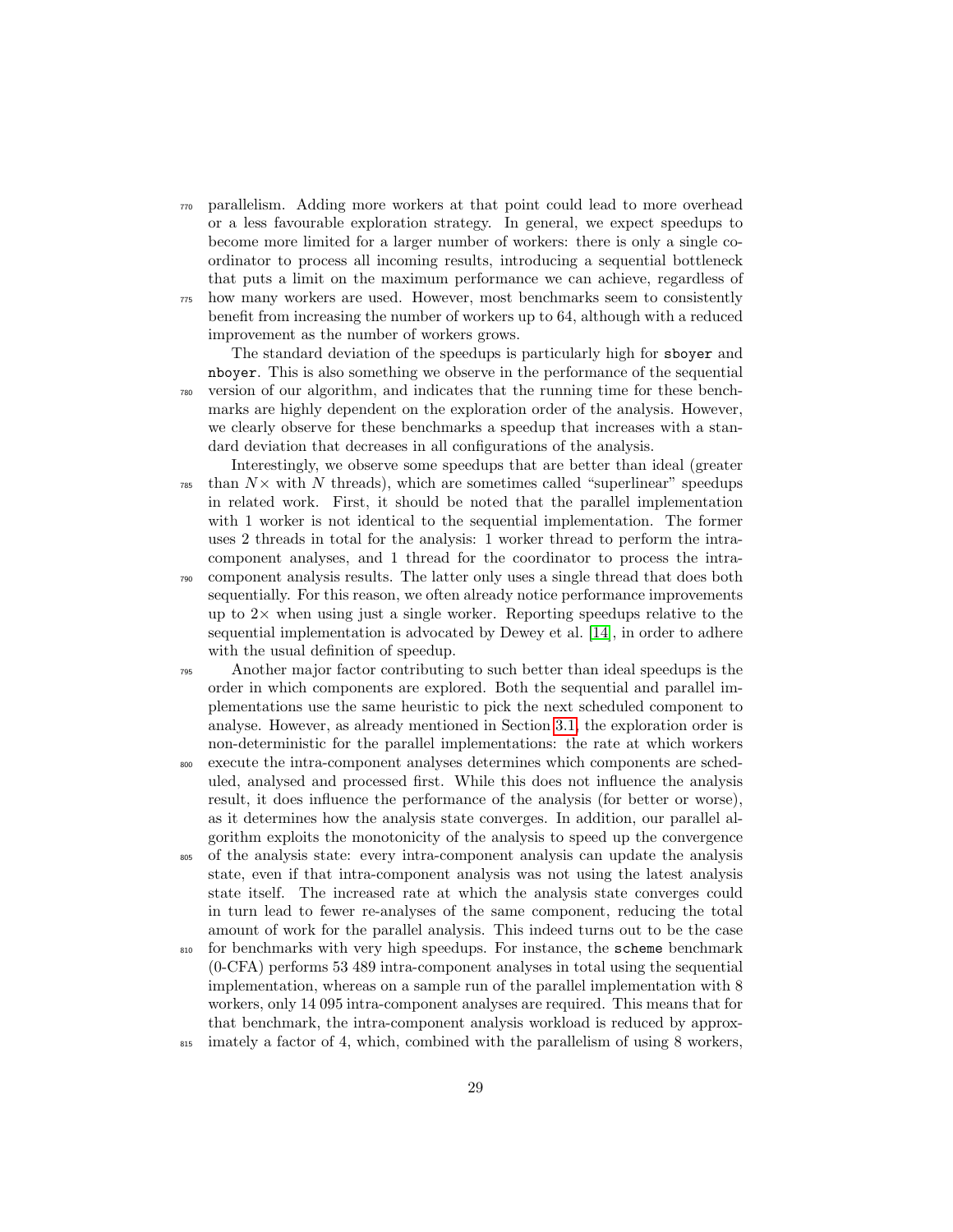explains why we are able to achieve a  $40\times$  speedup. Our work confirms findings reported in related work [\[14,](#page-38-4) [13,](#page-38-3) [29,](#page-40-1) [24\]](#page-39-6) that often attributes better than ideal or unexpected speedups to the exploration order.

We can therefore answer our research question: the proposed approach does <sup>820</sup> indeed result in impressive speedups when applied to a MODF analysis, often reaching a plateau after 64 workers. Some speedups are better than ideal due to the way the parallel algorithm exploits the monotonicity of the analysis to speed up its convergence. These results are similar across different context sensitivities. On average, our approach yields respectively a  $15.4\times$ ,  $10.6\times$ , and  $825$  17.3 $\times$  speedup on a 0-CFA, 1-CFA, and 2-CFA analysis with 16 threads.

### 5.3. RQ2: Speedups for a MODCONC Analysis

As discussed in Section [3.3,](#page-14-0) MODCONC can exploit parallelism at two levels: the inter-component analysis can be made parallel using Algorithm [2,](#page-12-0) while the intra-component analysis can be made parallel by using a parallel ModF <sup>830</sup> analysis. In Figure [6,](#page-30-0) for each benchmark we show a matrix reporting the speedups relative to the sequential implementation for a varying number of workers in both the intra- and the inter-component analysis. The labels on top of each column indicate the number of workers used for the MODCONC intercomponent analysis (henceforth referred to as parameter  $n$ ). The labels on the <sup>835</sup> left side of each row indicate the number of workers used per intra-component (MODF) analysis (henceforth referred to as parameter  $m$ ). Since every intracomponent analysis can use  $m$  workers, the total number of workers that can run concurrently at any given time is  $m * n$ .

- The results highlight the need for this doubly-parallel strategy: when only  $\alpha_{840}$  analysing MODCONC components in parallel (i.e., keeping  $m = 1$ ), we do not consistently achieve the same high speedups as for ModF. Some benchmarks (such as matmul, minimax and randomness) clearly benefit from analysing multiple processes in parallel; others (such as crypt, nbody, or sieve) fail to achieve large speedups when using the same configuration, sometimes even slowing down
- <sup>845</sup> compared to the sequential implementation. A reason for this could be technical in nature: every single intra-component analysis in ModConc is a parallel ModF analysis, which requires more overhead to setup, orchestrate and tear down compared to the more lightweight, sequential ModF implementation. Indeed, we notice that for most benchmarks, the parallel MODCONC implemen-
- <sup>850</sup> tation with  $n = 1$  and  $m = 1$  is slower than the sequential implementation. However, we believe much of this technical overhead could be avoided in a more optimised implementation.

Increasing the parallelism of the intra-component analysis (i.e., increasing m) does seem to improve performance for many benchmarks. In general, it is <sup>855</sup> recommended to use a combination of inter- and intra-component parallelism (i.e., choosing both  $m > 1$  and  $n > 1$ ), as this often appears to deliver significant (and somewhat consistent) speedups over the sequential implementation.

It should be noted that some programs (e.g., sudoku, life, nbody, pps, sieve, phild, pp, atoms) do not leave much room for speedups, as their base <sup>860</sup> analysis time is 2 seconds or less. This explains why the speedups observed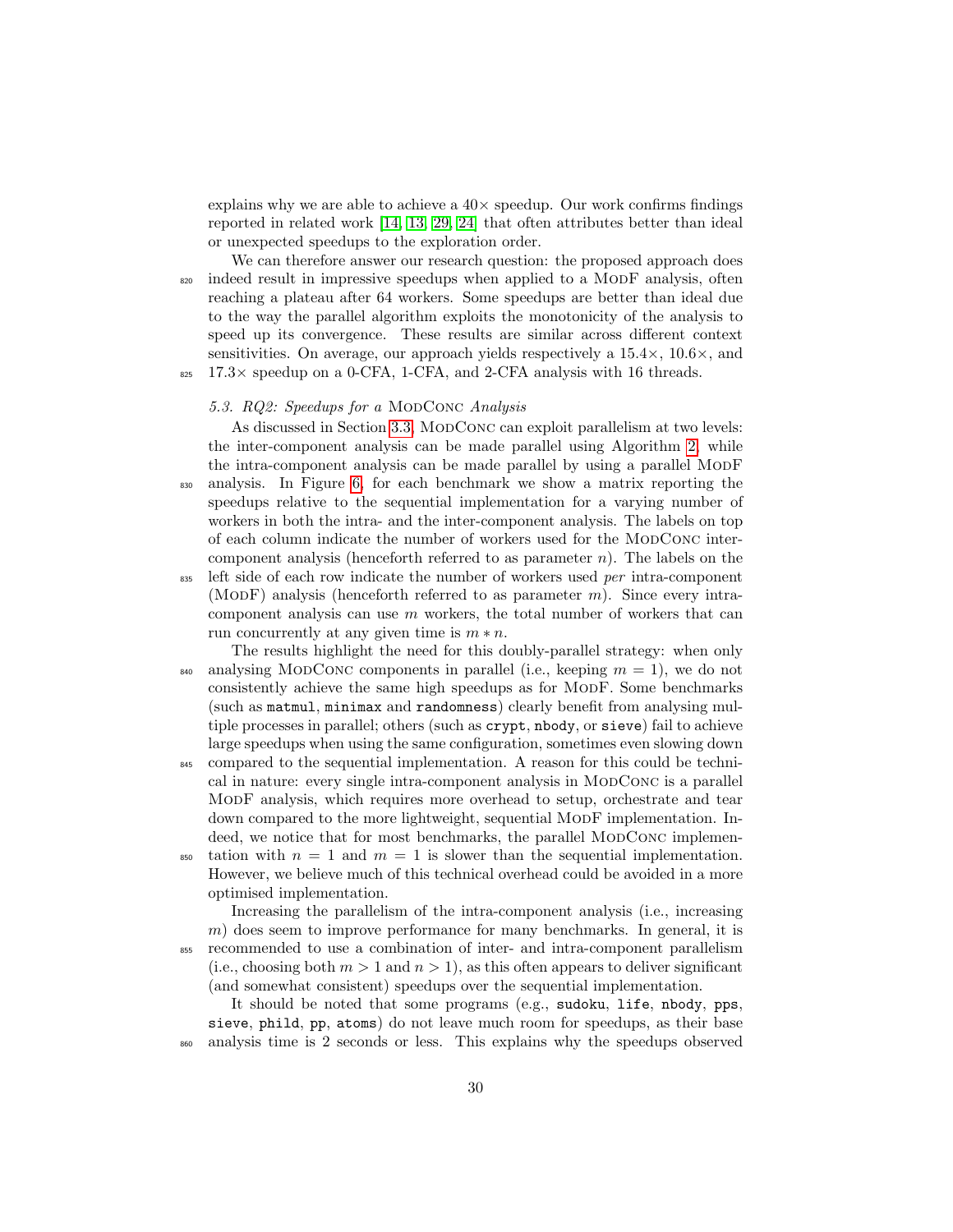

<span id="page-30-0"></span>Figure 6: Speedups for the context-sensitive 5-CFA MoDConc analysis, relative to the sequential implementation. Horizontally (left-to-right), we increase the number of workers for ModConc inter-component analysis. Vertically (top-to-bottom), we increase the number of workers per intra-component (ModF) analysis. Color is used to emphasise the magnitude of the speedup (or in some cases, slowdown).

for these programs are lower. In contrast, longer-running benchmarks such as matmul and minimax achieve more significant speedups up to  $27\times$  and  $37\times$ , respectively.

We can therefore answer our research question: when applied to a MoD-<sup>865</sup> Conc analysis, our parallel worklist algorithm also results in decent speedups, although less impressive ones than when applied to a ModF analysis. This is mostly due to the more complicated orchestration of the analysis workers.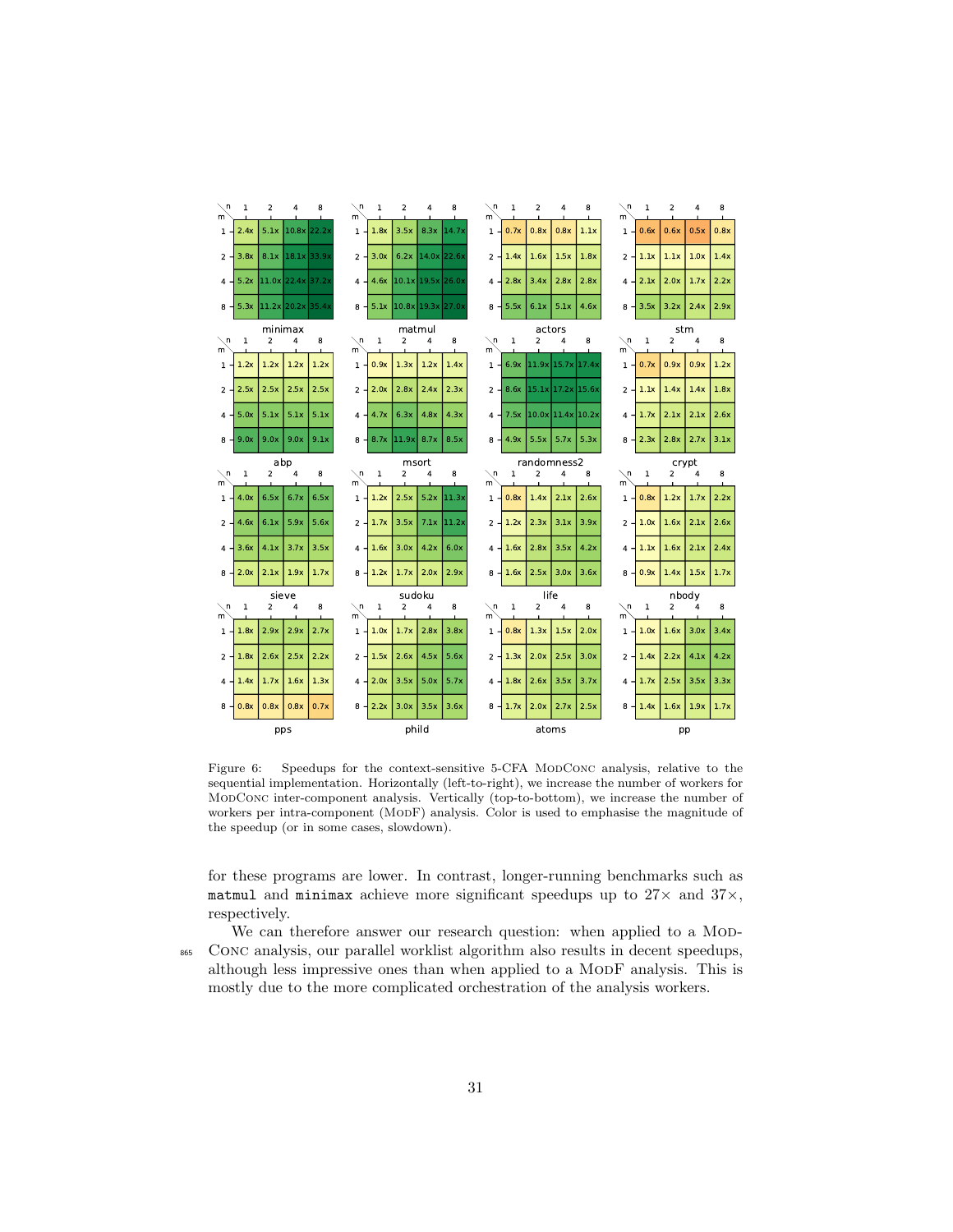# <span id="page-31-0"></span>5.4. RQ3: Exploration Strategies and Their Effects on Speedups

We have introduced multiple exploration heuristics (Section [3.4\)](#page-14-1), each of <sup>870</sup> which could potentially result in further speedups. So far, our evaluation has only been concerned with the random exploration heuristic (Rand). To investigate the impact of the other heuristics on the speedups, we have run the MODF analyses with a fixed number of workers  $(n = 4)$ , for various context sensitivities (0-CFA, 1-CFA, and 2-CFA), with each of the proposed heuristics. <sup>875</sup> We report on the speedup of each heuristic compared to the time taken by the random exploration heuristic in the same configuration, in Tables [3](#page-31-1) (0-CFA), [4](#page-31-2) (1-CFA), and [5](#page-32-0) (2-CFA). We only include results for configurations for which Rand takes at least 1s and less than 60 minutes.

<span id="page-31-1"></span>Table 3: Speedups of various exploration heuristics relative to the random exploration heuristic for a parallel 0-CFA analysis with 4 workers. The background color indicates whether the result is a speedup (green), or a slowdown (red).

| Benchmark Rand    |     |      | $CD$ DR $D+$ |      |      | $D - Ex + Ex - V +$ |      |      |                   | $V - E +$ | Е-   |
|-------------------|-----|------|--------------|------|------|---------------------|------|------|-------------------|-----------|------|
| scheme            | 18s | 2.79 | 43           | 0.66 | 3.00 | 0.97                | 0.98 | 1.19 | 0.88              | 0.23      | 6.31 |
| eceval            | 14s | 2.95 | 0.92         | 0.34 | 1.51 | 0.78                | 1.11 | 1.32 | 0.75              | 0.23      | 7.92 |
| scp               | 5s  | 1.07 | 1.01         | 0.80 | 1.31 | 1.01                | 1 01 | 0.98 | 0.99              | 0.88      | 1.14 |
| peval             | 5s  | 1.72 | 0.48         | 0.72 | 2.76 | 1.06                | 0.76 | 0.96 | 1.10              | 0.63      | 1.21 |
| sboyer            | 3s  | 0.27 | 5.17         | 0.21 | 5.73 |                     | 0.95 | 0.99 | 0.97              | 0.21      | 5.29 |
| decompose         | 3s  | 1.17 | 1.57         | 0.46 | 1.22 | 1.02                | 1.01 | በ 97 | 1.09              | 0.91      | 1.11 |
| multiple-dwelling | 3s  | 1.36 | 2.24         | 0.40 | 0.84 | 0.89                | 1.12 | 0.89 | 1.23              | 0.80      | 2.56 |
| dynamic           | 2s  | 1.44 | 0.91         | 0.48 | 2.09 | 1.06                | 0.95 | 1.02 | 1.01              | 0.39      | 3.56 |
| Prime-sum-pair    | 2s  | 1.12 | 2.17         | 0.45 | 0.77 | 1.05                | 0.97 | 1.14 | 0.90              | 0.88      | 2.80 |
| ambeval           | 2s  | 0.65 | 2.72         | 0.74 | 0.74 | 0.98                | 1.09 | 0.88 | 1.07              | 0.70      | 3.20 |
| nboyer            | 1s  | 0.63 | 3.50         | 0.28 | 4.46 | 1.13                | 1.01 | 0.94 | 1.07 <sub>1</sub> | 0.11      | 8.27 |
| meta-circ         | 1s  | 2.60 | 0.56         | 0.45 | 2.42 | 1.09                | 0.95 | 1.02 | 0.91              | 0.53      | 1.58 |
| boyer             | 1s  | 0.61 | 1.72         | 0.77 | 1.37 | 0.95                | 1.05 | 1.00 | 0.98              | 1.27      | 0.98 |
| compiler          | 1s  | 0.85 | 2.73         | 0.33 | 2.65 | 1.08                | 0.91 | 1.03 | 1.07              | 0.35      | 1.53 |
| SICP-compiler     | 1s  | 0.90 | 2.33         | 0.33 | 2.84 | 0.98                | N 91 | 0.99 | 1.10              | 0.41      | 1.52 |
| ad                | 1s  | 1.03 | 1.01         | 0.98 | 1.01 |                     | 1.00 | 0.99 | 1.02              | 0.95      | 1.02 |

<span id="page-31-2"></span>Table 4: Speedups of various exploration heuristics relative to the random exploration heuristic for a parallel 1-CFA analysis with 4 workers. The background color indicates whether the result is a speedup (green), or a slowdown (red).

| Benchmark Rand |     | CD   |                   |      |      | DR $D+$ D- Ex+ Ex- V+ |         |             |                   | V- E+          | Е-    |
|----------------|-----|------|-------------------|------|------|-----------------------|---------|-------------|-------------------|----------------|-------|
| meta-circ      | 22s | 2.28 | 0.53              | 0.61 | 3.10 | 1.03                  | 1.08    | 0.98        | -1.00             | $-0.46$        | 1.20  |
| eceval         | 14s | 0.96 | 2.47              | 0.30 | 1.55 | 1.09                  | 1.02    | $-1.09$     | -1.13             | 0.48           | 2.48  |
| nboyer         | 7s  | 0.57 | 9.93              | 0.33 | 4.17 | 1.02                  | 0.94    | -1.04       | $\Box 0.94 \Box$  | 0.20           | 6.51  |
| sboyer         | 5s  | 0.25 | 13.87             | 0.12 | 6.89 | 1.08                  | 0.95    |             | $0.94 \quad 0.76$ | 0.28           | 10.38 |
| scp            | 4s  | 0.86 | 1.01              | 0.84 | 1.28 | 0.99                  | 1.02    | 0.99        | 1.02              | 0.87           | 1.05  |
| boyer          | 2s  | 0.87 | 1.39              | 0.71 | 1.29 | 1.00                  | 1.06    | -1.07       | 0.99              | -1.06          | 1.19  |
| earley         | 1s  | 1.22 | 0.91              | 0.70 | 1.50 | 0.98                  | 1.12    | 0.93        | 1.09              | 1.27           | 0.99  |
| leval          | 1s  | 1.18 | 0.91              | 0.62 | 2.26 | 1.05                  | 1.19    | 0.87        |                   | $0.95 \, 0.56$ | 1.37  |
| nbody          | 1s  | 1.32 | 1.07 <sup>1</sup> | 0.52 | 1.81 | 1.07                  | 1.02    | 1.00        | 0.95              | 0.71           | 0.84  |
| aeval          | 1s  | 1.23 | 1.04              | 0.60 | 1.47 | 1.15                  | $-1.14$ | $0.80$ 1.19 |                   | $\sqrt{0.57}$  | 1.08  |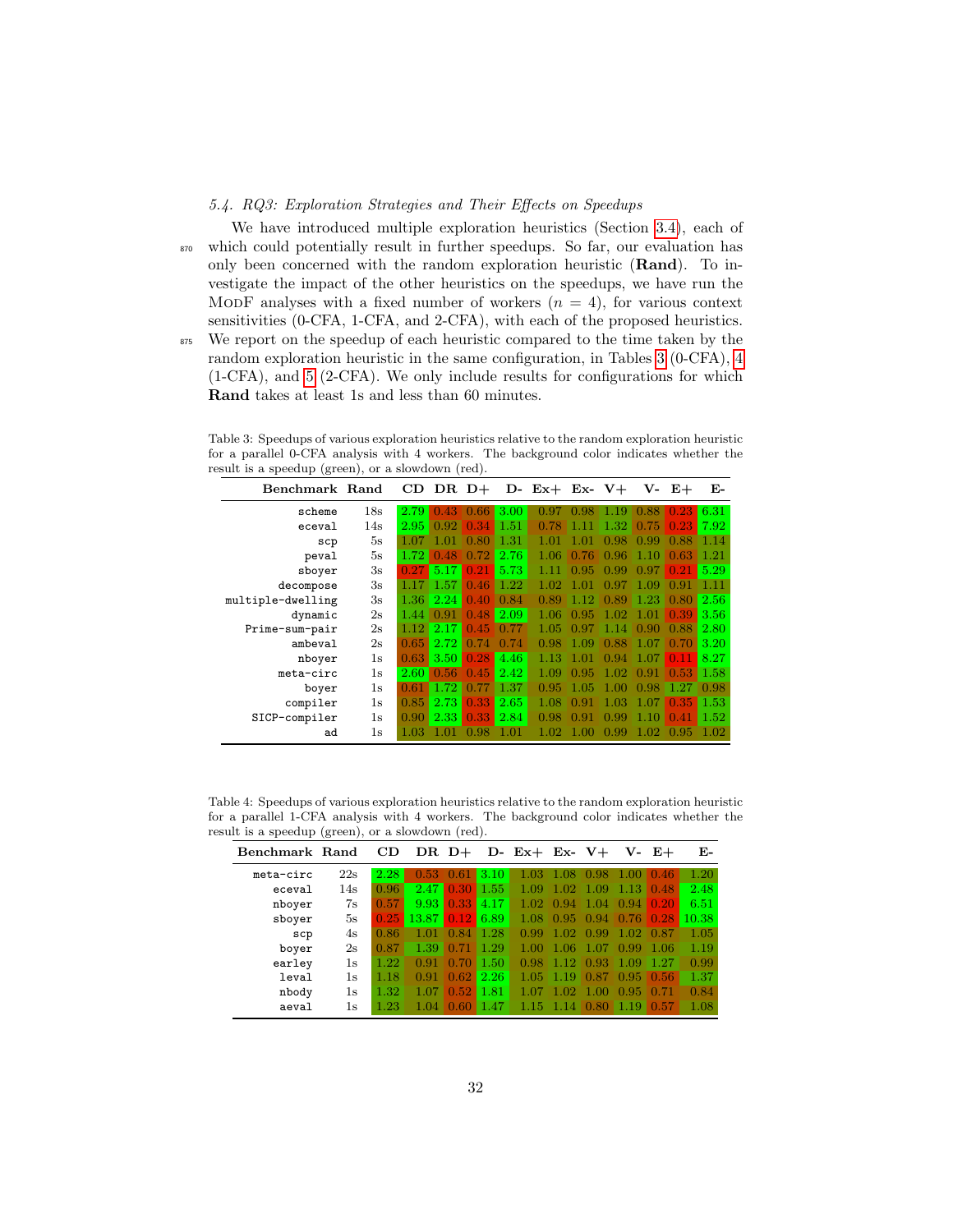| Benchmark Rand |       | CD   |       | $DR1 +$ |      | D- Ex+ Ex- $V+$ |      |       |         | $V - E +$ | Е-   |
|----------------|-------|------|-------|---------|------|-----------------|------|-------|---------|-----------|------|
| browse         | 5m31s | 0.89 | 0.66  | 1.04    | 4.11 | 1.01            | 1.06 | 1.06  | 0.90    | 1.59      | 3.51 |
| graphs         | 1m14s | 0.89 | 1.57  | 0.69    | 2.65 | 0.95            | 0.97 | 0.91  | 1.14    | 1.16      | 0.38 |
| eceval         | 56s   | 1.47 | 2.49  | 0.16    | 2.47 | 1.48            | 0.91 | 1.05  | 0.84    | 0.35      | 5.54 |
| aeval          | 33s   | 2.12 | 1.14  | 0.34    | 1.90 | 0.95            | 1.03 | 0.98  | $-1.04$ | 0.62      | 1.02 |
| sboyer         | 25s   | 0.55 | 19.63 | 0.40    | 0.97 | 1.60            | 0.65 | 1.42  | 0.85    | 0.75      | 3.74 |
| matrix         | 17s   | 4.23 | 0.31  | 0.76    | 2.16 | 1.16            | 0.73 | 1.36  | 0.67    | 3.09      | 0.30 |
| leval          | 7s    | 0.49 | 2.85  | 0.42    | 2.78 | 0.89            | 0.88 | 1.61  | 1.00    | 0.42      | 1.07 |
| $_{\tt sep}$   | 6s    | 0.94 | 1.08  | 0.72    | 1.44 | 0.99            | 1.02 | 0.98  | 1.01    | 0.78      | 1.19 |
| nbody          | 3s    | 1.53 | 1.40  | 0.30    | 2.35 | 1.10            | 1.01 | 0.86  | -1.11   | 0.60      | 0.85 |
| nboyer         | 2s    | 0.09 | 15.55 | 0.56    | 1.45 | 0.74            | 1.18 | -1.00 | 0.96    | 0.88      | 2.27 |
| SICP-compiler  | 1s    | 1.06 | 1.23  | 0.48    | 2.74 |                 | 1.06 | 0.83  | 1.10    | 0.32      | 1.29 |
| compiler       | 1s    | 0.45 | 2.25  | 0.87    | 1.17 | 1.08            | 1.13 | 0.83  | -1.11   | 0.58      | 1.02 |

<span id="page-32-0"></span>Table 5: Speedups of various exploration heuristics relative to the random exploration heuristic for a parallel 2-CFA analysis with 4 workers. The background color indicates whether the result is a speedup (green), or a slowdown (red).

We notice that some heuristics only have a minor impact on performance: 880 Ex+, Ex-, V+, V- achieve running times that are generally within 10% of the running time of an analysis using Rand.

Two heuristics (E- and D-) are often consistently better than the random heuristic, while their opposite heuristics  $(E+$  and  $D+$ ) are consistently worse. On a context-insensitive analysis, E- and D- outperform Rand most of the  $885$  time, or are only slightly slower. On context-sensitive analyses,  $V$ -consistently

- outperforms Rand, achieving an extra speedup of up to 6.89× (sboyer, 1- CFA), while **E-** is less consistent and can result in some slowdowns (e.g.,  $0.3 \times$ on matrix, 2-CFA), but also in better speedups (e.g.,  $10.38 \times$  on sboyer, 1-CFA).
- $\mathbb{R}^3$  The idea behind the **D** and **E** heuristics is to prioritise smaller components first, where for D- the number of dependencies is used as a proxy for component size, and for E- the size of the environment is used as a proxy for component size. Components that are larger will not only require more time to analyse due to their increased size, but may also be more frequently scheduled for reanalysis due
- <sup>895</sup> to having more dependencies that may be triggered. Hence, prioritising smaller components enables the analysis to stabilise portions of its global state before analysing the larger components, thereby requiring less reanalyses of the larger components, and reducing the total analysis time. We have instrumented the 0-CFA analysis to log the number of dependencies of each analysed component,
- <sup>900</sup> and we find a clear correlation between the speedups of **D** and of **E** with the mean number of dependencies of the components encountered during the analysis ( $\rho = 0.466$ , *p*-value = 0.021 for **D**-, and  $\rho = 0.672$ , *p*-value = 0.0003 for E-): the more dependencies the average component has, the higher the speedup obtained by these heuristics.
- <sup>905</sup> The other heuristics (CD and  $DR$ ) do not perform consistently. DR is the heuristic that achieves the highest speedup  $(19.63 \times$  on sboyer, 2-CFA). However, for consistent results, we would recommend the use of either D- or E-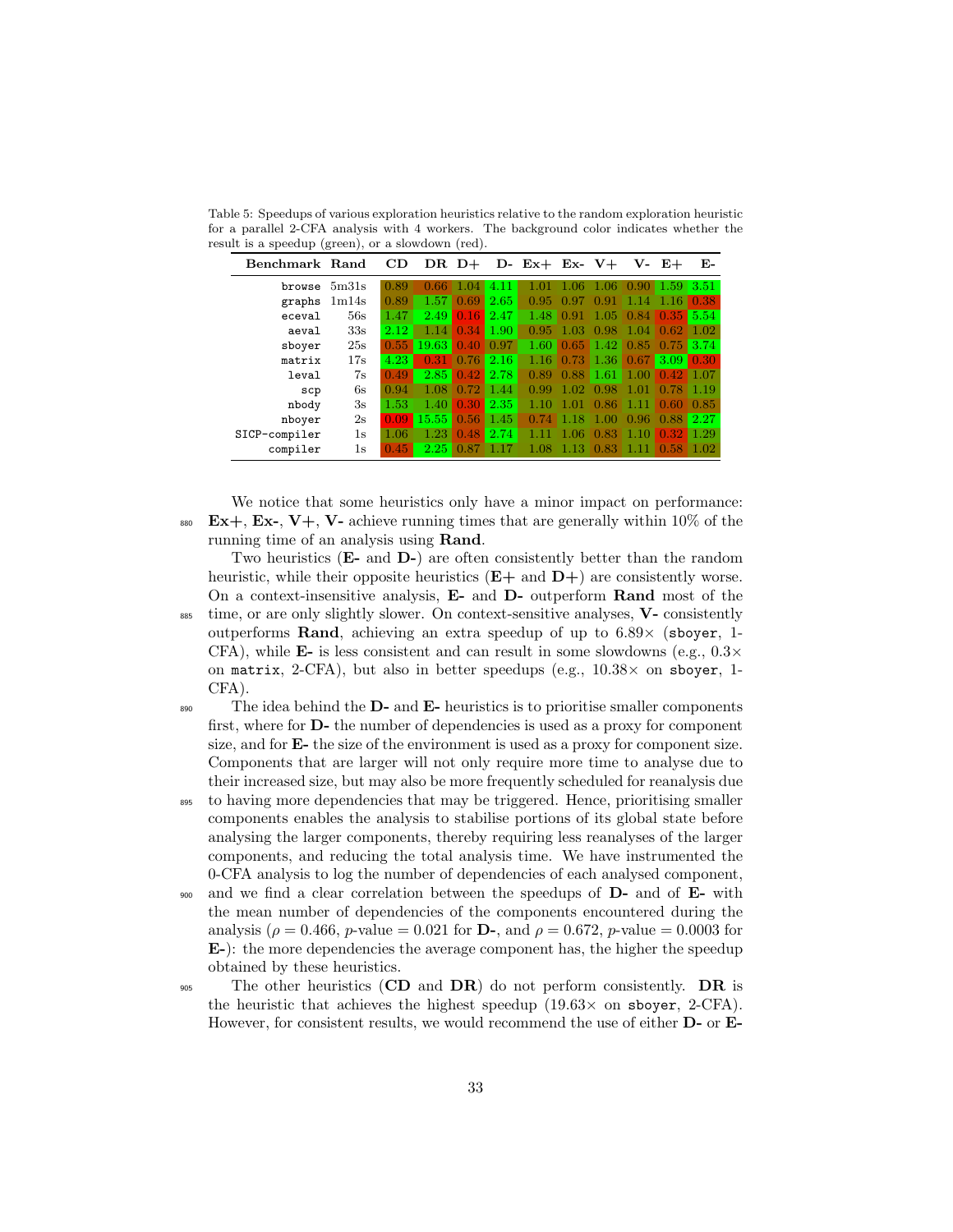as the default heuristic for context-insensitive analyses, and of D- for contextsensitive analyses.

<sup>910</sup> 5.5. Threats to Validity

We discuss potential threats to the validity of our empirical findings below. In doing so, we follow the classification recommended by Wohlin et al. [\[30\]](#page-40-2).

A threat to external validity stems from our usage of small- to medium-sized Scheme benchmarks. We argue that Scheme is an excellent target language <sup>915</sup> to analyse, as it is highly dynamic in nature and features higher-order functions, two characteristics that we want to support well in our parallel analysis. We compensated for the smaller scale of the benchmarks by increasing the context-sensitivity of the analysis and selecting benchmarks of interesting complexity (such as programs that run an interpreter). The built-in benchmarks of <sup>920</sup> the MAF framework that we used for our experiments originate from various sources, including the SICP text [\[31\]](#page-40-3) and other well-known benchmark suites<sup>[9](#page-33-0)</sup>

for Scheme [\[32\]](#page-40-4).

A threat to construct validity is linked to the non-deterministic behaviour of the parallel analysis. Due to the non-predictable rate at which workers analyse <sup>925</sup> components, different runs of the same parallel analysis can lead to different exploration orders, and therefore to significant differences in performance. We mitigate this threat by repeating every analysis 20 times, and report the mean and standard deviation of our results, both for the sequential implementation and the speedups obtained by the our parallel algorithm. Although some pro-<sup>930</sup> grams see a high standard deviation when analysed sequentially or with few workers, we observed that the standard deviation decreased with more workers, indicating more stable analysis times. Moreover, we have evaluated in RQ3 whether other exploration strategies lead to improvements in running time when compared to a random strategy, and also repeated measurements for this eval-

<sup>935</sup> uation 20 times.

#### 6. Future Work

There are several potential improvements to our approach that could be explored further. We discuss two of them below.

The first is related to the use of a single coordinator thread that processes <sup>940</sup> incoming analysis results. As discussed earlier, this imposes a sequential bottleneck, potentially limiting speedups when using a very high number of workers. We believe there is opportunity for parallelism in processing the analysis results, although this appears to be much harder to parallelise efficiently. Despite this apparent bottleneck, our approach still appears to scale well up to a high <sup>945</sup> number of workers. It may however be a reason for the suboptimal speedups

we can sometimes observe when using 64 or more workers.

<span id="page-33-0"></span> $^9{\tt http://www.larcenists.org/Twobit/benchnarksAbout.html}$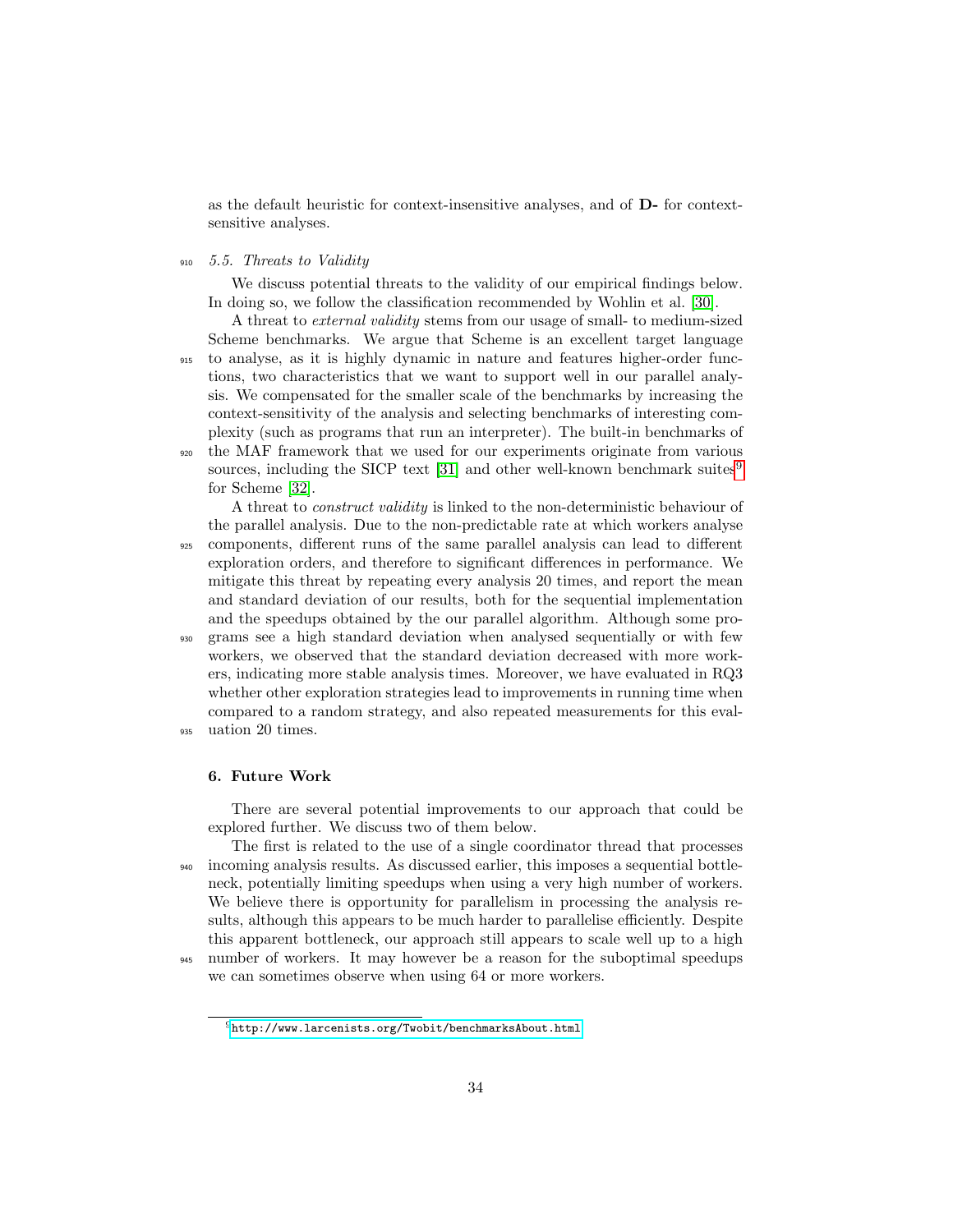A second improvement would be to optimise thread usage in the multi-level parallelism that we introduce in ModConc. Currently, our approach requires specifying a number  $n$  of workers for the analysis of different threads, and a  $\frac{950}{100}$  number m of workers for the analysis of different functions applications within a thread. Each of the  $n$  workers has to manage the creation, coordination, and termination of its  $m$  workers, which might incur a overhead. This could be avoided by designing an approach that solely requires one parameter, where workers can deal with the analysis of both threads and function applications, <sup>955</sup> without having to manage other workers. As a result, one may reach speedups closer to the speedups we achieved for MODF.

#### 7. Related work

Our approach falls within the domain of modular analyses, initially proposed by Cousot and Cousot [\[15\]](#page-38-5). In particular, we apply our approach to <sup>960</sup> function-modular analyses [\[16\]](#page-38-6) and process-modular analyses [\[17\]](#page-38-7). The sequential algorithm for the inter-component analysis (Algorithm [1\)](#page-5-0) can be seen as an instantiation of Kildall's worklist algorithm [\[33,](#page-40-5) [19\]](#page-39-1) for a system of equations where variables and their dependencies are discovered dynamically. In turn, our parallel variant of this algorithm (Algorithm [2\)](#page-12-0) could also be formulated more <sup>965</sup> generically for a general class of systems of equations. We now discuss the extensive existing work on the parallelisation of static program analyses.

### 7.1. Parallelisation of Classical Dataflow Problems

Classical dataflow problems have been parallelised by Lee and Ryder [\[24\]](#page-39-6), achieving a speedup of  $7.5 \times$  on 8 cores, and by Kramer et al. [\[34\]](#page-40-6), computing  $970$  an ideal achievable speedup of up to  $5.4\times$ . These are applicable when the control-flow graphs of the program under analysis are known in advance. In this paper, we focus on a more general problem than classical dataflow analysis, since control-flow graphs are not available in advance and only computed during the analysis itself.

### <sup>975</sup> 7.2. Parallelisation With a Static Call Graph

There have been many parallelisations of analysers for C and Java programs. For these languages, the call and control-flow graphs of the program under analysis are known statically, which is not a requirement of our analysis.

C analysers. Monniaux [\[9\]](#page-37-7) described the parallel implementation of the 980 Astrée static analyser [\[35\]](#page-40-7), achieving a speedup of around  $2\times$  on 5 cores. However, Cousot et al. [\[36\]](#page-40-8) observed that beyond 4 cores, "the cost of synchronisation out-weigths the speedup of parallel execution" for Astrée. The SATURN program analysis framework [\[10\]](#page-38-0) achieved a high parallelisation by performing bottom-up modular analysis, with speedups of up to  $29 \times$  on 80 cores. McPeak et al. [\[11\]](#page-38-1)

<sup>985</sup> presented a parallel and incremental interprocedural analysis that divides the analysis in parallel work units, integrated within the Coverity checker, achieving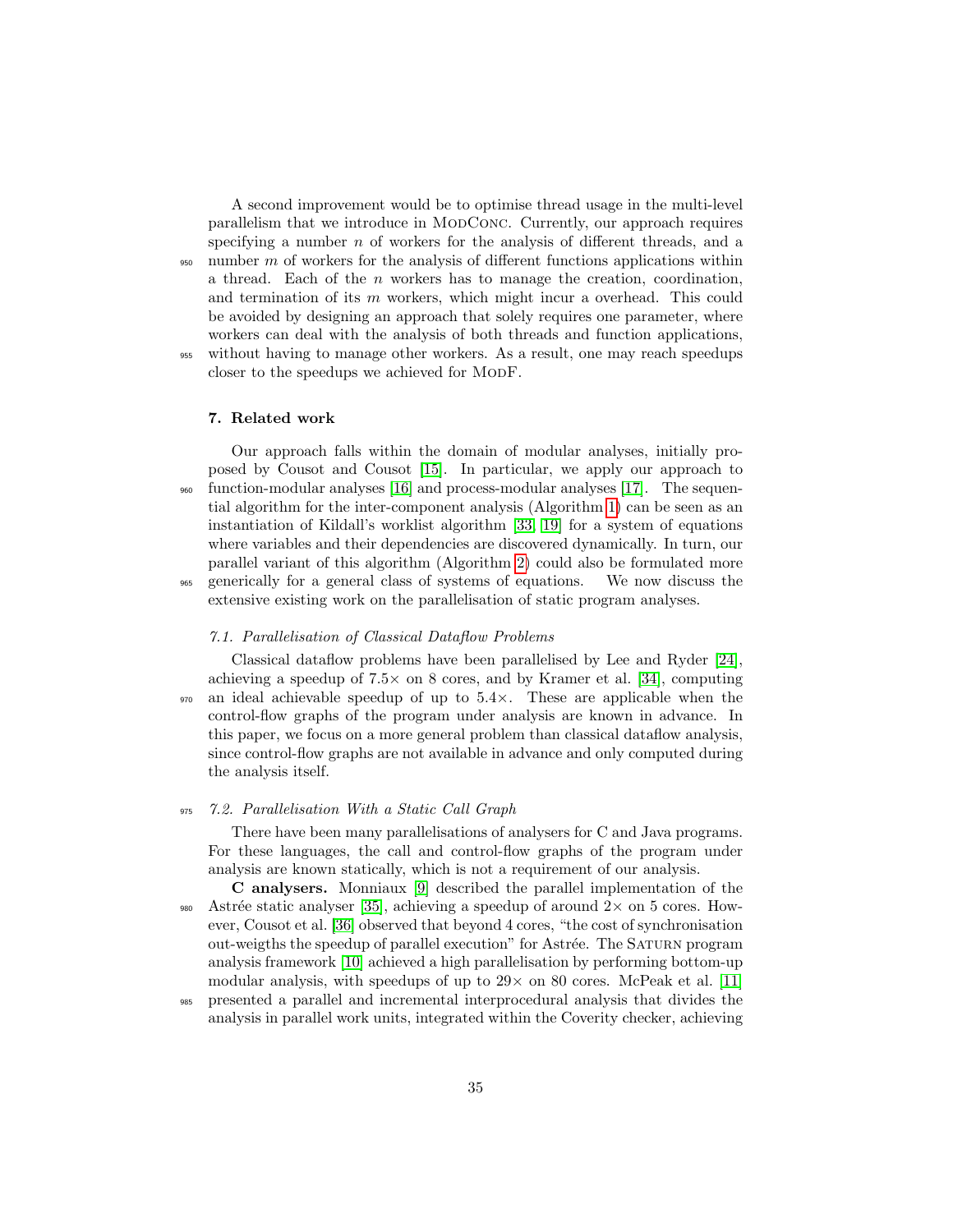a speedup of up to  $7\times$  on 8 cores. Recently, Kim et al. [\[12\]](#page-38-2) have revisited Bour-doncle's algorithm [\[37\]](#page-40-9) with parallelisation, achieving a speedup of up to  $11 \times$ on 16 threads. Bourdoncle's algorithm determines an optimal exploration order <sup>990</sup> from a predefined dependency graph; in contrast, our worklist algorithm uses

a predefined exploration strategy, since the dependencies are only discovered during the analysis itself. More closely related to our approach, Albarghouthi et al. [\[13\]](#page-38-3) parallelised a top-down interprocedural modular analysis by relying on MapReduce-style parallelism, achieving a speedup of up to 7.4× on 8 cores.

<sup>995</sup> This approach has similarities to ours: the map stage analyses procedures in parallel, similar to our intra-component analyses, and the reduce stage manages inter-procedural dependencies, similar to our inter-component analysis.

Java analysers. Rodriguez and Lhoták [\[38\]](#page-41-0) presented a parallelisation of IFDS [\[39\]](#page-41-1) based on actors, where each CFG node is represented by an actor. <sup>1000</sup> This is a completely different parallelisation strategy compared to ours, which parallelises the analysis of different components. They achieved a speedup of  $6.1\times$  on 8 cores. Edvinsson et al. [\[29\]](#page-40-1) parallelised *independent nodes* (e.g., independent control-flow branches or targets with different context-sensitivities), achieving a speedup of  $4.4 \times$  on 8 cores. Again, in our approach we do not <sup>1005</sup> require control-flow and call graphs to be known before the analysis.

## 7.3. Parallelisation of the Analyses of Dynamic Languages

There has been little existing work on parallelising analyses for dynamic languages, where dependencies may not be known statically. An early effort by Weeks et al. [\[26\]](#page-39-8) parallelised an abstract interpreter for a parallel higher-order <sup>1010</sup> dynamic language, by partitioning the state space of the analysis for different workers. Similar to our approach, each worker uses its own local state, which can be updated without synchronisation costs. They achieve a speedup of  $9.4\times$ on 16 threads.

More recently, Dewey et al. [\[14\]](#page-38-4) parallelised an abstract interpreter for <sup>1015</sup> JavaScript, by partitioning states per context. The speedups they report range from  $2 \times$  to  $4 \times$  on 12 threads, with a few outliers up to  $37 \times$ . In contrast, our approach does not need to partition components per context, and is therefore also applicable to context-insensitive analyses.

## 7.4. Other Forms of Parallelisation

<sup>1020</sup> Besides the traditional parallelisation approaches that use threads or actors, there have been attempts to parallelise static analyses through other approaches such as GPU computing and distributed systems. In contrast to these, our approach only relies on thread-based parallelism on a single machine.

Mendez-Lojo et al. [\[25\]](#page-39-7) implemented parallel inclusion-based points-to anal- $_{1025}$  yses on GPUs [\[40\]](#page-41-2), achieving a speedup of up to 3× on 8 cores, and of 7× on a GPU. Similarly, Prabhu et al. [\[41\]](#page-41-3) implemented an algorithm for higher-order context-insensitive analysis on GPUs, encoding the analysis data as vectors and matrices. They achieved a speedup of up to  $72\times$ .

Venet and Brat [\[42\]](#page-41-4) presented the first distributed static analysis implemen-<sup>1030</sup> tation, focused on detecting out-of-bounds errors in embedded C programs. It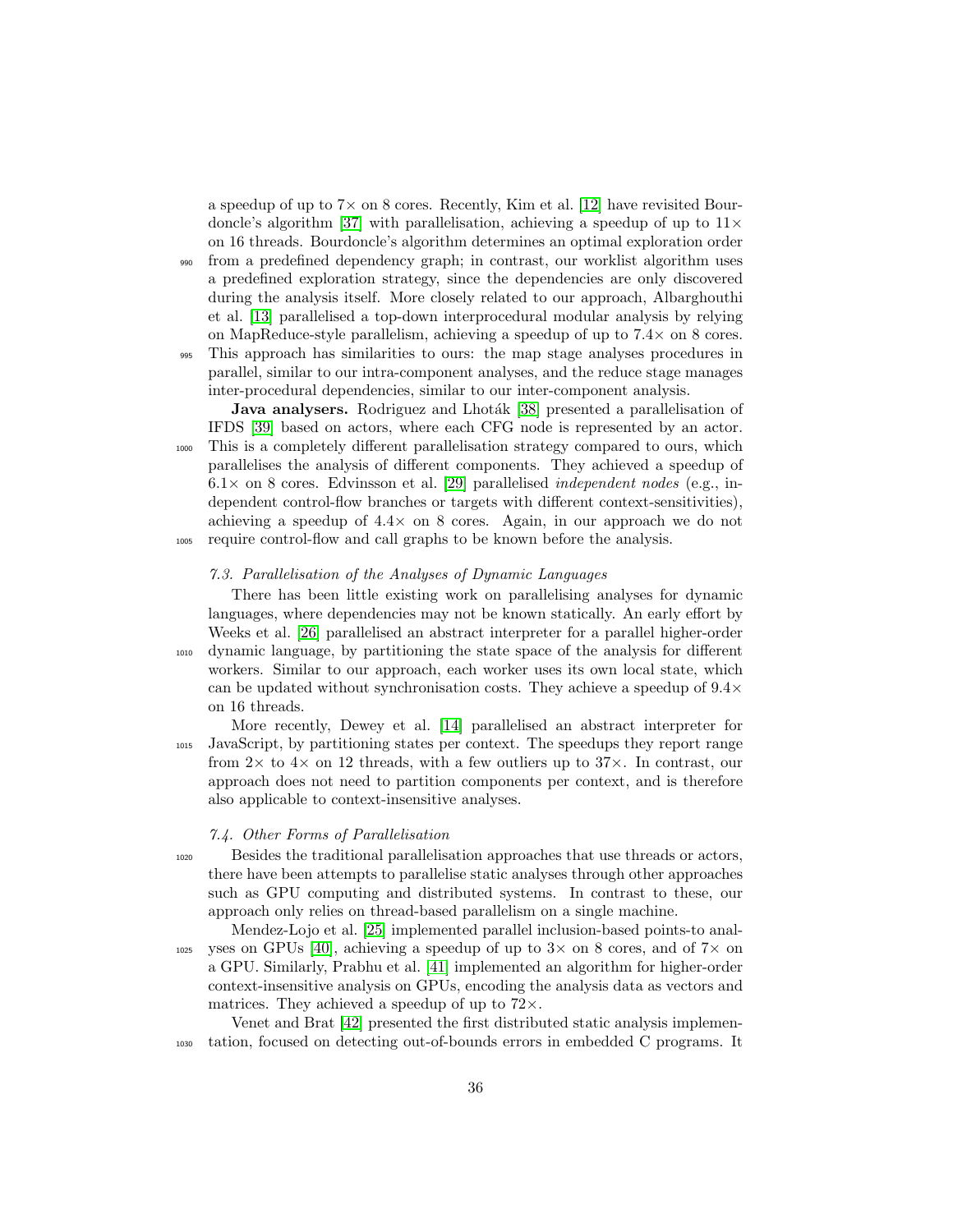relies on a relational database to store the analysis data, achieving speedups up to  $2.7\times$  on 8 distributed CPUs. They identified communication costs as the limiting factor for a distributed analysis, showing that these costs become too high beyond 4 distributed CPUs.

## <sup>1035</sup> 8. Conclusion

We have presented a novel approach to design parallel analyses for dynamic, higher-order languages. The key insight in our work is that modular analyses offer inherent opportunities for efficient parallelisation, which we exploit with a parallel worklist algorithm that analyses different components in paral-<sup>1040</sup> lel. Despite its non-deterministic behaviour, this algorithm obtains the exact same result as the sequential worklist algorithm, and is able to further exploit the monotonicity of the analysis to speed up its convergence. We applied this parallel worklist algorithm to two existing modular analyses: MODF, a functionmodular analysis, and ModConc, a process-modular analysis. For the latter, <sup>1045</sup> we reveal a further opportunity for parallelisation, resulting in a modular analysis with both a parallel inter-component and a parallel intra-component analysis. We also define 11 exploration heuristics that prioritise the components based on their properties.

Our implementation in the MAF framework reveals significant speedups.  $_{1050}$  For MODF, using 16 workers usually delivers speedups between  $8\times$  and  $32\times$ . with speedups up to  $564\times$ . On programs that have small environments, our heuristic that prioritises components with small environments can lead to a further speedup that can reach  $20\times$ . For MODCONC, we observe speedups up to  $37\times$ . As such, in general our parallelisation strategy appears to achieve similar <sup>1055</sup> or better speedups compared to existing parallel analyses. In addition, it does not require the control-flow graph of the program under analysis beforehand, and can therefore also be used for analyses that target dynamic, higher-order languages. Finally, it is directly applicable to existing modular analyses, both

context-sensitive and context-insensitive ones. To our knowledge, there is no <sup>1060</sup> other existing work that features all these qualities.

#### Acknowledgements

This work was partially supported by the "Cybersecurity Initiative Flanders" and by the Research Foundation — Flanders (FWO) (grant numbers 11D5718N and 11F4820N).

## <sup>1065</sup> References

<span id="page-36-0"></span>[1] O. Shivers, Control-flow analysis of higher-order languages, Ph.D. thesis, Carnegie Mellon University (1991).

37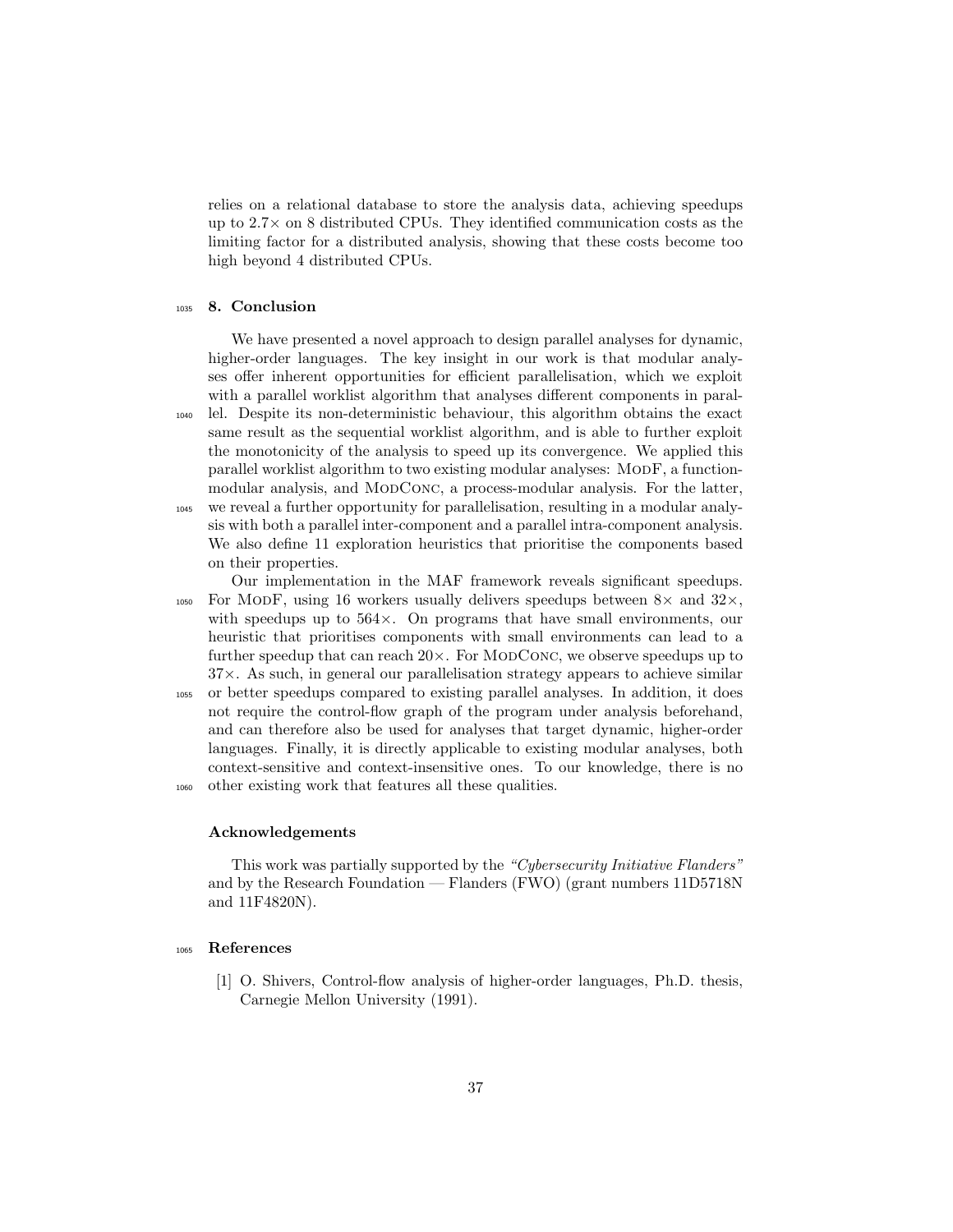- <span id="page-37-0"></span>[2] T. Gilray, M. D. Adams, M. Might, [Abstract allocation as a unified ap](https://doi.org/10.1017/S0956796818000138)[proach to polyvariance in control-flow analyses,](https://doi.org/10.1017/S0956796818000138) J. Funct. Program. 28 1070 (2018) e18. [doi:10.1017/S0956796818000138](https://doi.org/10.1017/S0956796818000138). URL <https://doi.org/10.1017/S0956796818000138>
- <span id="page-37-1"></span>[3] Y. Smaragdakis, M. Bravenboer, O. Lhoták, [Pick your contexts well:](https://doi.org/10.1145/1926385.1926390) [understanding object-sensitivity,](https://doi.org/10.1145/1926385.1926390) in: T. Ball, M. Sagiv (Eds.), Proceedings of the 38th ACM SIGPLAN-SIGACT Symposium on Principles of <sup>1075</sup> Programming Languages, POPL 2011, ACM, 2011, pp. 17–30. [doi:](https://doi.org/10.1145/1926385.1926390) [10.1145/1926385.1926390](https://doi.org/10.1145/1926385.1926390).

<span id="page-37-2"></span>URL <https://doi.org/10.1145/1926385.1926390>

- [4] P. Cousot, R. Cousot, [Abstract interpretation: A unified lattice model for](https://doi.org/10.1145/512950.512973) [static analysis of programs by construction or approximation of fixpoints,](https://doi.org/10.1145/512950.512973) <sup>1080</sup> in: R. M. Graham, M. A. Harrison, R. Sethi (Eds.), Conference Record of the Fourth ACM Symposium on Principles of Programming Languages, ACM, 1977, pp. 238–252. [doi:10.1145/512950.512973](https://doi.org/10.1145/512950.512973). URL <https://doi.org/10.1145/512950.512973>
- <span id="page-37-3"></span>[5] Q. Stiévenart, J. Nicolay, W. De Meuter, C. De Roover, [Mailbox abstrac-](https://doi.org/10.4230/LIPIcs.ECOOP.2017.25)<sup>1085</sup> [tions for static analysis of actor programs,](https://doi.org/10.4230/LIPIcs.ECOOP.2017.25) in: P. M¨uller (Ed.), 31st European Conference on Object-Oriented Programming, ECOOP 2017, Vol. 74 of LIPIcs, Schloss Dagstuhl - Leibniz-Zentrum für Informatik, 2017, pp. 25:1–25:30. [doi:10.4230/LIPIcs.ECOOP.2017.25](https://doi.org/10.4230/LIPIcs.ECOOP.2017.25). URL <https://doi.org/10.4230/LIPIcs.ECOOP.2017.25>
- <span id="page-37-4"></span><sup>1090</sup> [6] B. Johnson, Y. Song, E. R. Murphy-Hill, R. W. Bowdidge, [Why don't](https://doi.org/10.1109/ICSE.2013.6606613) [software developers use static analysis tools to find bugs?,](https://doi.org/10.1109/ICSE.2013.6606613) in: D. Notkin, B. H. C. Cheng, K. Pohl (Eds.), 35th International Conference on Software Engineering, ICSE '13, IEEE Computer Society, 2013, pp. 672–681. [doi:](https://doi.org/10.1109/ICSE.2013.6606613) [10.1109/ICSE.2013.6606613](https://doi.org/10.1109/ICSE.2013.6606613).
- <span id="page-37-5"></span><sup>1095</sup> URL <https://doi.org/10.1109/ICSE.2013.6606613>
	- [7] C. Sadowski, E. Aftandilian, A. Eagle, L. Miller-Cushon, C. Jaspan, [Lessons from building static analysis tools at Google,](https://doi.org/10.1145/3188720) Commun. ACM 61 (4) (2018) 58–66. [doi:10.1145/3188720](https://doi.org/10.1145/3188720). URL <https://doi.org/10.1145/3188720>
- <span id="page-37-6"></span><sup>1100</sup> [8] M. Christakis, C. Bird, [What developers want and need from program](https://doi.org/10.1145/2970276.2970347) [analysis: an empirical study,](https://doi.org/10.1145/2970276.2970347) in: D. Lo, S. Apel, S. Khurshid (Eds.), Proceedings of the 31st IEEE/ACM International Conference on Automated Software Engineering, ASE 2016, ACM, 2016, pp. 332–343. [doi:](https://doi.org/10.1145/2970276.2970347) [10.1145/2970276.2970347](https://doi.org/10.1145/2970276.2970347).
- <span id="page-37-7"></span>1105 URL <https://doi.org/10.1145/2970276.2970347>
	- [9]  $\Box$  Monniaux, The parallel implementation of the Astrée static analyzer, in: Programming Languages and Systems, Third Asian Symposium, APLAS 2005, 2005, pp. 86–96. [doi:10.1007/11575467\\\_7](https://doi.org/10.1007/11575467_7). URL [https://doi.org/10.1007/11575467\\_7](https://doi.org/10.1007/11575467_7)

38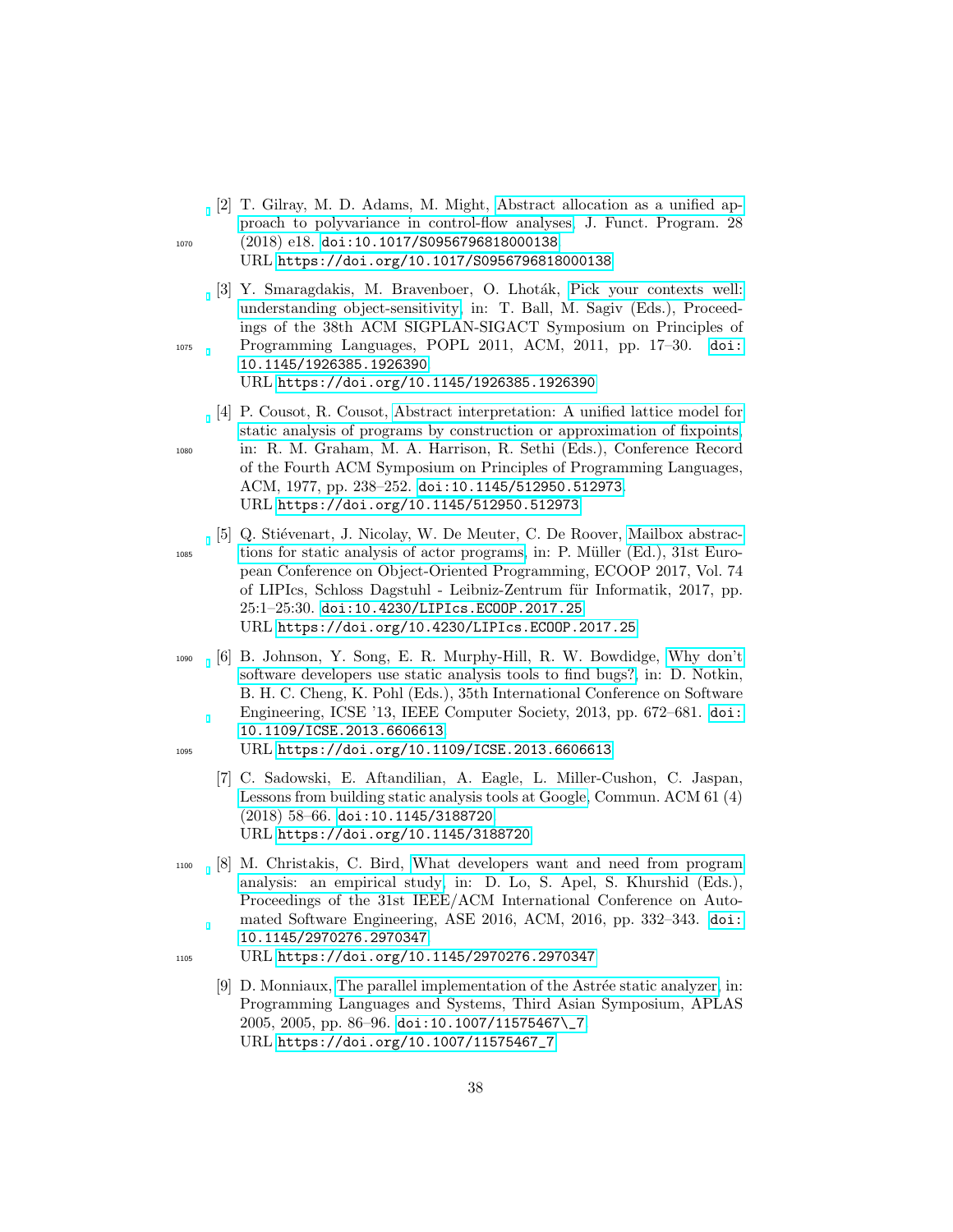- <span id="page-38-0"></span><sup>1110</sup> [\[](https://doi.org/10.1145/1232420.1232423)10] Y. Xie, A. Aiken, [Saturn: A scalable framework for error detection using](https://doi.org/10.1145/1232420.1232423) [boolean satisfiability,](https://doi.org/10.1145/1232420.1232423) ACM Trans. Program. Lang. Syst. 29 (3) (2007) 16. [doi:10.1145/1232420.1232423](https://doi.org/10.1145/1232420.1232423). URL <https://doi.org/10.1145/1232420.1232423>
- <span id="page-38-1"></span>[\[](https://doi.org/10.1145/2491411.2501854)11] S. McPeak, C. Gros, M. K. Ramanathan, [Scalable and incremental software](https://doi.org/10.1145/2491411.2501854) <sup>1115</sup> [bug detection,](https://doi.org/10.1145/2491411.2501854) in: Joint Meeting of the European Software Engineering Conference and the ACM SIGSOFT Symposium on the Foundations of Software Engineering, ESEC/FSE'13, 2013, pp. 554–564. [doi:10.1145/](https://doi.org/10.1145/2491411.2501854) [2491411.2501854](https://doi.org/10.1145/2491411.2501854). URL <https://doi.org/10.1145/2491411.2501854>
- <span id="page-38-2"></span><sup>1120</sup> [\[](https://doi.org/10.1145/3371082)12] S. K. Kim, A. J. Venet, A. V. Thakur, [Deterministic parallel fixpoint](https://doi.org/10.1145/3371082) [computation,](https://doi.org/10.1145/3371082) Proc. ACM Program. Lang. 4 (POPL) (2020) 14:1–14:33. [doi:10.1145/3371082](https://doi.org/10.1145/3371082). URL <https://doi.org/10.1145/3371082>
- <span id="page-38-3"></span>[\[](https://doi.org/10.1145/2254064.2254091)13] A. Albarghouthi, R. Kumar, A. V. Nori, S. K. Rajamani, [Parallelizing](https://doi.org/10.1145/2254064.2254091) <sup>1125</sup> [top-down interprocedural analyses,](https://doi.org/10.1145/2254064.2254091) in: ACM SIGPLAN Conference on Programming Language Design and Implementation, PLDI, 2012, pp. 217–228. [doi:10.1145/2254064.2254091](https://doi.org/10.1145/2254064.2254091). URL <https://doi.org/10.1145/2254064.2254091>
- <span id="page-38-4"></span>[\[](https://doi.org/10.1109/CGO.2015.7054185)14] K. Dewey, V. Kashyap, B. Hardekopf, [A parallel abstract interpreter for](https://doi.org/10.1109/CGO.2015.7054185) <sup>1130</sup> [JavaScript,](https://doi.org/10.1109/CGO.2015.7054185) in: Proceedings of the 13th Annual IEEE/ACM International Symposium on Code Generation and Optimization, CGO, 2015, pp. 34–45. [doi:10.1109/CGO.2015.7054185](https://doi.org/10.1109/CGO.2015.7054185). URL <https://doi.org/10.1109/CGO.2015.7054185>
- <span id="page-38-5"></span>[15] P. Cousot, R. Cousot, [Modular static program analysis,](https://doi.org/10.1007/3-540-45937-5_13) in: R. N. Horspool <sup>1135</sup> (Ed.), Compiler Construction, 11th International Conference, CC 2002, Held as Part of the Joint European Conferences on Theory and Practice of Software, ETAPS 2002, Vol. 2304 of Lecture Notes in Computer Science, Springer, 2002, pp. 159–178. [doi:10.1007/3-540-45937-5\\\_13](https://doi.org/10.1007/3-540-45937-5_13). URL [https://doi.org/10.1007/3-540-45937-5\\_13](https://doi.org/10.1007/3-540-45937-5_13)
- <span id="page-38-6"></span> $_{1140}$  [\[](https://doi.org/10.1007/978-3-030-11245-5_12)16] J. Nicolay, Q. Stiévenart, W. De Meuter, C. De Roover, [Effect-driven flow](https://doi.org/10.1007/978-3-030-11245-5_12) [analysis,](https://doi.org/10.1007/978-3-030-11245-5_12) in: C. Enea, R. Piskac (Eds.), Verification, Model Checking, and Abstract Interpretation - 20th International Conference, VMCAI 2019, Vol. 11388 of Lecture Notes in Computer Science, Springer, 2019, pp. 247–274. [doi:10.1007/978-3-030-11245-5\\\_12](https://doi.org/10.1007/978-3-030-11245-5_12).
- <span id="page-38-7"></span>1145 URL [https://doi.org/10.1007/978-3-030-11245-5\\_12](https://doi.org/10.1007/978-3-030-11245-5_12)
	- [\[](https://doi.org/10.1016/j.jss.2018.10.001)17] Q. Stiévenart, J. Nicolay, W. De Meuter, C. De Roover, [A general method](https://doi.org/10.1016/j.jss.2018.10.001) [for rendering static analyses for diverse concurrency models modular,](https://doi.org/10.1016/j.jss.2018.10.001) J. Syst. Softw. 147 (2019) 17–45. [doi:10.1016/j.jss.2018.10.001](https://doi.org/10.1016/j.jss.2018.10.001). URL <https://doi.org/10.1016/j.jss.2018.10.001>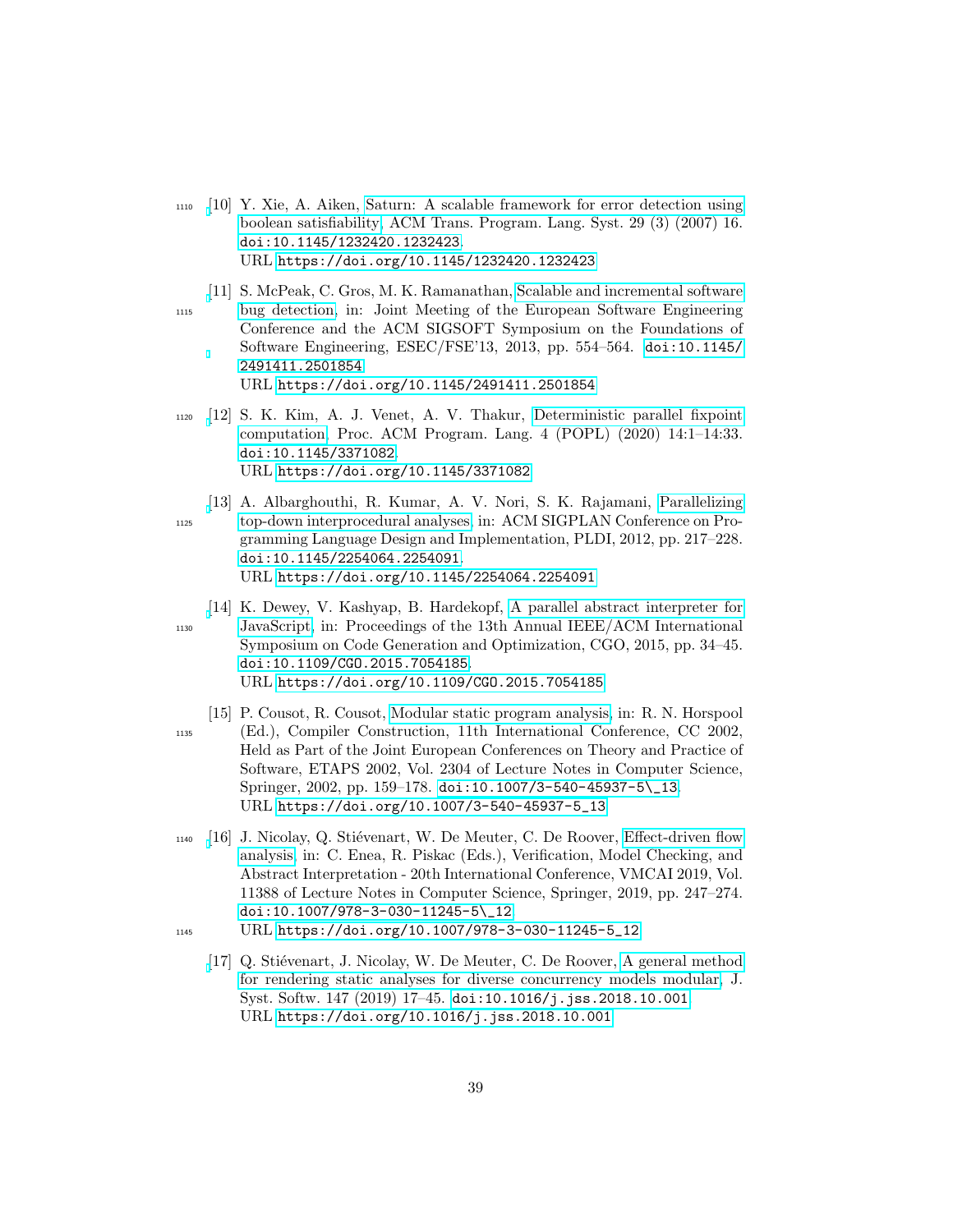- <span id="page-39-0"></span> $_{1150}$  [\[](https://doi.org/10.1109/SCAM51674.2020.00006)18] N. Van Es, Q. Stiévenart, Jens Van der Plas, C. De Roover, [A parallel work](https://doi.org/10.1109/SCAM51674.2020.00006)[list algorithm for modular analyses,](https://doi.org/10.1109/SCAM51674.2020.00006) in: 20th IEEE International Working Conference on Source Code Analysis and Manipulation, SCAM 2020, 2020, pp. 1–12. [doi:10.1109/SCAM51674.2020.00006](https://doi.org/10.1109/SCAM51674.2020.00006). URL <https://doi.org/10.1109/SCAM51674.2020.00006>
- <span id="page-39-1"></span><sup>1155</sup> [19] C. Fecht, H. Seidl, A faster solver for general systems of equations, Science of Computer Programming 35 (2-3) (1999) 137–161.
- <span id="page-39-2"></span>[20] D. Helm, F. K¨ubler, J. T. K¨olzer, P. Haller, M. Eichberg, G. Salvaneschi, M. Mezini, [A programming model for semi-implicit parallelization of static](https://doi.org/10.1145/3395363.3397367) [analyses,](https://doi.org/10.1145/3395363.3397367) in: S. Khurshid, C. S. Pasareanu (Eds.), ISSTA '20: 29th ACM <sup>1160</sup> SIGSOFT International Symposium on Software Testing and Analysis,
	- ACM, 2020, pp. 428–439. [doi:10.1145/3395363.3397367](https://doi.org/10.1145/3395363.3397367). URL <https://doi.org/10.1145/3395363.3397367>
- <span id="page-39-3"></span>[\[](https://doi.org/10.1145/2500365.2500604)21] J. I. Johnson, N. Labich, M. Might, D. Van Horn, [Optimizing abstract ab](https://doi.org/10.1145/2500365.2500604)[stract machines,](https://doi.org/10.1145/2500365.2500604) in: G. Morrisett, T. Uustalu (Eds.), ACM SIGPLAN In-<sup>1165</sup> ternational Conference on Functional Programming, ICFP'13, ACM, 2013, pp. 443–454. [doi:10.1145/2500365.2500604](https://doi.org/10.1145/2500365.2500604). URL <https://doi.org/10.1145/2500365.2500604>
	- [22] S. Lyde, M. Might, State exploration choices in a small-step abstract interpreter, in: Scheme and Functional Programming Workshop, 2015.
- <span id="page-39-5"></span><span id="page-39-4"></span><sup>1170</sup> [23] N. Van Es, J. Van der Plas, Q. Stiévenart, C. De Roover, MAF: A framework for modular static analysis of higher-order languages, in: 20th IEEE International Working Conference on Source Code Analysis and Manipulation, SCAM 2020, IEEE Computer Society, 2020.
- <span id="page-39-6"></span>[\[](https://doi.org/10.1145/143369.143415)24] Y. Lee, B. G. Ryder, [A comprehensive approach to parallel data flow anal-](https://doi.org/10.1145/143369.143415)<sup>1175</sup> [ysis,](https://doi.org/10.1145/143369.143415) in: Proceedings of the 6th International Conference on Supercomputing, ICS, 1992, pp. 236–247. [doi:10.1145/143369.143415](https://doi.org/10.1145/143369.143415). URL <https://doi.org/10.1145/143369.143415>
- <span id="page-39-7"></span>[\[](https://doi.org/10.1145/1869459.1869495)25] M. Méndez-Lojo, A. Mathew, K. Pingali, [Parallel inclusion-based points-to](https://doi.org/10.1145/1869459.1869495) [analysis,](https://doi.org/10.1145/1869459.1869495) in: Proceedings of the 25th Annual ACM SIGPLAN Conference <sup>1180</sup> on Object-Oriented Programming, Systems, Languages, and Applications, OOPSLA, 2010, pp. 428–443. [doi:10.1145/1869459.1869495](https://doi.org/10.1145/1869459.1869495).
	- [26] S. Weeks, S. Jagannathan, J. Philbin, A concurrent abstract interpreter, LISP Symb. Comput. 7 (2-3) (1994) 173–193.

<span id="page-39-8"></span>URL <https://doi.org/10.1145/1869459.1869495>

- <span id="page-39-9"></span><sup>1185</sup> [27] M. Shapiro, S. Horwitz, [The effects of the precision of pointer analysis,](https://doi.org/10.1007/BFb0032731) in: P. V. Hentenryck (Ed.), Static Analysis, 4th International Symposium, SAS '97, Vol. 1302 of Lecture Notes in Computer Science, Springer, 1997, pp. 16–34. [doi:10.1007/BFb0032731](https://doi.org/10.1007/BFb0032731). URL <https://doi.org/10.1007/BFb0032731>
	- 40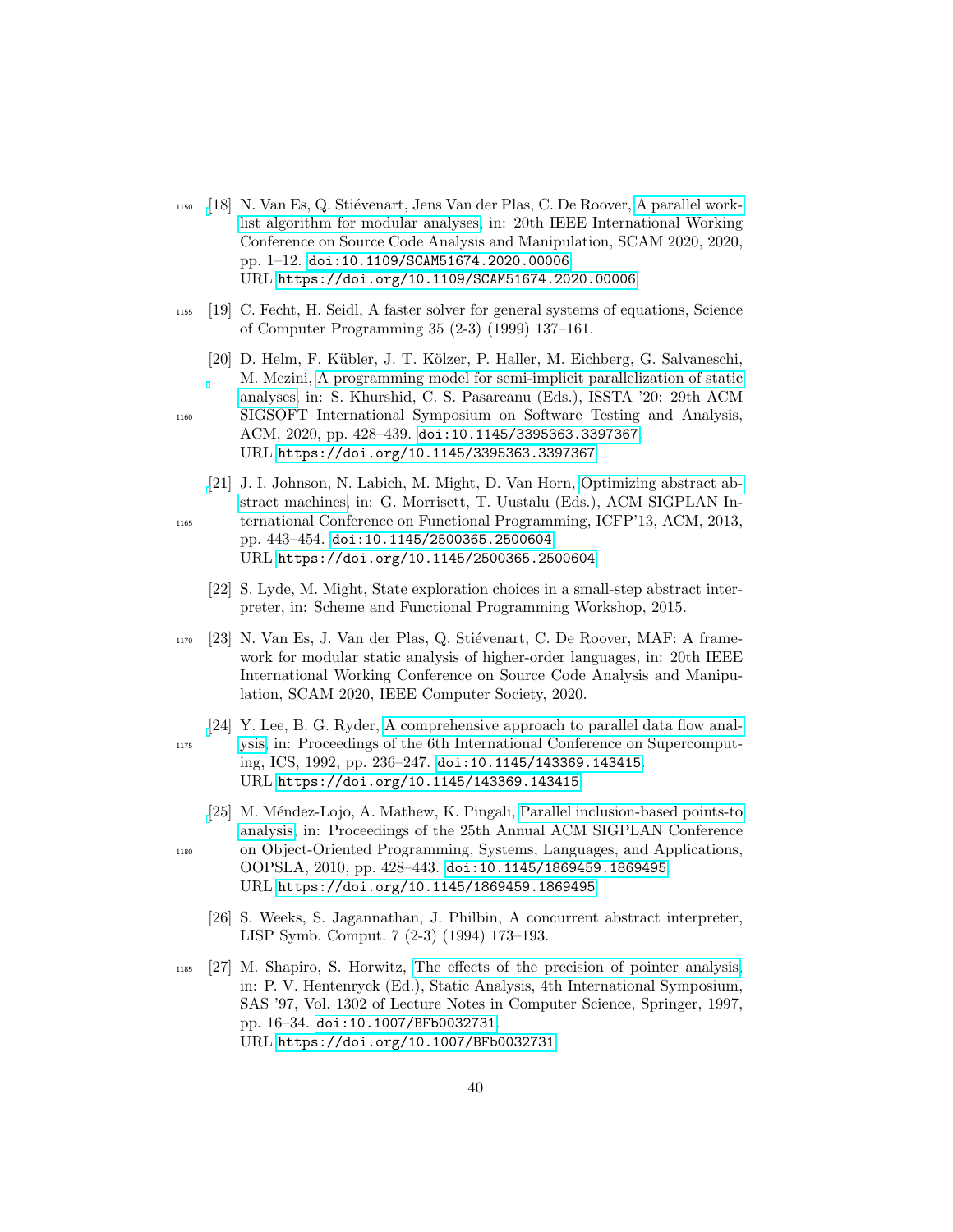- <span id="page-40-0"></span><sup>1190</sup> [28] V. Kashyap, K. Dewey, E. A. Kuefner, J. Wagner, K. Gibbons, J. Sarracino, B. Wiedermann, B. Hardekopf, [JSAI: designing a sound, configurable, and](http://arxiv.org/abs/1403.3996) [efficient static analyzer for javascript,](http://arxiv.org/abs/1403.3996) CoRR abs/1403.3996 (2014). [arXiv:](http://arxiv.org/abs/1403.3996) [1403.3996](http://arxiv.org/abs/1403.3996). URL <http://arxiv.org/abs/1403.3996>
- <span id="page-40-1"></span> $1195$  [\[](https://doi.org/10.1145/1944862.1944872)29] M. Edvinsson, J. Lundberg, W. Löwe, [Parallel points-to analysis for multi](https://doi.org/10.1145/1944862.1944872)[core machines,](https://doi.org/10.1145/1944862.1944872) in: High Performance Embedded Architectures and Compilers, 6th International Conference, HiPEAC, 2011, pp. 45–54. [doi:](https://doi.org/10.1145/1944862.1944872) [10.1145/1944862.1944872](https://doi.org/10.1145/1944862.1944872). URL <https://doi.org/10.1145/1944862.1944872>
- <span id="page-40-2"></span>1200 [\[](https://doi.org/10.1007/978-1-4615-4625-2)30] C. Wohlin, P. Runeson, M. Höst, M. C. Ohlsson, B. Regnell, [Exper](https://doi.org/10.1007/978-1-4615-4625-2)[imentation in Software Engineering - An Introduction,](https://doi.org/10.1007/978-1-4615-4625-2) Vol. 6 of The Kluwer International Series in Software Engineering, Kluwer, 2000. [doi:](https://doi.org/10.1007/978-1-4615-4625-2) [10.1007/978-1-4615-4625-2](https://doi.org/10.1007/978-1-4615-4625-2). URL <https://doi.org/10.1007/978-1-4615-4625-2>
- <span id="page-40-4"></span><span id="page-40-3"></span><sup>1205</sup> [31] H. Abelson, G. J. Sussman, Structure and Interpretation of Computer Programs, Second Edition, MIT Press, 1996.
	- [32] R. P. Gabriel, Performance and evaluation of LISP systems, Computer Systems, Vol. 263, MIT Press Cambridge, Mass., 1985.
- <span id="page-40-6"></span><span id="page-40-5"></span>[33] G. A. Kildall, A unified approach to global program optimization, in: Pro-<sup>1210</sup> ceedings of the 1st annual ACM SIGACT-SIGPLAN symposium on Principles of programming languages, 1973, pp. 194–206.
	- [34] R. Kramer, R. Gupta, M. L. Soffa, The combining dag: A technique for parallel data flow analysis, IEEE Transactions on Parallel and Distributed Systems 5 (8) (1994) 805–813.
- <span id="page-40-7"></span><sup>1215</sup> [35] P. Cousot, R. Cousot, J. Feret, L. Mauborgne, A. Min´e, D. Monniaux, X. Rival, [The ASTREE analyzer,](https://doi.org/10.1007/978-3-540-31987-0_3) in: Programming Languages and Sys- ´ tems, 14th European Symposium on Programming, ESOP 2005., 2005, pp. 21–30. [doi:10.1007/978-3-540-31987-0\\\_3](https://doi.org/10.1007/978-3-540-31987-0_3). URL [https://doi.org/10.1007/978-3-540-31987-0\\_3](https://doi.org/10.1007/978-3-540-31987-0_3)
- <span id="page-40-8"></span> $1220$  [\[](https://doi.org/10.1007/s10703-009-0089-6)36] P. Cousot, R. Cousot, J. Feret, L. Mauborgne, A. Miné, X. Rival, [Why](https://doi.org/10.1007/s10703-009-0089-6) does Astrée scale up?, Formal Methods Syst. Des. 35 (3) (2009) 229-264. [doi:10.1007/s10703-009-0089-6](https://doi.org/10.1007/s10703-009-0089-6). URL <https://doi.org/10.1007/s10703-009-0089-6>
- <span id="page-40-9"></span>[37] F. Bourdoncle, [Efficient chaotic iteration strategies with widenings,](https://doi.org/10.1007/BFb0039704) in: For-<sup>1225</sup> mal Methods in Programming and Their Applications, International Conference, 1993, pp. 128–141. [doi:10.1007/BFb0039704](https://doi.org/10.1007/BFb0039704). URL <https://doi.org/10.1007/BFb0039704>